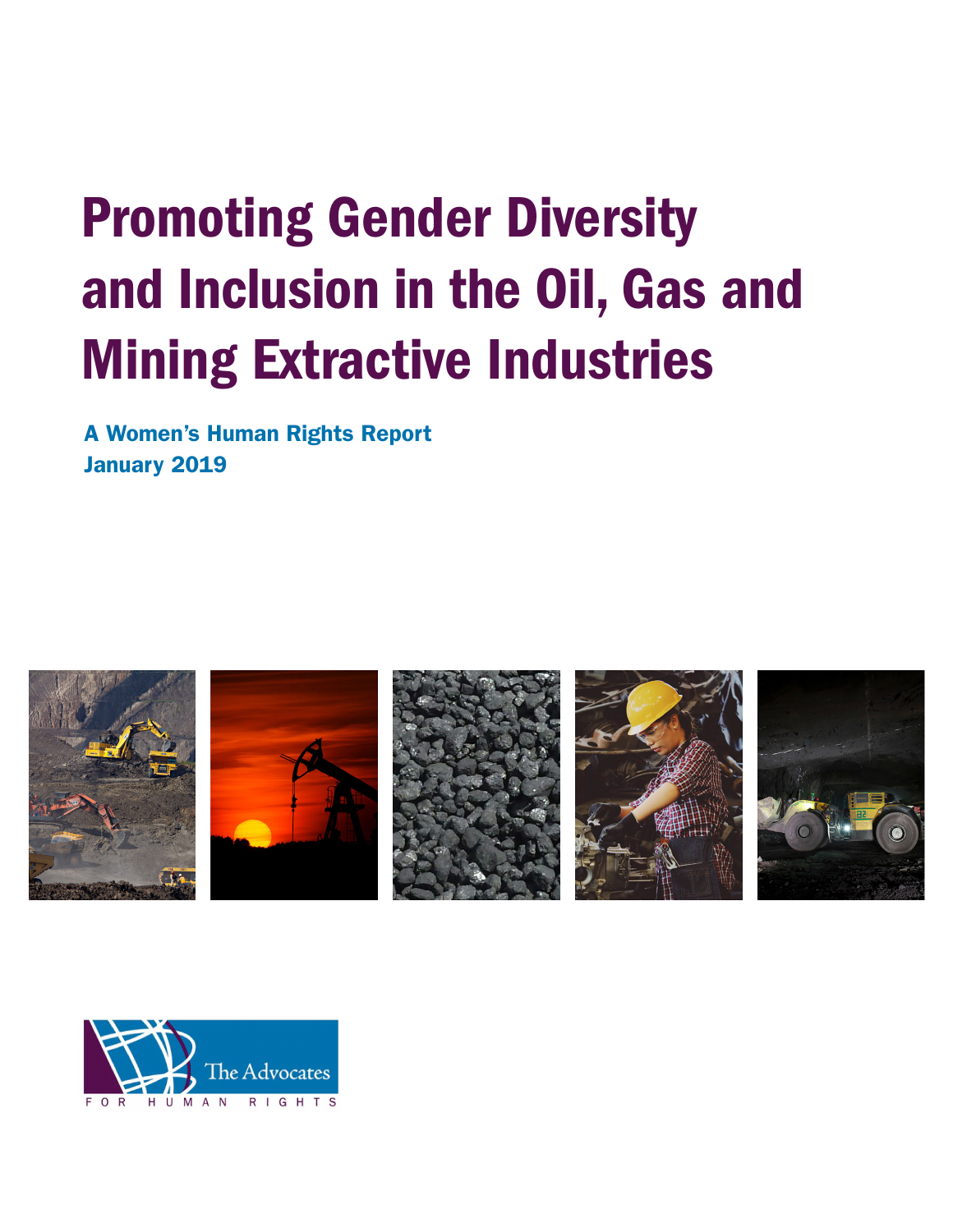# Promoting Gender Diversity and Inclusion in the Oil, Gas and Mining Extractive Industries

A Women's Human Rights Report January 2019

The Advocates for Human Rights Minneapolis, Minnesota USA

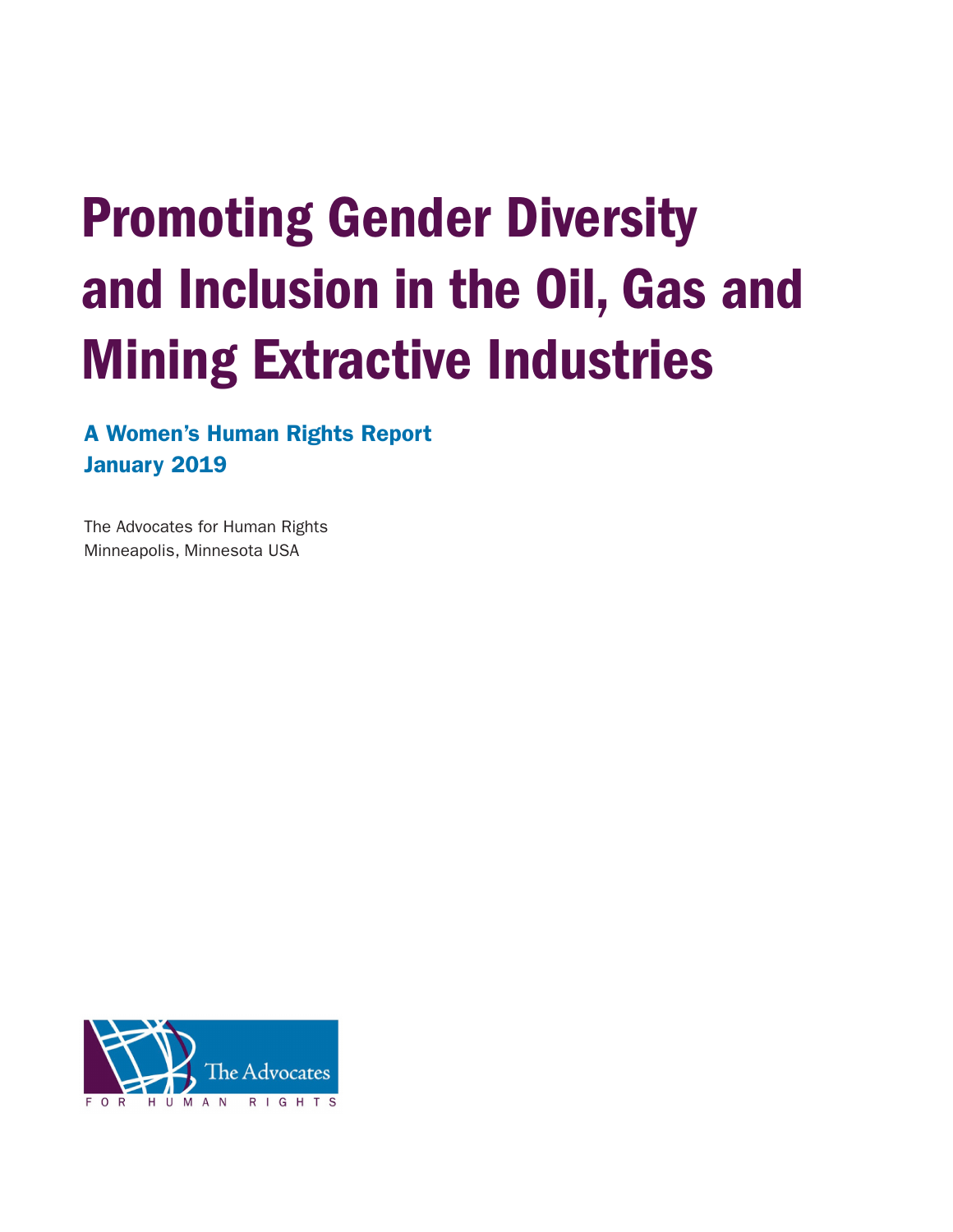# About The Advocates for Human Rights

The mission of The Advocates for Human Rights is to implement international human rights standards in order to promote civil society and reinforce the rule of law. By involving volunteers in research, education, and advocacy, we build broad constituencies in the United States and select global communities. The Advocates has produced more than 80 reports documenting human rights practices in more than 25 countries, and works with partners overseas and in the United States to restore and protect human rights. The Advocates for Human Rights holds Special Consultative Status with the United Nations.

The Advocates for Human Rights 330 Second Avenue South, Suite 800 Minneapolis, MN 55401 USA 612-341-3302

[hrights@advrights.org](http://hrights@advrights.org) [www.theadvocatesforhumanrights.org](http://www.theadvocatesforhumanrights.org) [www.stopvaw.org](http://www.stopvaw.org  ) 

# Acknowledgements

This report was authored by The Advocates for Human Rights at the request of the UNECE Group of Experts on Coal Mine Methane. The Advocates expresses its gratitude to the Group of Experts, particularly Michal Drabik and Raymond Pilcher, for its attention to this important issue.

Authors: Rosalyn Park, Bailey Metzger, and Linda Foreman

Special thanks and acknowledgements are due to: Robin Phillips, The Advocates for Human Rights; Claire Bentley, Dechert LLP; Cynthia Capota; Jenn Cilingin, Dechert LLP; Henry Defriez, Dechert LLP; Carissa Fitzlaff; Heather Flanagan, Fish & Richardson P.C.; Susan Grafton, Dechert LLP; Sarah Musgraves; Jayme Partridge, Fish & Richardson P.C.; Gregory Reith, Dechert LLP; Albert Tse, Dechert LLP; Suzanne Turner, Dechert LLP; Anna Veit-Carter, Soule & Stull, LLC, and; Elshaday Yilma, The Advocates for Human Rights. The Advocates would also like to thank the many individuals who shared their expertise and time through interviews.

© 2019 The Advocates for Human Rights All rights reserved. Published 2019.

ISBN: 0-929293-82-7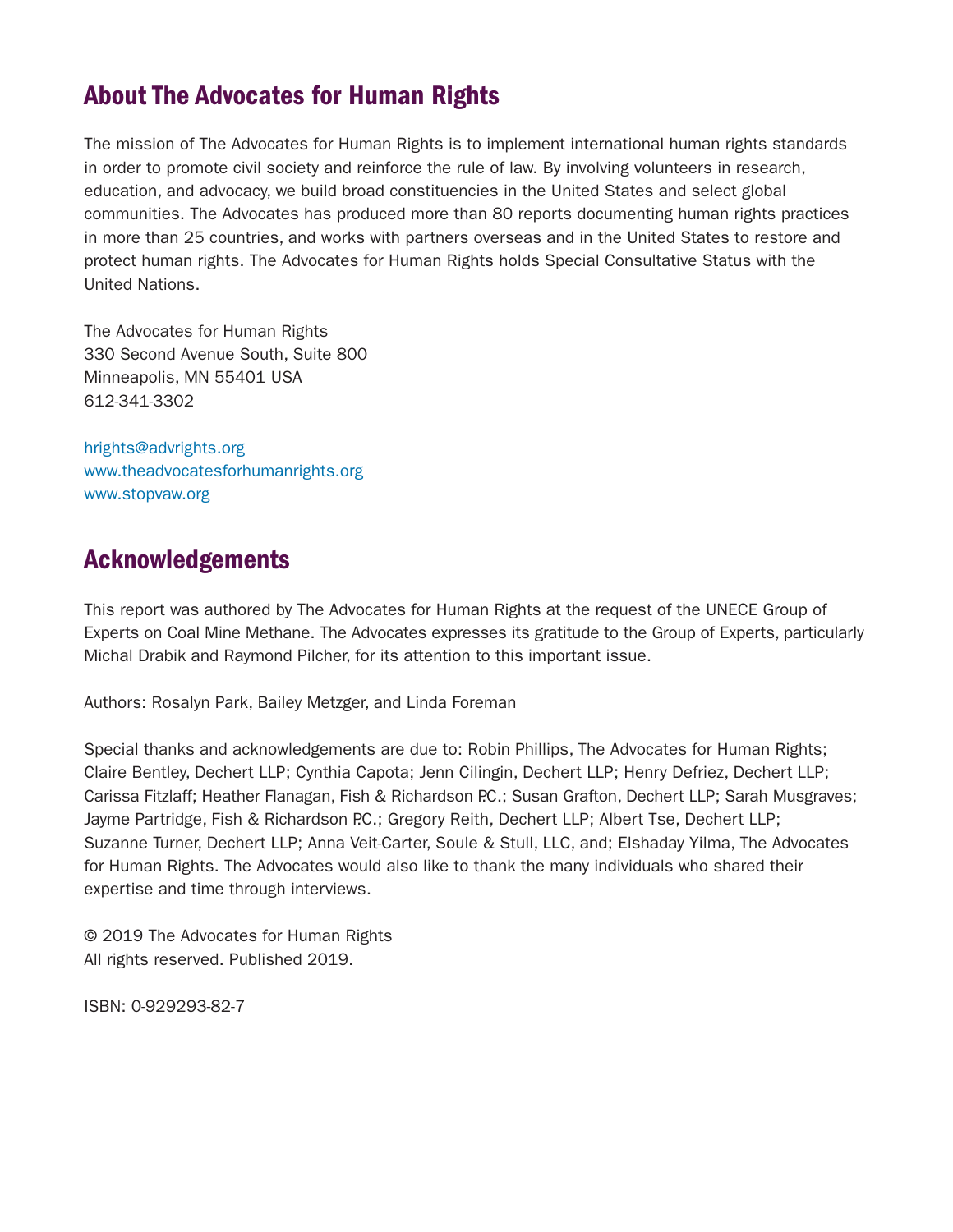# The Advocates for Human Rights

## Women's Human Rights Report Series

*(Publications are available at [TheAdvocatesForHumanRights.org\)](http://TheAdvocatesForHumanRights.org)*

Implementation of Serbia's Domestic Violence Legislation, December 2017 Implementation of Montenegro's Domestic Violence Legislation, July 2017 Assessment of Domestic Violence Laws, Policies, & Practices in Central and Eastern Europe and the Former Soviet Union, 2016 Implementation of Croatia's Domestic Violence Legislation: Follow-Up Report, March 2016 Recommendations for Effective Batterer Intervention Programs in Central & Eastern Europe & the Former Soviet Union, January 2016 Safe Harbor: Fulfilling Minnesota's Promise to Protect Sexually Exploited Youth, 2013 Implementation of Mongolia's Domestic Violence Legislation, 2014 Implementation of the Republic of Moldova's Domestic Violence Legislation, 2012 Implementation of Croatia's Domestic Violence Legislation, 2012 Documenting the Implementation of Domestic Violence Laws: A Human Rights Monitoring Methodology, 2011 Sex Trafficking Needs Assessment for the State of Minnesota, 2008 Domestic Violence in Tajikistan, 2008 Implementation of the Bulgarian Law on Protection against Domestic Violence: A Human Rights Report, 2008 Journey to Safety: The Battered Immigrant Woman's Experience, 2008 Domestic Violence and Child Abuse in Georgia: An Assessment of Current Standings of Law and Practice Regarding Domestic Abuse and Child Abuse in Georgia, and Recommendations for Future United Nations Country Team Involvement, 2006 The Government Response to Domestic Violence Against Refugee and Immigrant Women in Minneapolis/St. Paul Metropolitan Area: A Human Rights Report, 2004 Domestic Violence in Poland, 2002 Sexual Harassment and Employment Discrimination in Poland, 2002 Domestic Violence in Armenia, 2000 Domestic Violence in Moldova, 2000 Domestic Violence in Ukraine, 2000 Domestic Violence in Uzbekistan, 2000 Trafficking in Women: Moldova and Ukraine, 2000 Sex Discrimination and Sexual Harassment in the Workplace in Bulgaria, 1999 Domestic Violence in Nepal, 1998 Domestic Violence in Macedonia, 1998 Domestic Violence in Albania, 1996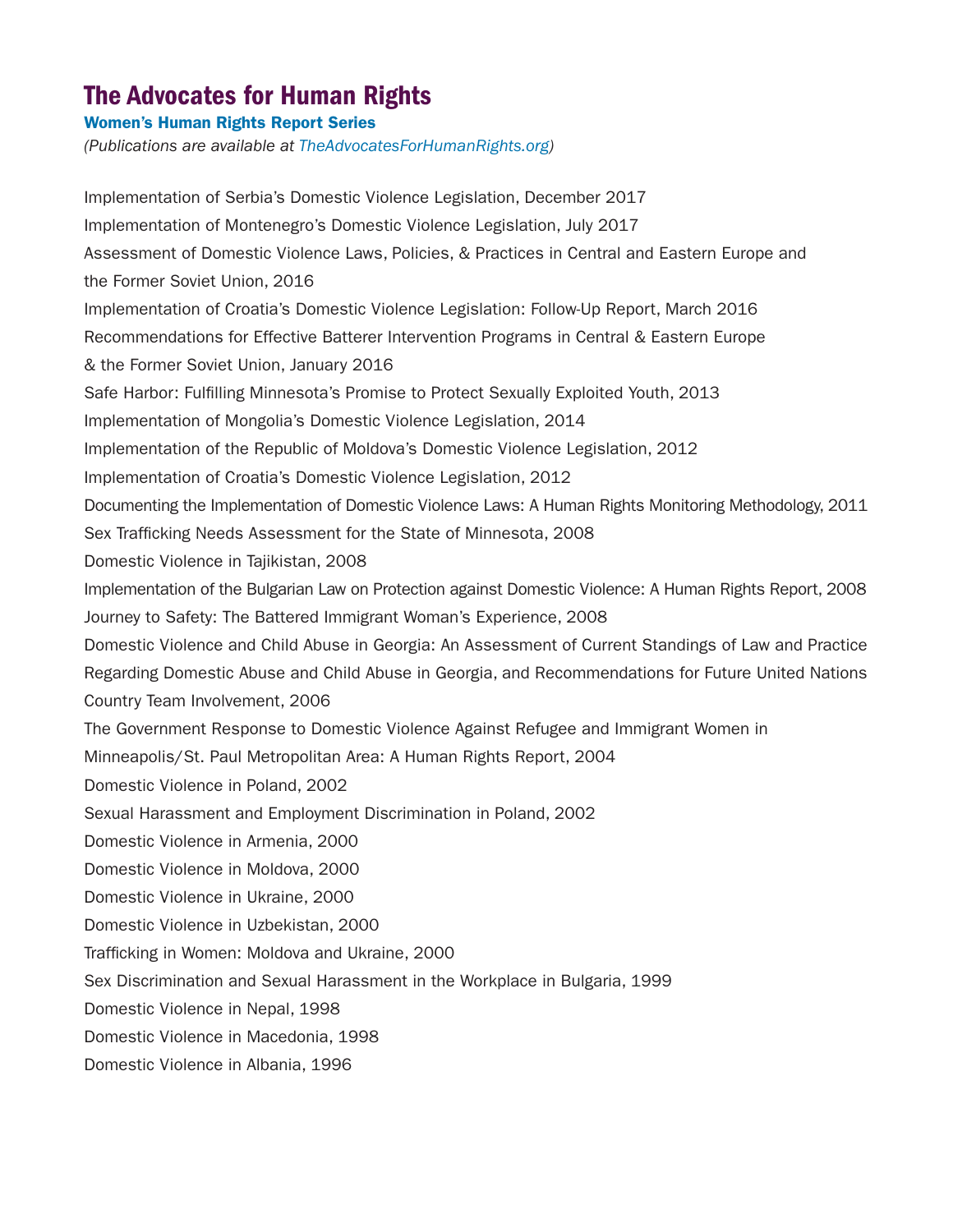# Promoting Gender Diversity and Inclusion in the Oil, **Gas and Mining Extractive Industries**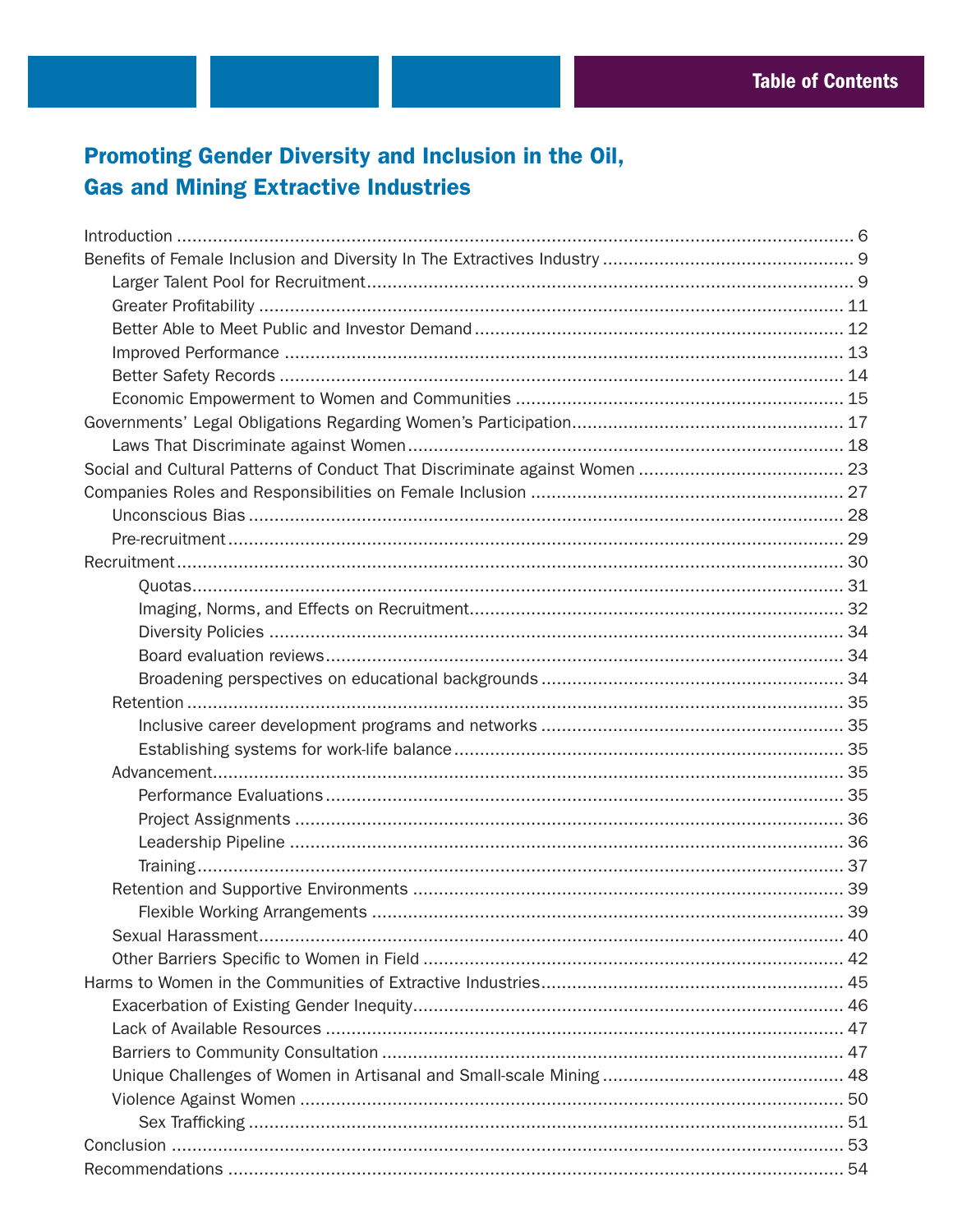# Introduction

Research shows that women are highly under-represented in most extractive industries. The U.S. Department of Labor defines a male-dominated sector as one where women constitute less than one-fourth of the total workforce.<sup>1</sup> Extractive industries, such as oil, gas and mining, have traditionally fallen within this definition. In general, women remain underrepresented in these industries across most levels, but especially at senior ones.<sup>2</sup> According to Catalyst, a non-profit organization that focuses on gender diversity in the workplace, women constituted only 7.9 percent of board positions in the top 500 mining companies in 2016; of those among the top 100 companies, 94 percent of women represented were in non-executive positions.<sup>3</sup> In Australia, women made up only 13.3 percent of the oil, gas and mining workforces in 2009 but by 2015, the number had increased slightly to 14.3.<sup>4</sup> In 2015, women comprised 19.4 percent of the Canadian mining, quarrying, and oil and gas extraction labor force.<sup>5</sup>

Despite these rates, there is great potential to draw upon the increasing numbers of women with the requisite qualifications as more women are graduating with engineering and other technical degrees. For example, women earned only 2 percent of undergraduate engineering degrees conferred in the United States in 1995. Today, women hold around 18 percent of these degrees. As the sector becomes more mechanized and less reliant on heavy manual labor, traditional arguments for a male-dominated sector that relied on stereotypical reasoning are becoming even more obsolete.<sup>6</sup>

Shifting the status quo requires identifying the parties responsible for bringing about change and how they can do it. The first step to ensuring that women have equal opportunities in extractive industries is to ensure that discriminatory laws and sex-based protective legislation are repealed. Governments are not meeting their international legal obligations, nor are they utilizing their full workforce when they ban women from certain jobs and activities. Under international law, governments are also responsible to shift traditional gender norms and to eradicate harmful cultural practices that interfere with a woman's right to work. Companies in extractive industries are also subject to international norms that address equal opportunity and workforce diversity. Companies are not complying with the international standards for multi-national corporations nor are they getting the best and most diverse workforce they can when they fail to remove barriers that do not support, retain and advance women. As Caroline Kersten of Leverage HR states:

<sup>&</sup>lt;sup>1</sup>Quick Facts on Non-Traditional Occupations for Women, U.s. DEP'T of LABOR (Apr. 2009), <https://www.dol.gov/wb/factsheets/nontra2008.htm>.<br><sup>2</sup>The exception to this can be found in artisanal and small-scale mining (ASM), w jobs. *See* Mylène Coderre-Proulx, Bonnie Campbell & Issiaka Mandé, Int'l Labour Office, International Migrant Workers in the Mining Sector 6 (2016). In addition, women historically filled the labor force of mines in many countries; for example, women comprised 48 percent of the work force in India's coal mines at the turn of the last century. Skype interview with Kuntala Lahiri-Dutt (Sept. 7, 2018).

<sup>3</sup>*Women in Energy: Gas, Mining, & Oil,* Catalyst (Nov. 21, 2016), [https://www.catalyst.org/knowledge/women-energy-gas-mining-oil.](https://www.catalyst.org/knowledge/women-energy-gas-mining-oil) <sup>4</sup>*Id.*

<sup>5</sup>*Id.*

<sup>6</sup> Mark Crawford, *Engineering Still Needs More Women,* Am. Soc'y Mechanical Engineers (Sept. 2012),

<https://www.asme.org/career-education/articles/undergraduate-students/engineering-still-needs-more-women>.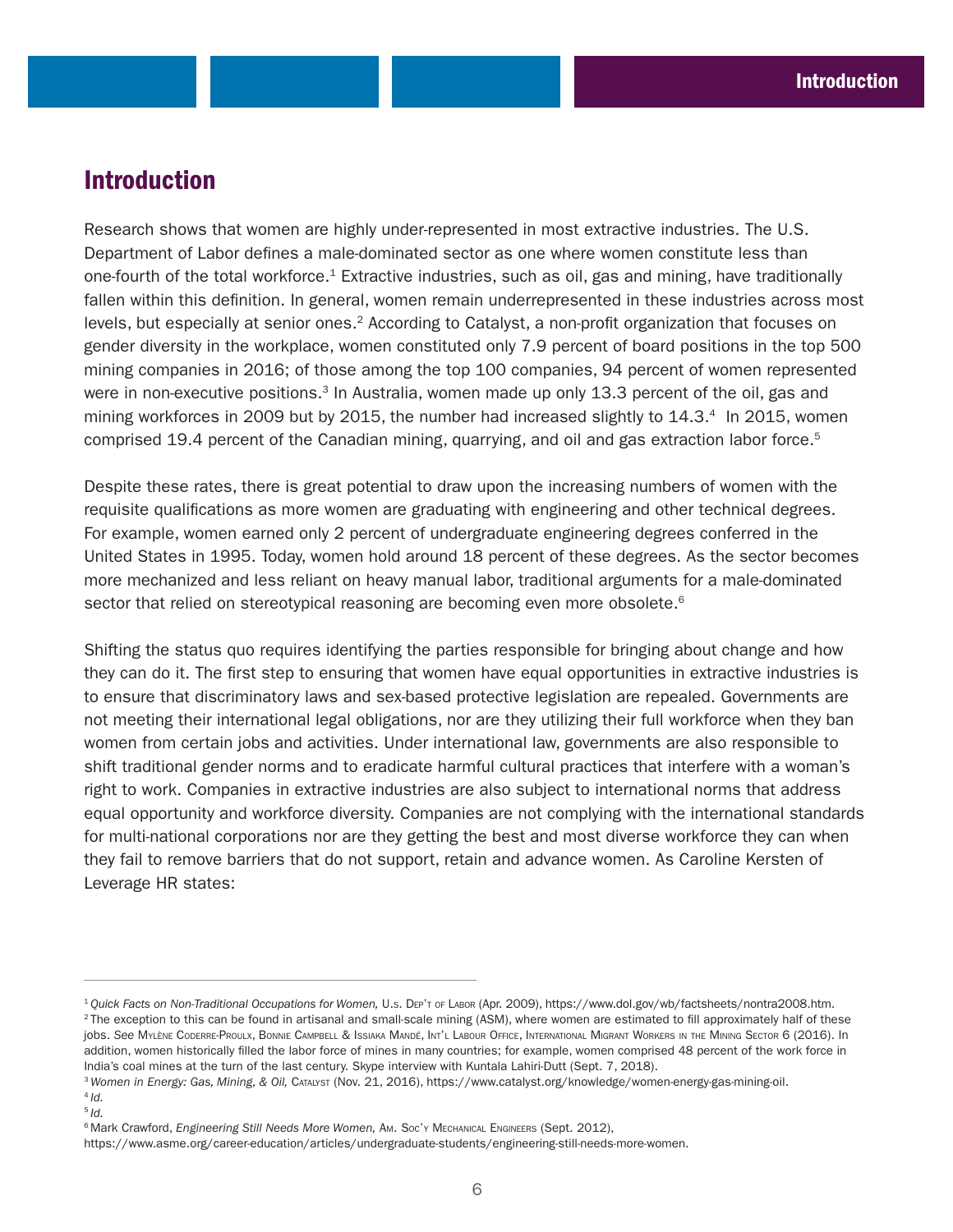"[Women] are often the minority in the room, and this has impact on confidence, communication, and networking. Second, they are rarely being looked at as a strategic and visionary leader. And the third challenge is dealing with societal expectations, such as: men are the breadwinners and women take on most of family and household tasks. This often leads working women to feel guilty, as they want to be the best in all areas, and of course, that is impossible."

At the request of the UN Group of Experts on Coal Mining Methane, The Advocates undertook research to investigate female inclusion in traditionally male-dominated, extractive sectors.<sup>8</sup> The Advocates undertook desk research and interviews with experts to understand these issues. This report sets forth its findings in four sections: 1) benefits of women's participation in these industries; 2) government obligations in terms of legal and social barriers, 3) corporate roles and responsibilities, and 4) considerations for women in the broader and surrounding communities.

This report first sets forth the positive benefits of a diverse workforce including greater female diversity. In addition to a larger pool of talent and workforce supply, studies show greater female participation can promote profitability, boost more accurate and objective thinking, enhance decision-making, and foster greater innovation.9

Second, this report examines the international legal obligations of governments to ensure equal employment opportunities for women. Governments are obligated to uphold and protect human rights for all persons, which span a number of economic, social, and cultural rights associated with employment. For example, the principles of equal treatment and non-discrimination are clearly set forth in international law. Yet, governments not only fail to meet these obligations, but many have placed restrictions—and in some cases, blanket prohibitions—on women's choice of and ability to access employment.

Governments are also required under the Convention on the Elimination of Discrimination against Women (CEDAW) to modify social and cultural patterns of women with a view toward eliminating stereotypes and prejudices against women. Yet, social norms and expectations of traditional gender roles persist in many countries, creating obstacles to women's full participation in extractive industries. For example, one study found that 20 percent of individuals surveyed in the oil and gas industry, who strongly agreed that gender-based discrimination was present in the industry, identified social expectations and familial responsibilities as hindrances to women's participation.<sup>10</sup>

<sup>7</sup>Ruth Palombo Weiss, *Wanted: Global Women Leadership Pipeline,* Ass'n for Talent Dev. (Sept. 9, 2015),

<https://www.td.org/insights/wanted-global-women-leadership-pipeline> (last visited Dec. 18, 2018); Telephone interview with Mining Company Employee (Oct. 4, 2018).

<sup>&</sup>lt;sup>8</sup>The Advocates for Human Rights would like to thank the following volunteers and interns for their support: Claire Bentley, Dechert LLP; Cynthia Capota; Jenn Cilingin, Dechert LLP; Henry Defriez, Dechert LLP; Carissa Fitzlaff; Heather Flanagan, Fish & Richardson P.C.; Susan Grafton, Dechert LLP; Sarah Musgraves; Jayme Partridge, Fish & Richardson P.C.; Gregory Reith, Dechert LLP; Albert Tse, Dechert LLP; Suzanne Turner, Dechert LLP, and; Anna Veit-Carter, Soule & Stull, LLC. The Advocates would also like to thank the many individuals who shared their expertise and time through interviews.

<sup>9</sup>David Rock & Heidi Grant, *Why Diverse Teams Are Smarter,* Harv. Bus. Rev. (Nov. 4, 2016), [https://hbr.org/2016/11/why-diverse-teams-are-smarter.](https://hbr.org/2016/11/why-diverse-teams-are-smarter) <sup>10</sup>Rigzone & Bp, Global Diversity and Inclusion Report 4 (2013).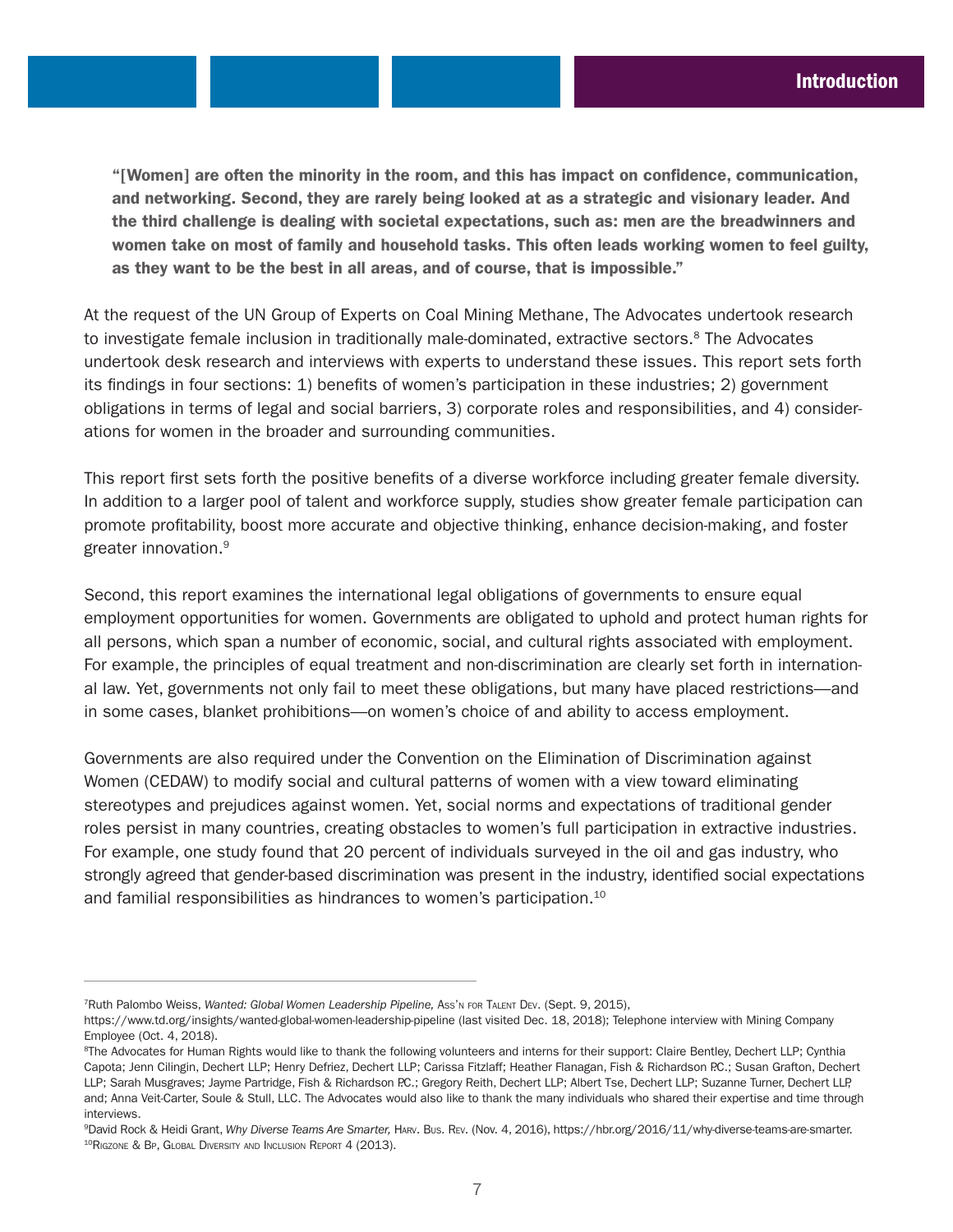Third, international norms and best practice standards require companies to support and include women. This report examines company practices that can create barriers to or support women's participation. It also explores the various factors that hinder female participation in these industries, including: bias, unsupportive corporate culture, sexism, wage discrimination, fewer promotions, a lack of mentors or female role models, a lack of flexible work arrangements (FWA) and visible support for their usage, insufficient assistance in re-entering the workforce, and infrastructure that does not meet women's needs. Along those lines, the greater mobility men tend to have is also a key factor. In Papua New Guinea, the international mining industry tended to fill senior positions with men who had greater flexibility to transfer between projects and countries. $11$ 

Fourth, this report provides considerations to the harms posed to communities of extractive sites, and their disparate impact on women. Finally, this report concludes with recommendations to the extractive industry.

Any international approach to female diversity requires governments and companies to take into account that countries have different laws, cultural contexts, industry practices, and expectations. As stated by the Guyana Women Miners Organization, "you realize that every country has its own mechanisms and the reality for women in mining is different in every country.<sup>"12</sup> For example, in Colombia, women can own land and work in the mines without legal limitations. But because of the FARC rebels and security issues, not all women have gone to the mines. Instead, they have paid their male counterparts to do the extractive labor for them, and the women do the crushing work.<sup>13</sup> Readers should take considerations set forth in this report as general principles that need to be adapted to local context to be truly effective and relevant.

<sup>11</sup>Martha Macintyre, Modernity, Gender and Mining: Experiences from Papua New Guinea, in GENDERING THE FIELD: TOWARDS SUSTAINABLE LIVELIHOODS FOR MINING COMMUNITIES 24 (Kuntala Lahiri-Dutt ed., 2011).<br><sup>12</sup>Skype interview with Guyana Women Miners Organization (Aug. 31, 2018).

<sup>13</sup>*Id.*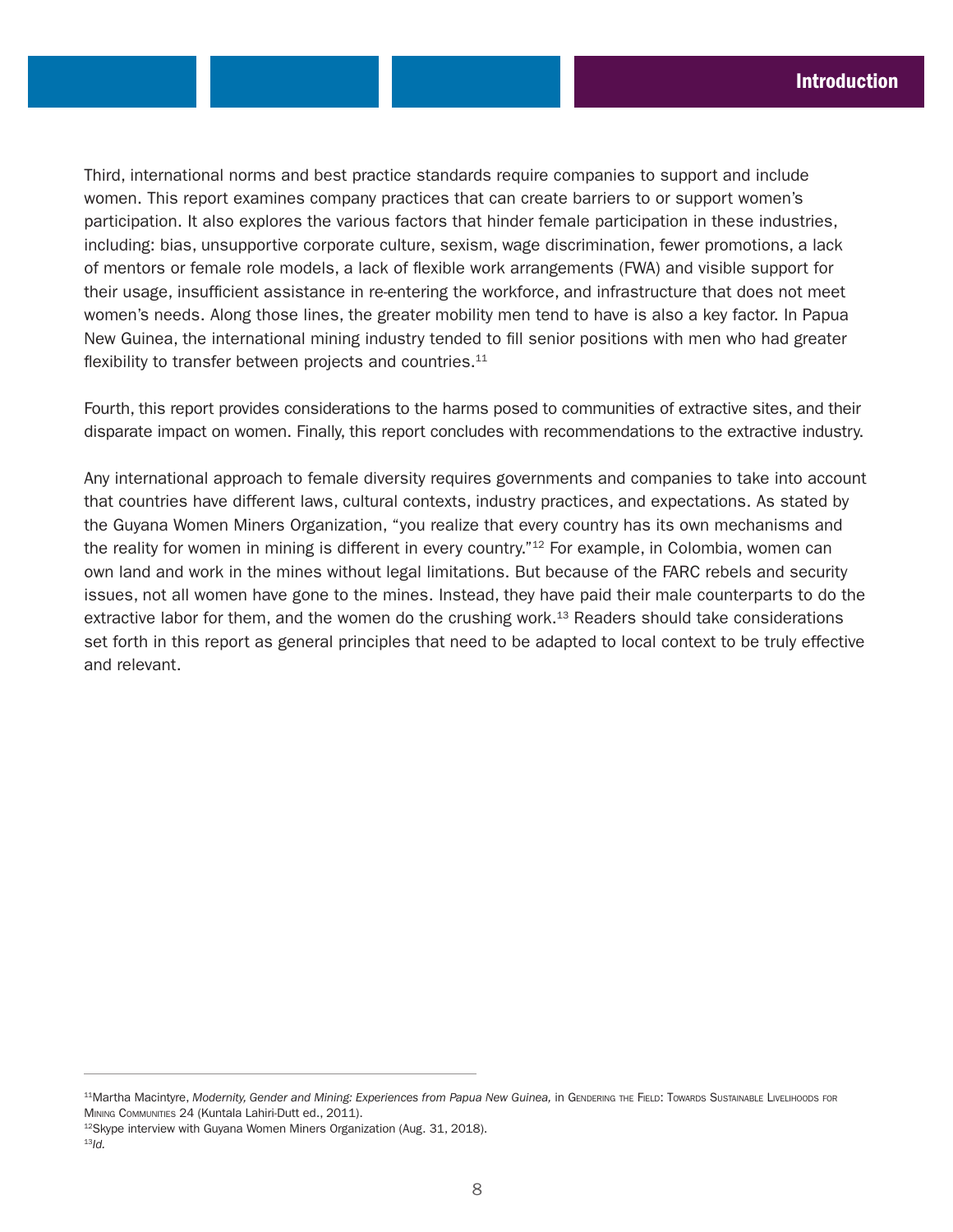# Benefits of Female Inclusion and Diversity In The Extractives Industry

The business case for greater gender diversity in the extractives industry is compelling. A growing body of research shows that greater female inclusion provides a larger pool to meet the high demand for laborers, higher retention of key talent, increased profitability, better performance, improved safety records, higher standards of government behavior, and benefits to women and the broader community. As a non-profit organization working with women in mining reports, with women there is better "safety, innovation, and . . . creativity."<sup>14</sup>

## Larger Talent Pool for Recruitment

Companies that limit or focus their hiring on men restrict themselves to a smaller talent pool than those companies that seek to ensure gender neutrality or promote greater diversity in hiring decisions and processes.15 Actively recruiting and retaining women can help meet the demand for what is a limited supply of workers. In recent years, the oil industry eliminated more than 400,000 jobs globally.<sup>16</sup> Many of these laborers have since moved on to other jobs, and it is harder for companies to find replacements. After the shale industry laid off approximately 60 percent of its labor force needed to frack wells,<sup>17</sup> it took one firm several months to completely fill its fracking crews.18

On top of the current shortage, reports have highlighted the aging workforce in the oil and gas sectors and the need to replace these employees as they retire, which can be an expensive process.<sup>19</sup> The National Research Council states that "virtually every major technical society across the energy spectrum has conducted workforce studies, and they have expressed concerns about the aging petroleum workforce and the lack of qualified personnel to replace them."20

<sup>12</sup>Skype interview with Barbara Dischinger, Camila Reed, & Deborah Craig, International Women in Mining (Sept. 10, 2018); *see also* Zoom interview with Pink Petro (Sept. 14, 2018).

<sup>13</sup>*Id.*

<sup>&</sup>lt;sup>14</sup>Skype interview with Barbara Dischinger, Camila Reed, & Deborah Craig, International Women in Mining (Sept. 10, 2018); see also Zoom interview with Pink Petro (Sept. 14, 2018).

<sup>15</sup>Katharina Rick, Iván Martén, & Ulrike Von Lonski, Bos. Consulting Group & World Petroleum Council, Untapped Reserves: Promoting Gender Balance In Oil and GAS 4 (2017) [hereinafter UNTAPPED RESERVES].

<sup>16</sup>Nick Cunningham, The Labor Shortage in the Shale Boom, OLPRICE (Jan. 15, 2018), [https://oilprice.com/Energy/Energy-General/The-Labor-Short](https://oilprice.com/Energy/Energy-General/The-Labor-Shortage-In-The-Shale-Boom.html)[age-In-The-Shale-Boom.html](https://oilprice.com/Energy/Energy-General/The-Labor-Shortage-In-The-Shale-Boom.html) [hereinafter Cunningham, *Shale Boom*]; Nick Cunningham, *The Oil Industry Is Facing a Massive Shortage of Workers,* Bus. Insider (July 11, 2016),<https://www.businessinsider.com/oil-industry-facing-massive-worker-shortage-2016-7> [hereinafter Cunningham,

*Massive Shortage of Workers*]. 17Cunningham, *Massive Shortage of Workers, supra* note 16.

<sup>18</sup>Ryan Maye Handy, *Labor Shortage in West Texas Getting Worse,* Hous. Chronicle (Mar. 28, 2018),

[https://www.houstonchronicle.com/business/article/Labor-shortages-in-West-Texas-getting-worse-12790619.php.](https://www.houstonchronicle.com/business/article/Labor-shortages-in-West-Texas-getting-worse-12790619.php)

<sup>&</sup>lt;sup>19</sup>See Zoom interview with Pink Petro (Sept. 14, 2018); Skype interview with Barbara Dischinger, Camila Reed, & Deborah Craig, International Women in Mining (Sept. 10, 2018).

<sup>20</sup>Nat'l Research Council of the Nat'l Acads., Emerging Workforce Trends in the U.s. Energy and Mining Industries: a Call to Action 35 (2013).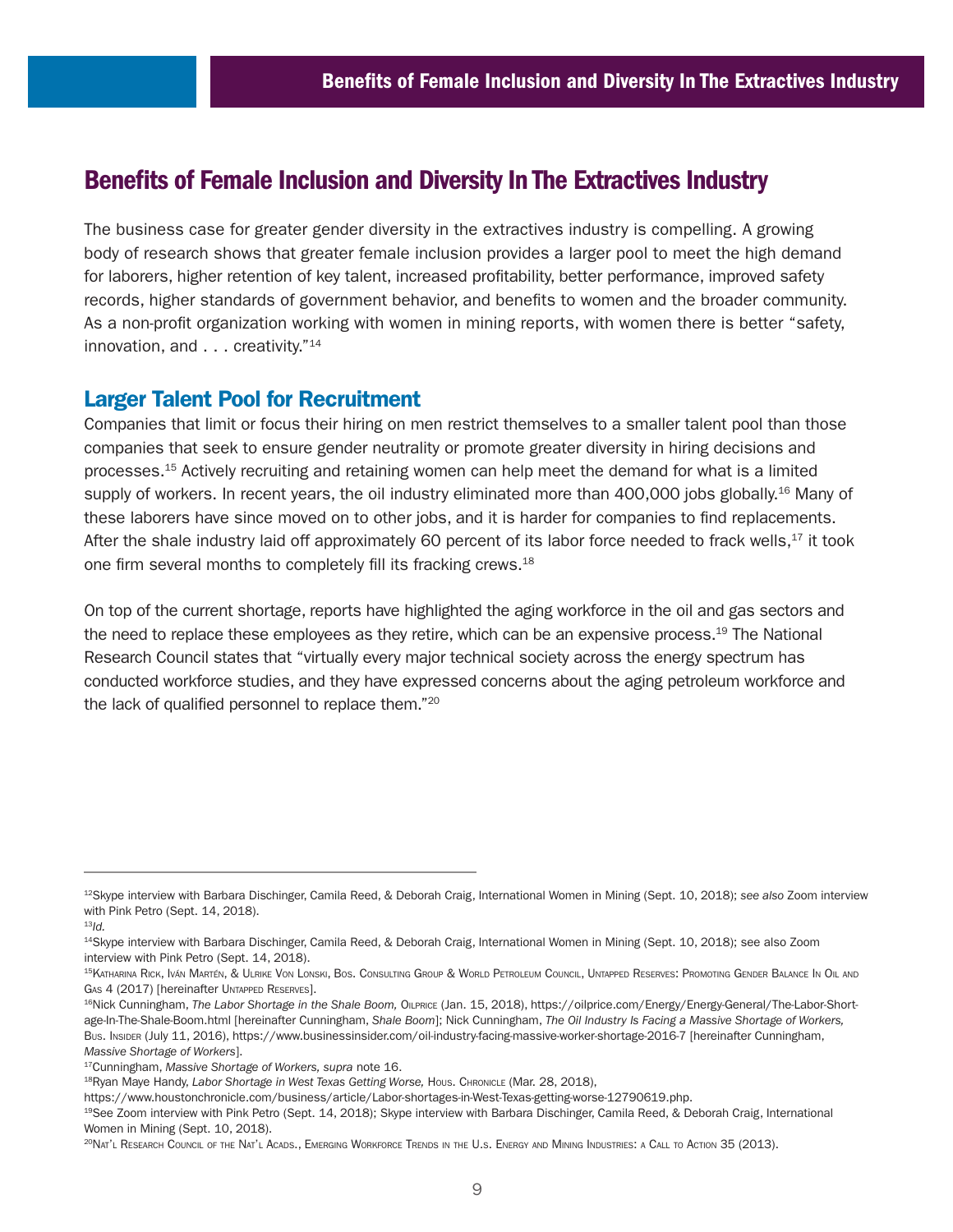During the 1980s' oil bust, corporations shuttered their doors and laid off workers. Consequently, the low job vacancy rates in the industry deterred much of an entire generation of workers from entering the oil and gas industry until 2000. Today, the existing labor force is nearing retirement, setting up the industry for another labor shortage. Between 2015 and 2035, estimates project 585,097 job opportunities to open up due to replacement needs in the oil, gas, and petrochemical sectors.<sup>21</sup> This breaks down to hiring approximately 30,000 new employees every year over 20 years to fill positions left vacant by retiring staff.22 As summarized by one reporter, "[t]here are too few experienced professionals to replace retiring workers."23

Labor shortages impact productivity and cause delays.<sup>24</sup> While drilling has escalated in the Permian Basin in the United States, the labor shortage means 2,400 wells remained untapped as of September 2017.<sup>25</sup> Labor shortages also affect profitability. A senior operator at Byrd Oilfield Service estimated a daily loss of U.S. \$7,000 because it lacks enough delivery truck drivers.<sup>26</sup> Costs of production rise, as employers lure new workers from the short supply with higher salaries, housing allowances, temporary housing arrangements, and signing bonuses.<sup>27</sup> In short, increasing labor costs in an economy with low unemployment and a small labor pool affects the bottom line.<sup>28</sup>

In the midst of this shortfall of workers, women represent an under-tapped and qualified resource. One study states that women account for only 10 percent of the mining industry's workforce, but that, in 2010, women accounted for 54 percent of total graduates.<sup>29</sup> In the U.S., women hold 30 percent of STEM degrees, but constitute only 14.5 percent of the labor force in oil and gas.<sup>30</sup> As summarized by a representative of International Women in Mining, "[i]f you're excluding half the population from your recruitment process, you're simply not hiring from the best talent pool available."<sup>31</sup> Hiring more women can help ease labor shortages, expand the talent pool, and enable companies to recruit more locally. They can also feed into senior level positions as older employees retire. Forty percent of women polled in one survey are in their first four years in oil and gas–constituting a potential pool to fill the demand for senior-level positions.<sup>32</sup>

<sup>&</sup>lt;sup>21</sup>IHS GLOBAL INC., МІNORITY AND FEMALE EMPLOYMENT IN THE OIL & NATURAL GAS AND PETROCHEMICAL INDUSTRIES, 2015–2035 35 (2016).<br><sup>22</sup>Id.; see also Nick Cunningham, Oil Industry Faces Huge Worker Shortage, OILPRICE (July 10 [Oil-Industry-Faces-Huge-Worker-Shortage.html](https://oilprice.com/Energy/Energy-General/Oil-Industry-Faces-Huge-Worker-Shortage.html) [hereinafter Cunningham, *Huge Worker Shortage*].

<sup>&</sup>lt;sup>23</sup>Cunningham, *Huge Worker Shortage, supra n*ote 22.<br><sup>24</sup>Avi Salzman, *The Great Labor Crunch,* Barrow's (Mar. 9, 2018), [https://www.barrons.com/articles/the-great-labor-crunch-1520655014.](https://www.barrons.com/articles/the-great-labor-crunch-1520655014)<br><sup>25</sup>Collin Eaton, *Labor Shorta* 

[article/Labor-shortage-weighs-on-oil-industry-recovery-12295475.php.](https://www.houstonchronicle.com/business/article/Labor-shortage-weighs-on-oil-industry-recovery-12295475.php)

<sup>26</sup>*Id.*

<sup>27</sup>Salzman, *supra* note 24; Cunningham, *Shale Boom, supra* note 16; Eaton, *supra* note 25. 28Eaton, *supra* note 25.

<sup>29</sup>Women In Mining (Uk) & Pricewaterhousecoopers, Mining for Talent: a Study of Women on Boards in the Mining Industry 17 (Jan. 2013) [hereinafter Mining for Talent 2013].

<sup>30</sup>Ryan Noonan, U.S. Dep't of Commerce, Econ. & Stat. Admin, Women in Stem: 2017 UPDATE 1 (2017); Lydia DePilis, *Oil and Gas Efforts to Recruit Women Aren't Working,* Hous. Chronicle (July 25, 2017), [https://www.chron.com/business/energy/article/Oil-and-gas-efforts-to-recruit-women-not-work](https://www.chron.com/business/energy/article/Oil-and-gas-efforts-to-recruit-women-not-working-11306581.php)[ing-11306581.php](https://www.chron.com/business/energy/article/Oil-and-gas-efforts-to-recruit-women-not-working-11306581.php).

<sup>31</sup>Barbara Dischinger, Int'l Women in Mining, Powerpoint presentation, (on file with authors).

<sup>32</sup>*Women in Oil & Gas,* Hays,<http://www.hays.co.uk/job/energy-oil-gas-jobs/women-in-oil-gas-1569474>(last visited Dec. 20, 2018).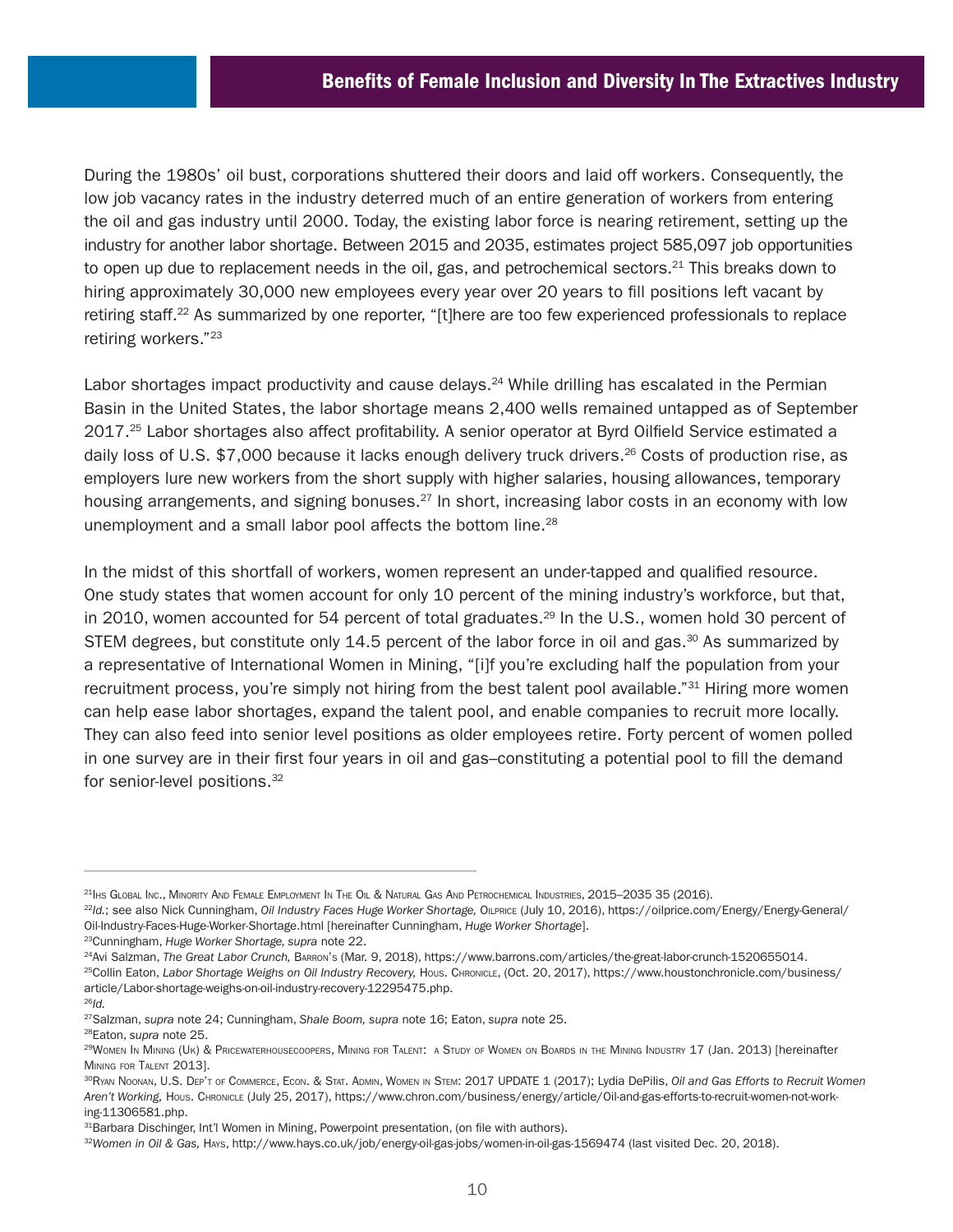# Greater Profitability

Equal opportunity and treatment for women boosts the global economy. According to the McKinsey Global Institute, if all countries were to close their gender gaps so that they at least match the fastestimproving country in their region, worldwide GDP would increase by U.S. \$12 trillion by 2025.<sup>33</sup>

Research shows that female inclusion also boosts company profits. In its 2015 report, Diversity Matters, McKinsey found that companies ranking in the top 25 percent for gender diversity are 15 percent more likely to have "financial returns" higher than the national industry medians. $34$  Studies have found that profit margins are higher and social success is greater for companies with female directors on their boards and women in senior positions.<sup>35</sup> In the mining industry, the top 100 companies have more female directors and women on their boards, while the top 100 to 500 mining companies have more women senior executives that companies falling outside the top 500.<sup>36</sup>

At the senior management level, gender diversity has been shown to improve financial performance. Increased gender diversity in senior management is associated with improvements in sales revenue, customers, market share, return on equity, operating profits, and share price—particularly in developed countries.37 From 2007–2009, the American Chamber of Commerce in France found that companies with greater numbers of women in senior management "outperformed those with no women by 41 percent in terms of return on equity (22 percent vs. 15 percent), and by 56 percent in terms of operating results (17 percent vs. 11 percent)."38

At the board level, the financial benefits of greater female representation are also well-documented. Catalyst found that among a broad range of companies, those with female board members have the highest returns on equity, sales, and invested capital.<sup>39</sup> In terms of representation on corporate boards, companies with greater gender representation on boards have shown at least a 53 percent higher return on equity compared to those at the bottom of the rankings.<sup>40</sup> Gender diversity on boards shows a stark impact on investment returns depending on the gender constitution. PWC found that "on average, for every £1 invested in [business related to mining], those with all male boards have a loss of 2% on their investment and those with two or more women make a return of 6% on their investment."41

<sup>33</sup>MCKINSEY GLOBAL INST., THE POWER OF PARITY: HOW ADVANCING WOMEN'S EQUALITY CAN ADD \$12 TRILLION TO GLOBAL GROWTH 25 (Sept. 2015).

<sup>34</sup>Vivian Hunt, Dennis Layton, & Sara Prince, Mckinsey & Company, Why Diversity Matters 3 (2015).

<sup>35</sup>Mining for Talent 2013, *supra* note 29, at 11. *See also* Catalyst, Inc., The Bottom Line: Corporate Performance and Women's Representation on Boards (2007) (showing that having women directors results in companies having higher returns on sales, higher returns on invested capital and higher returns on equity) [hereinafter CATALYST, THE BOTTOM LINE].

<sup>36</sup>Mining for Talent 2013, *supra* note 29, at 6. *See also* Credit Suisse Inst. Research Rep., The CS Gender 3000: The Reward for Change 25–26 (2016) ("[C]ompanies with 25% female participation [in senior management] had a 22.8% annualized average return over 5 years, those with over 33% had a 25.6% annualized average return and those with more than 50%, a 29.7% annualized average return.").

<sup>&</sup>lt;sup>37</sup>See *generally* Hunt et al., Diversity Matters, s*upra* note 34.<br><sup>38</sup>Am. Chamber of Commerce in Fra. & Bus. and Indus. Advisory Comm. to the Oecd, Putting all our Minds to Work: Harnessing the Gender Dividend 8 (2012) [hereinafter Putting all our Minds to Work].<br><sup>39</sup>Deloitte, Towards Gender Parity: Women on Boards Initiative 14 (2016) (citing Catalyst, The Bottom Line).

<sup>40</sup>Putting All Our Minds to Work, *supra* note 38

<sup>41</sup>Women in Mining & PricewaterhouseCoopers, Mining for Talent 2014: A Review of Women on Boards in the Mining Industry 13 (2014).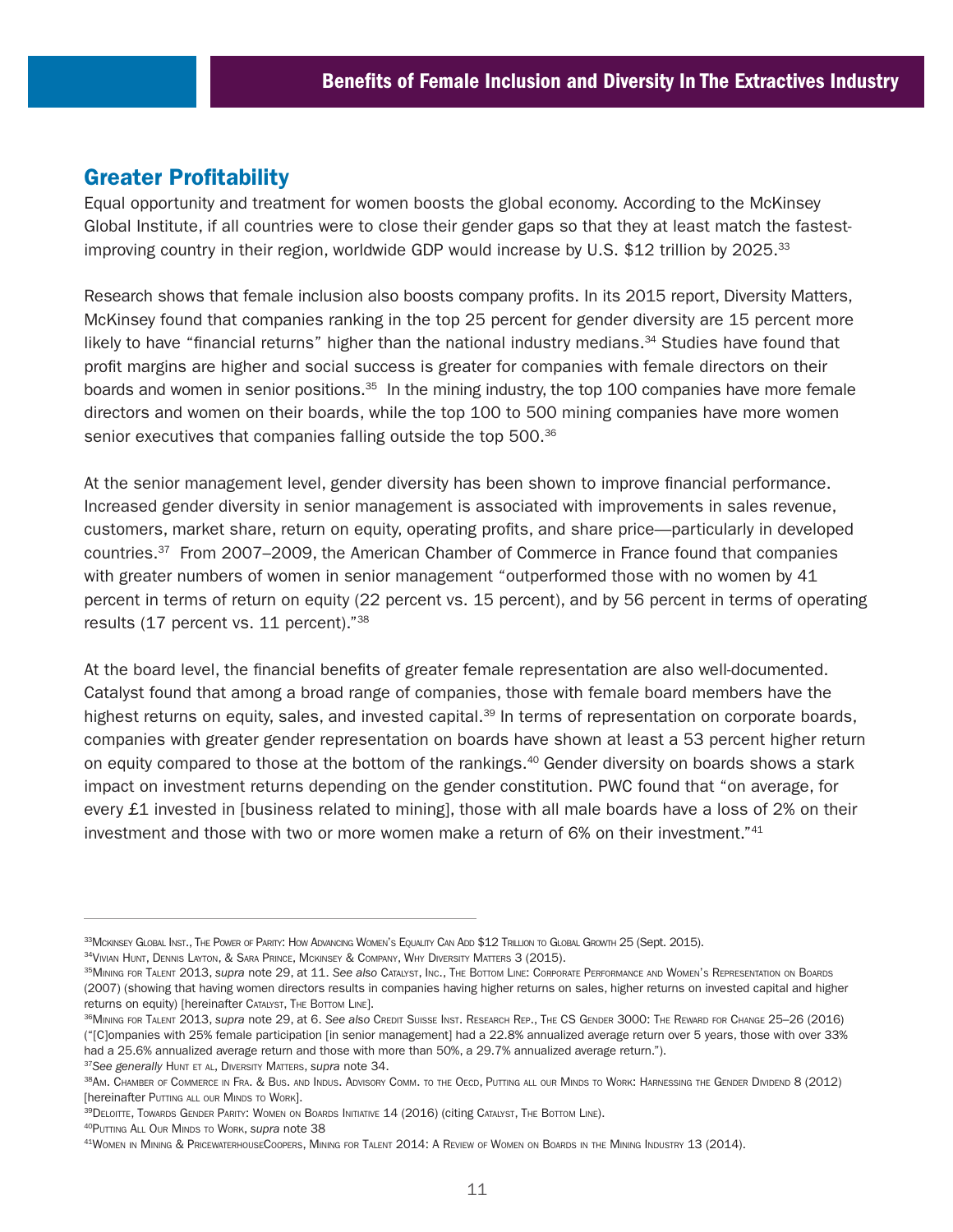When companies implement supportive policies for women, it impacts retention and costs of recruitment. When employees leave, replacing them with new hires is costly.<sup>42</sup> Employers must cover advertising, recruiters' fees, travel expenses, sign-on bonuses, and relocation expenses.43 For example, in the professional or manufacturing sector, the financial expenses of hiring a new staff person can reach more than U.S. \$5,000.<sup>44</sup> When there is investment in women, it increases their reasons to stay with the company.<sup>45</sup>

## Better Able to Meet Public and Investor Demand

Research indicates that greater female representation at the board level also produces better standards of governance behavior that investors, consumers, and clients are beginning to seek. When boards have greater gender diversity and inclusion, they demonstrate greater accountability, increased and improved governance, and improved collaboration.<sup>46</sup> Increased gender diversity on boards also promotes compliance with national and international conventions and regulations, as well as strengthens corporate accountability before the public.47

Studies also show that investor confidence rises with gender diversity. Global investors increasingly are requiring companies to be more transparent in showing their efforts to build gender-diverse boards and disclosing gender-related information. For example, IFC's Performance Standard 2 outlines requirements for non-discrimination and equal opportunity employment for men and women. The U.S Securities and Exchange Commission now requires companies to disclose whether and how the nominating committee "considers diversity in identifying nominees" for directorships.48 In other fields, clients and consumers are driving the demand for more diversity and equity in their teams.<sup>49</sup> For example, in the legal sector, corporate clients are demanding to know diversity levels on their legal teams by asking who is billing time, who is receiving the billing credit, what proportion are women or people of color, and who is securing the choice opportunities on a case.<sup>50</sup>

<sup>42</sup>Skype interview with Barbara Dischinger, Camila Reed, & Deborah Craig, International Women in Mining (Sept. 10, 2018).

<sup>&</sup>lt;sup>43</sup>The Cost of Hiring New Employees (Infographic), RECRUITERBOX,<https://recruiterbox.com/blog/the-cost-of-hiring-new-employees-infographic> (last visited Dec. 21, 2018).

 $44$ Id.

<sup>45</sup>Skype interview with Barbara Dischinger, Camila Reed, & Deborah Craig, International Women in Mining (Sept. 10, 2018).

<sup>46</sup>Rebecca Walberg, *How to Improve Boardroom Diversity without Resorting to Quotas of Tokenism?,* Fin. Post (October 6, 2014), [https://business.](https://business.financialpost.com/executive/leadership/how-to-improve-board-diversity-without-resorting-to-quotas-and-tokenism) [financialpost.com/executive/leadership/how-to-improve-board-diversity-without-resorting-to-quotas-and-tokenism](https://business.financialpost.com/executive/leadership/how-to-improve-board-diversity-without-resorting-to-quotas-and-tokenism); Workplace Gender Equal. AGENCY, THE BUSINESS CASE FOR GENDER EQUALITY (2013).

<sup>&</sup>lt;sup>47</sup>Global Reporting Initiative & Int'l Fin. Corp., Embedding Gender in Sustainability Reporting: A Practitioner's Guide 5 (2009).<br><sup>48</sup>Willem Adema, Enhancing Women's Economic Empowerment through Entrepreneurship and Busin

<sup>49</sup>Telephone interview with Twin Cities Diversity in Practice (Sept. 13, 2018).

<sup>50</sup>*Id.*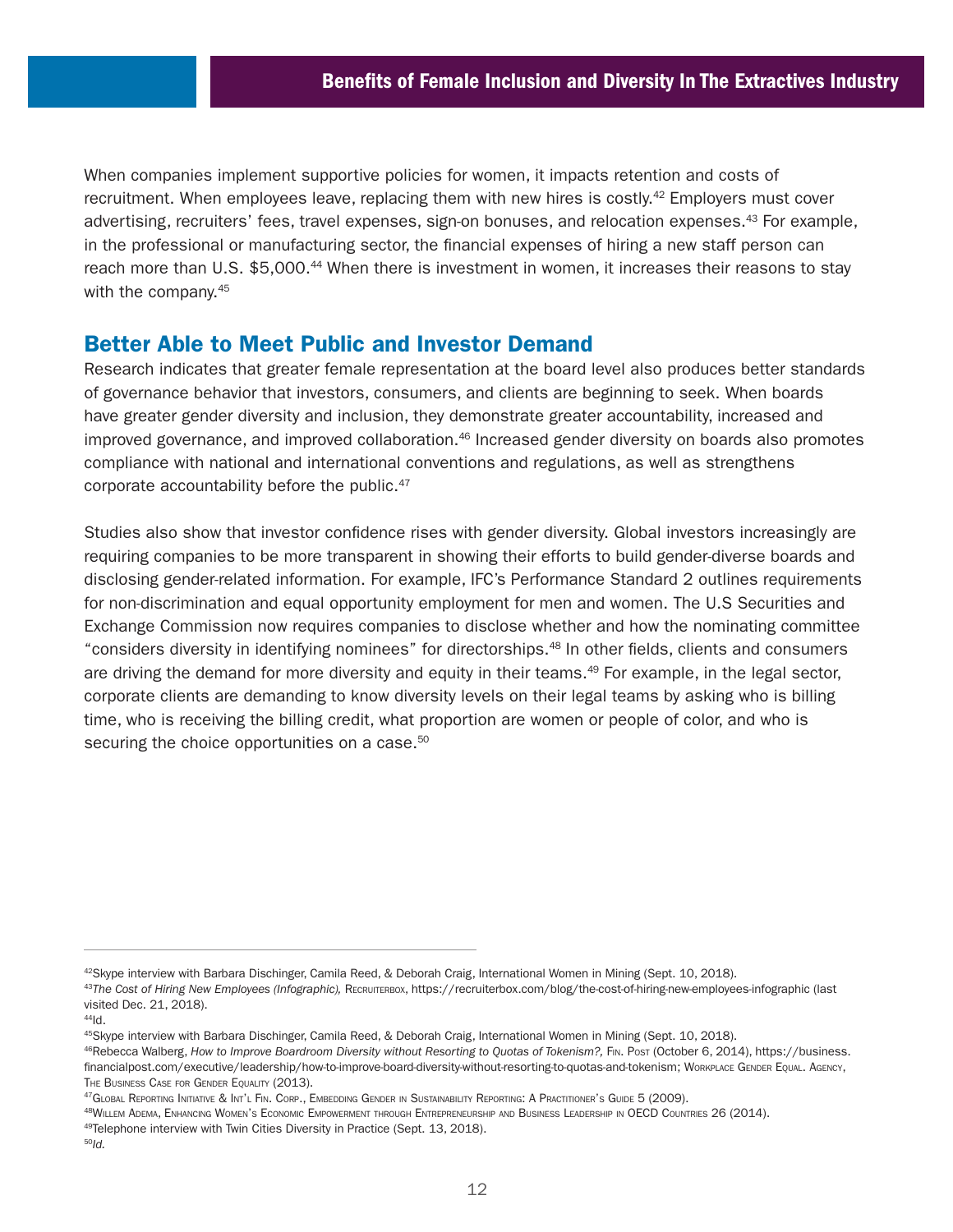Finally, women are key consumers in today's economy. One estimate places women's control of global spending at more than U.S. \$20 trillion.<sup>51</sup> In the jewelry industry, women "drive demand for more than 90 percent of the world's jewelry."<sup>52</sup> The artisanal and small-scale mining industry has approximately 100 million people who work for and are dependent on it. $53$  In locations where mines are less regulated or even illegal, however, it can foster human trafficking, labor exploitation, and environmental damage. Women's perspectives as buyers and consumers are important.<sup>55</sup> Increasingly, consumer women, especially among the younger generation, care about the sourcing of their goods and the impact on people within the supply chain.<sup>56</sup>

## Improved Performance

Research shows that companies with more women employees and gender-diverse teams have better teamwork, communication, and greater creativity in solving business and technical problems than homogenous work forces.<sup>57</sup> For example, studies show that while men tend to prefer working with other men, women are more likely to use teamwork and cooperative approaches that draw on the skills and resources of a broader network.58 Well-managed, broadly diverse teams tend to outperform homogenous teams, including on metrics such as fostering greater innovation.59 And in locations where socio-economic opportunities are limited for women, female workers show strong respect for their jobs.<sup>60</sup>

With more women comes diversity of perspectives.<sup>61</sup> Teams with diverse members process information more carefully and objectively than homogenous teams. They are more inclined to re-examine facts and scrutinize each other's decisions and behavior. As a result, research indicates that diverse teams are better at making decisions than non-diverse teams.<sup>62</sup> Having different people in the room brings in perspectives to spot new issues. $63$  For example, women's lenses can pick out sensitivities of job descriptions and performance indicators. Multiple sources have highlighted how women can identify the gender bias in job descriptions that would deter females, such as the use of "he" as a pronoun, or terms that connote traditional notions of masculinity, such as the use of "ninja," "rock star," and "dominate."64

<sup>51</sup>Statistics on the Purchasing Power of Women, GIRLPOWER MARKETING, <https://girlpowermarketing.com/statistics-purchasing-power-women/> (last visited Dec. 21, 2018).

<sup>52</sup>BSR, WOMEN IN THE JEWELRY SUPPLY CHAIN 4 (2018).<br><sup>53</sup>*Id.* at 17.<br><sup>54</sup>*Id.* 

<sup>&</sup>lt;sup>55</sup>Telephone interview with Corporate Executive, Fortune 500 Company (Sept. 7, 2018).

<sup>56</sup>BSR, *supra* note 52, at 6.

<sup>57</sup>Skype interview with Gladys Smith, International Women in Mining (Sept. 6, 2018); UNTAPPED RESERVES, *supra* note 15; PUTTING ALL Our MINDS TO Work, s*upra* note 38, at 8.<br><sup>58</sup>Org. For Econ. Coop. & DEV., BACKGROUND REPORT CONFERENCE ON IMPROVING WOMEN's Access TO LEADERSHIP 28 (2016).<br><sup>59</sup>See, e.g., Putting All Our Minds to Work, s*upra* note 38, at 8.<br><sup>60</sup>Skype

<sup>61</sup>Untapped Reserves, *supra* note 15, at 4.

<sup>62</sup>Rock & Grant, *supra* note 9.

<sup>63</sup>Telephone interview Corporate Executive, Fortune 500 Corporation (Sept. 7, 2018).

<sup>&</sup>lt;sup>64</sup>/d. Carmen Nobel, How to Take Gender Bias Out of Your Job Ads, Foress (Dec. 14, 2016), [https://www.forbes.com/sites/hbsworkingknowl](https://www.forbes.com/sites/hbsworkingknowledge/2016/12/14/how-to-take-gender-bias-out-of-your-job-ads/#e34ce011024c)[edge/2016/12/14/how-to-take-gender-bias-out-of-your-job-ads/#e34ce011024c;](https://www.forbes.com/sites/hbsworkingknowledge/2016/12/14/how-to-take-gender-bias-out-of-your-job-ads/#e34ce011024c) Maxwell Huppert, *5 Must-Do's for Writing Inclusive Job Descriptions,* LinkedIn Talent Blog (Apr. 9, 2018), [https://business.linkedin.com/talent-solutions/blog/job-descriptions/2018/5-must-dos-for-writing-inclusive](https://business.linkedin.com/talent-solutions/blog/job-descriptions/2018/5-must-dos-for-writing-inclusive-job-descriptions)[job-descriptions.](https://business.linkedin.com/talent-solutions/blog/job-descriptions/2018/5-must-dos-for-writing-inclusive-job-descriptions)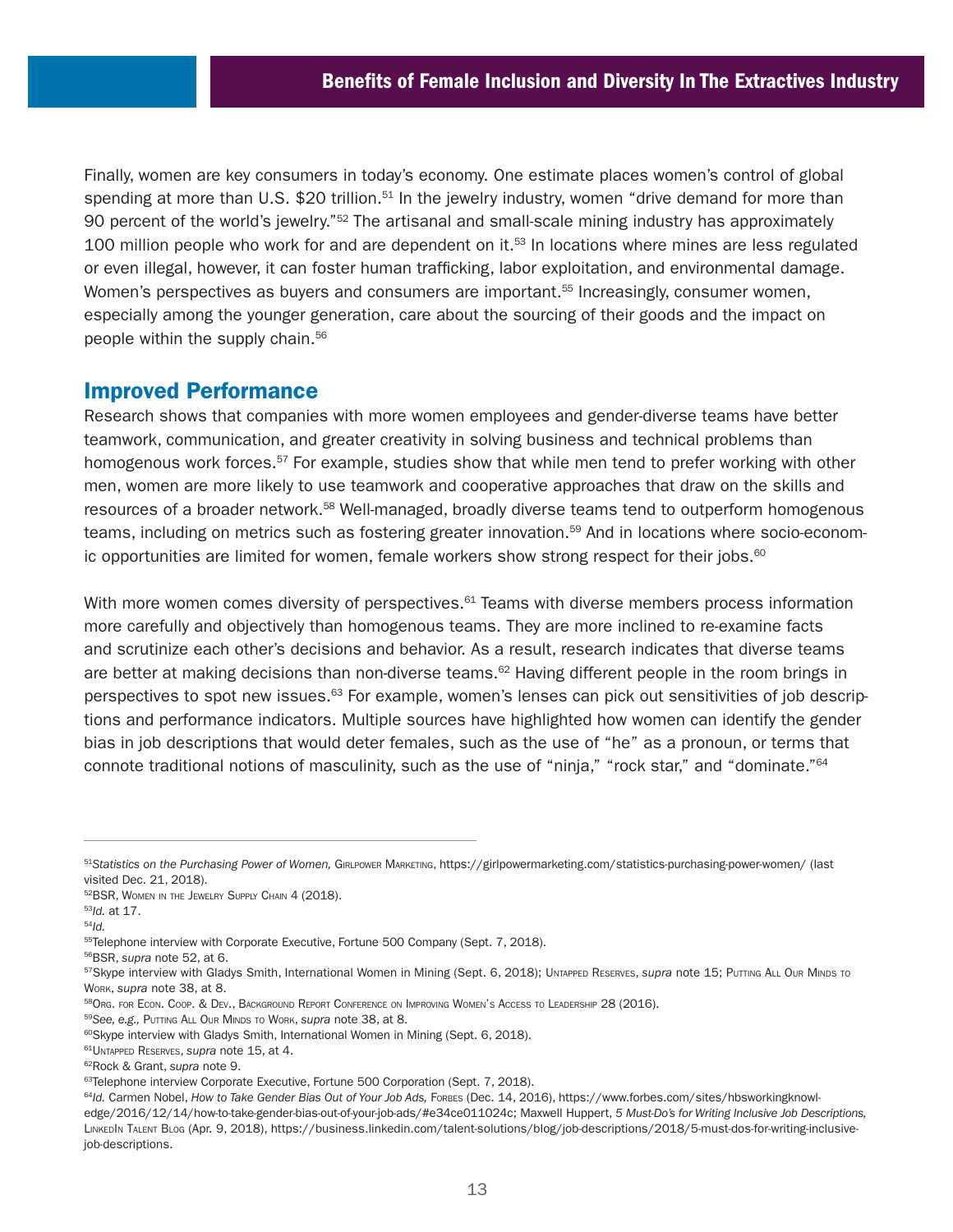#### Effects of Gender-diverse Boards

Research shows that boards of directors with at least three women demonstrate improved communications, greater adherence to codes of conduct, and better criteria for managing strategy and monitoring its implementation. Boards with more women directors are also more apt to focus on gender diversity, employee satisfaction, and corporate social responsibility.<sup>65</sup> More gender-diverse boards may also impact how members hold each other accountable due to the different ways men versus women arrive onto boards.<sup>66</sup> Men may often come on boards through social networks, in contrast to women who may lack the same level of access to these connections. As a result, women may have fewer reservations to hold colleagues accountable or confront them on performance issues.<sup>67</sup>

#### Effects of Women in Senior Management

When women are found in senior management, studies show a positive effect on motivation, teamwork, and cooperation. Specifically, companies with three or more women in senior management ranked more highly on a range of organizational metrics, including capability, leadership, external orientation, accountability, motivation, coordination and control, innovation, and work environment, which are positively associated with higher operating margins.<sup>68</sup> In addition to the financial benefits, women in senior management bring top-down positive benefits, including a positive effect on managers of both sexes and as strong role models to motivate female middle managers.<sup>69</sup> Another advantage is diversity of leadership styles because women typically display more forward-looking and consensus-building skills than men.<sup>70</sup>

## Better Safety Records

Companies with more women demonstrate better safety records than companies with few or no women.<sup>71</sup> Numerous studies show that female employees are more likely to follow safety protocols, treat equipment responsibly, and operate safely.72 As a result, women-operated equipment requires less maintenance and repair.<sup>73</sup> For example, a mining expert described how women tend to be more careful drivers than men and take turns more slowly. As a result, during a tire shortage, employers realized it was financially better to employ women drivers, because they would not wear out tires as quickly as men.<sup>74</sup>

<sup>65</sup>The Conference Board of Canada, Women on Boards: Not Just the Right Thing ... but the "Bright" Thing 5, 13 (2002). 66Walberg, *supra* note 46.

 $67$ *Id.* 

<sup>68</sup>Georges Desvaux, Sandrine Devillard-Hoellinger, & Mary C. Meane, *A Business Case for Women,* Forbes, Oct. 3, 2008, [https://www.forbes.](https://www.forbes.com/2008/10/03/business-women-economics-lead-cx_1003mckinsey.html#610357b2d5d3)

[com/2008/10/03/business-women-economics-lead-cx\\_1003mckinsey.html#610357b2d5d3](https://www.forbes.com/2008/10/03/business-women-economics-lead-cx_1003mckinsey.html#610357b2d5d3).<br><sup>69</sup>lмт'∟ Fiм. Совр., Sнєwовкs: Ритпис Gємоєв Sмавт Соммітмємтs імто Рвастісє 15 (2016) (describing a study that examined 15 years of results S&P 500 firms).

<sup>&</sup>lt;sup>70</sup>McKinsey & Co., Women Matter 2010: Women at the Top of Corporations Making it Happen 7 (2011).<br><sup>71</sup>Are Women the Mining Industry's Most Underdeveloped Resource, Mines Magazine,<http://minesmagazine.com/8749> (last visit [hereinafter *Underdeveloped Resource*].

<sup>72</sup>Int'l Fin. Corp., Investing in Women's Employment: Good for Business, Good for Development 20, 2013.

<sup>73</sup>Women in Mining Canada, Welcoming Women: An Action Plan for Canada's Mining Employers 7 (2016).

<sup>&</sup>lt;sup>74</sup>Telephone interview with Academic Expert (Sept. 4, 2018).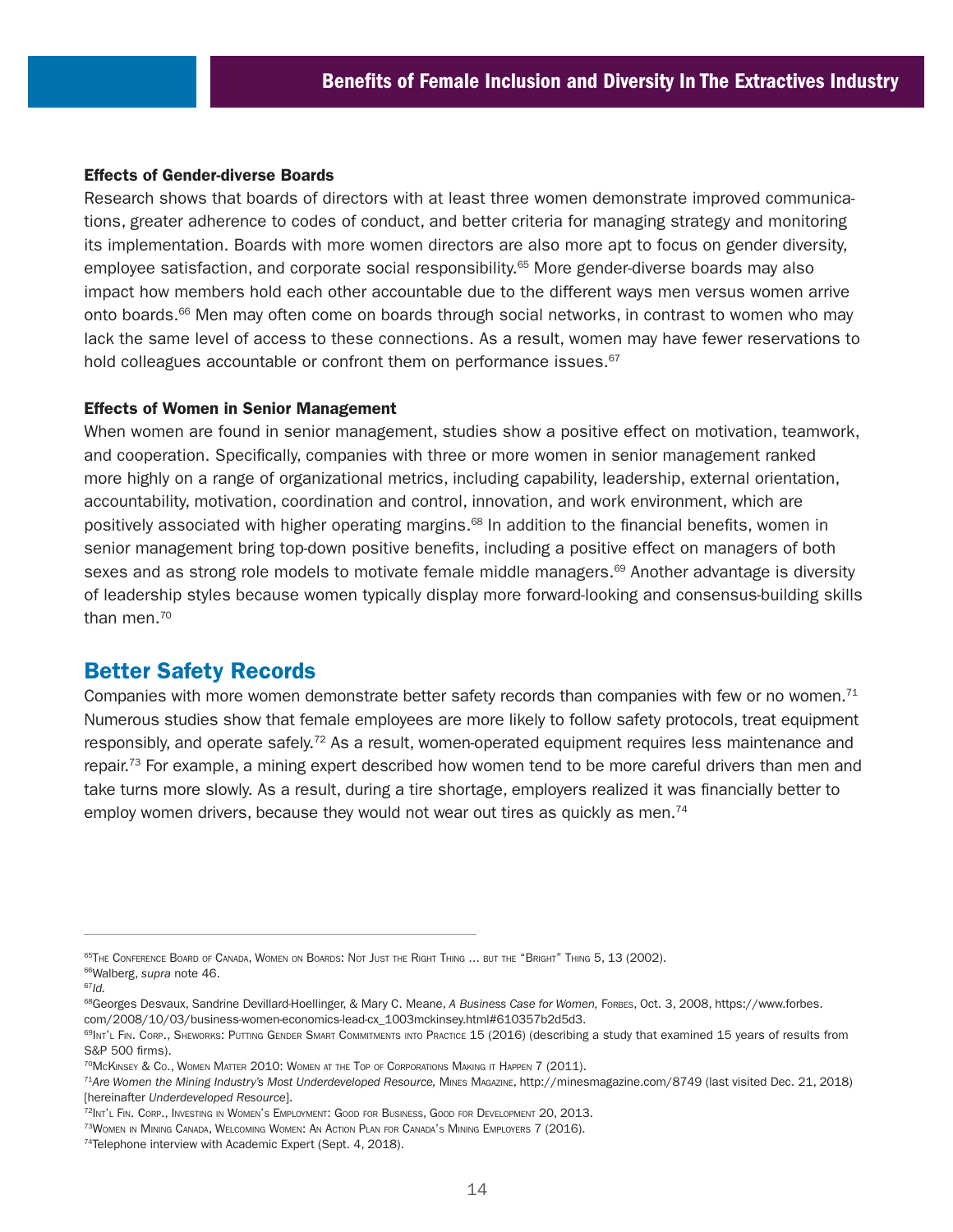Women operators are increasingly in demand not only because their behavior yields better safety outcomes but also fosters a more safety-conscious operating environment.75 In Queensland, Downer EDI Mining sought an exemption from anti-discrimination laws to advertise for female-only entry-level operators. Among its other goals of promoting a gender inclusive culture, it explained before the Queensland Civil and Administrative Tribunal that men were more likely to take risks and a larger female on-site workforce would cultivate a safer culture.<sup>76</sup>

Yet, experts cautioned against reinforcing gender stereotypes when recognizing women as "safe." This reflects biases found in research that attribute women's strong performance to factors such as luck or putting in long hours, instead of their actual skills and capabilities.<sup>77</sup> To one mining expert, praising women as "safe" engenders and narrows their capabilities while overlooking the overall skills they bring and their technical expertise. Safety should not be the only narrative describing women miners; instead, the narrative should be "safer and..." to highlight the full range of skills they bring to the job.<sup>78</sup> Interviewees also cautioned against hiring based on the stereotype that women are more docile and therefore make for safer workers. One expert shared an example where foreign multinational companies sought to hire women for largescale mines in Indonesia, because women were perceived as less reckless than men.<sup>79</sup> She suggested the actual and underlying reason for preferred women hires was because they were seen as docile workers, particularly when coupled with a Southeast Asian body language custom of bowing down and not looking directly at a superior's face.<sup>80</sup>

## Economic Empowerment to Women and Communities

Mining jobs often pay higher wages than other jobs, as well as offering benefits.<sup>81</sup> New financial opportunities opened when women were allowed to work in Colombia's emerald mining. Mining for gemstones is unpredictable and can overburden miners with debt, as described below. Women who attain managerial positions, however, have potential to earn far greater income than what they were otherwise earning. One Colombian woman who became a security supervisor at a mine tripled her monthly salary that she received in Bogotá.<sup>82</sup> In South Africa, which produces coal, diamond, gold and platinum and where unemployment rates are more than 26 percent, mining provides jobs in an otherwise challenging employment environment.<sup>83</sup> A former hairstylist in Queensland reported that she earns six-figures annually by working

<https://hbr.org/2017/04/how-gender-bias-corrupts-performance-reviews-and-what-to-do-about-it>.

<sup>75</sup>Women in Mining Canada, Welcoming Women: An Action Plan for Canada's Mining Employers 7 (2016).

<sup>76</sup>Kay Dibben, *Mining Contractor Wins Right to Advertise for Female Truck Drivers Because They 'Improve a Safety Culture',* Courier Mail (Nov. 14, 2013), [https://www.couriermail.com.au/news/queensland/mining-contractor-wins-right-to-advertise-for-female-truck-drivers-because-they-improve-a](https://www.couriermail.com.au/news/queensland/mining-contractor-wins-right-to-advertise-for-female-truck-drivers-because-they-improve-a-safety-culture/news-story/ff2c9fc8e71f777fe890545a64830ff5)[safety-culture/news-story/ff2c9fc8e71f777fe890545a64830ff5.](https://www.couriermail.com.au/news/queensland/mining-contractor-wins-right-to-advertise-for-female-truck-drivers-because-they-improve-a-safety-culture/news-story/ff2c9fc8e71f777fe890545a64830ff5)<br><sup>77</sup>Paola Cecchi-Dimeglio, *How Gender Bias Corrupts Performance Reviews, and What to Do about It, Harv. Bus. Rev. (Apr. 12, 2017),* 

<sup>&</sup>lt;sup>78</sup>Telephone interview with Academic Expert (Sept. 4, 2018).

<sup>79</sup>Skype interview with Kuntala Lahiri-Dutt (Sept. 7, 2018).

<sup>80</sup>*Id.* Furthermore, this preference boxes women as a risk-averse population, when in fact, women often assume many different risks throughout their lives. *Id.*

<sup>81</sup>Zoom interview with Pink Petro (Sept. 14, 2018); Andrew Green, *Surviving the "Underground" Economy: Women Miners in South Africa,* Women Across Frontiers, <https://wafmag.org/2017/03/surviving-underground-economy-women-miners-south-africa/> (last visited Dec. 20, 2018) [hereinafter Green, *Surviving the "Underground" Economy*]

<sup>82</sup>AFP, Women of Colombia's Emerald Mines Shine after Smashing Taboo, New Vision (Jan. 14, 2018), [https://www.newvision.co.ug/new\\_vision/](https://www.newvision.co.ug/new_vision/news/1468974/women-colombias-emerald-mines-shine-smashing-taboo) [news/1468974/women-colombias-emerald-mines-shine-smashing-taboo](https://www.newvision.co.ug/new_vision/news/1468974/women-colombias-emerald-mines-shine-smashing-taboo).

<sup>83</sup>Green, *Surviving the "Underground" Economy, supra* note 81.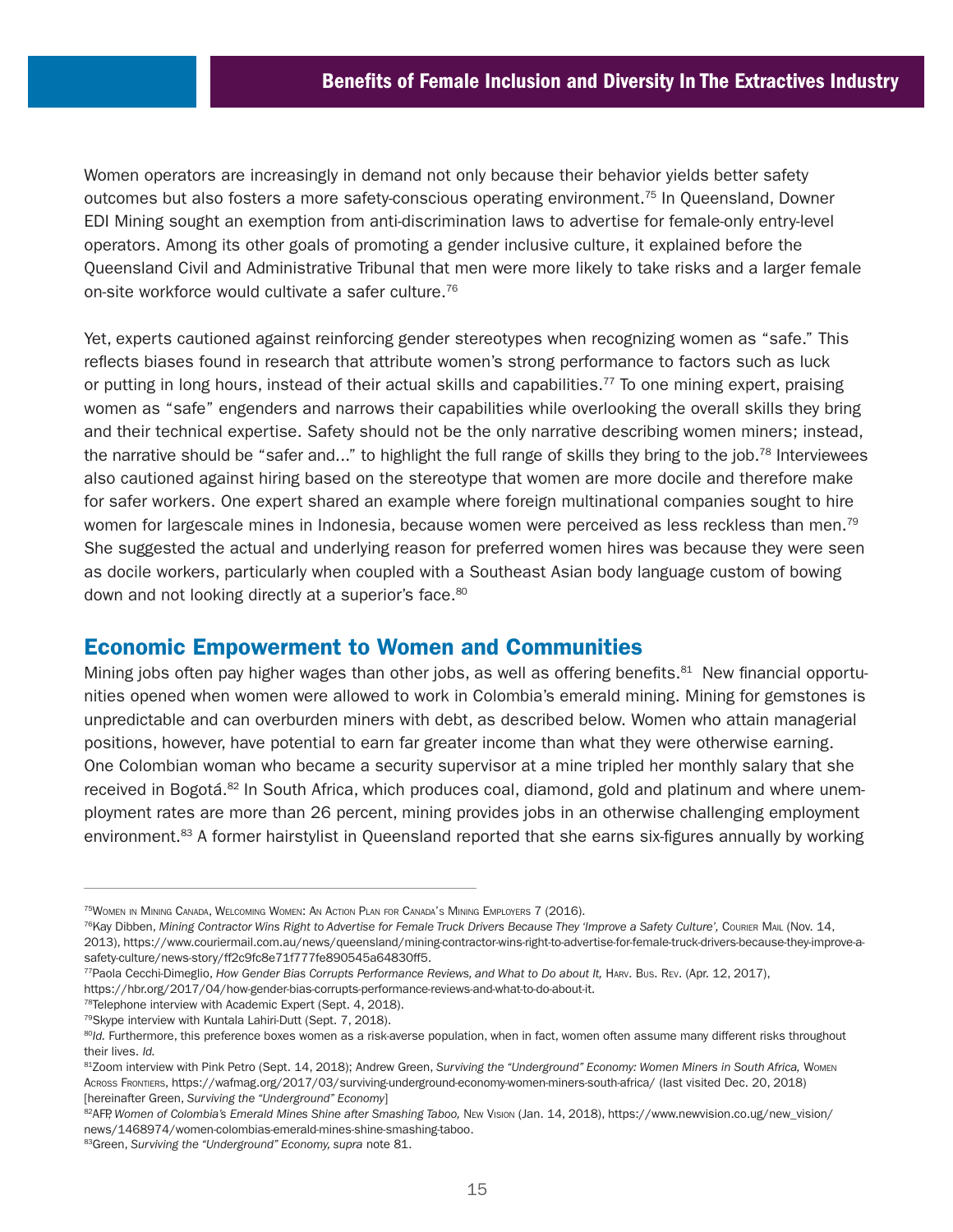10.5-hour shifts, five days per week.<sup>84</sup> In parts of the U.S., where the supply of licensed truck drivers cannot meet the demand, women can make up to U.S. \$200,000 per year.<sup>85</sup> Based on annual wage data, the average pay for careers in oil and gas is almost U.S. \$50,000 higher than the U.S. average. $86$ Especially for blue collar workers without college degrees, women, including single mothers, can comfortably support their families on extractive industry wages. $87$  Opening up these economic opportunities to women empowers women to provide for themselves and their families.

The impact of employing women also has repercussions throughout the broader community. When greater income equality is distributed across women and men, poverty diminishes over the generations. For every U.S. \$1 a man earns, he invests around 30 cents back into his family. For every U.S. \$1 a woman earns, she invests 80 cents into her family.<sup>88</sup> When women hold assets or gain income, that money is more likely to be spent on their family's nutrition, medicines, education, and housing. As a result, children are healthier and communities do better. In addition, research indicates companies that include women have heightened social and environmental stewardship. Examples of such benefits range from lower water usage to returning a greater share of the company's profits to the community through various forms of community engagement.<sup>89</sup>

<sup>84</sup>Dibben, Mining Contractor Wins Right to Advertise for Female Truck Drivers Because They Improve a Safety Culture, supra note 76. 85Eaton, *Labor Shortage Weighs on Oil Industry Recovery, supra* note 25.

<sup>86</sup>Zoom interview with Pink Petro (Sept. 14, 2018).

<sup>87</sup>Telephone interview with Academic Expert (Sept. 4, 2018).

<sup>88</sup>*Economic Empowerment*, HALF THE SKY MOVEMENT, <http://www.halftheskymovement.org/issues/economic-empowerment.html> (last visited Dec. 21, 2018).

<sup>89</sup>*Underdeveloped Resource, supra* note 71.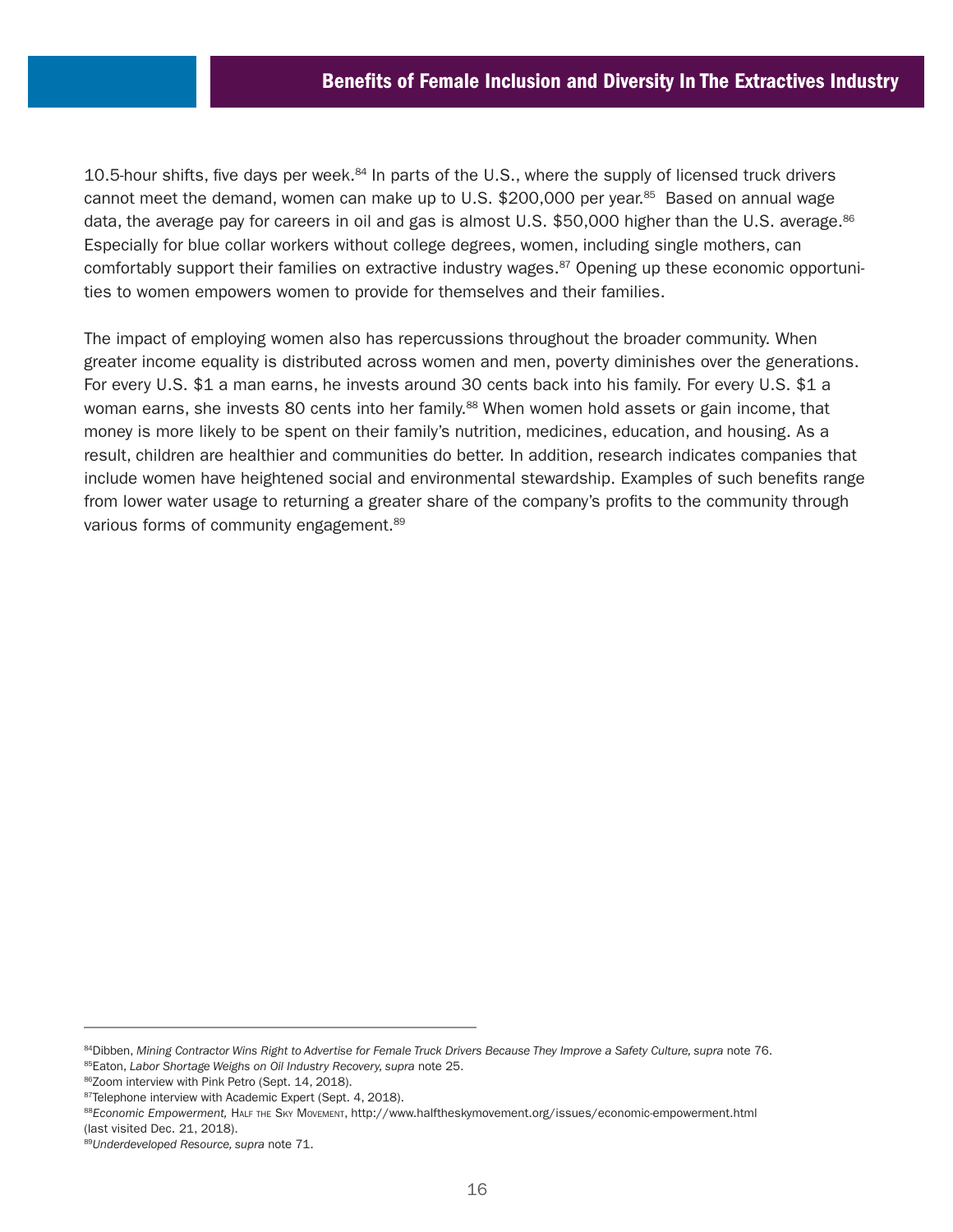# Governments' Legal Obligations Regarding Women's Participation

Women continue to experience widespread discrimination and inequality in employment. In most parts of the world, women often: work in undervalued and low-paid jobs; lack access to education, training, and recruitment opportunities; have limited bargaining and decision-making power; and still shoulder responsibility for most unpaid family care work. Governments, however, have international legal obligations to enact laws and policies to promote equal treatment and opportunity for women, on the basis of equality with men, to participate in the economic, social, and civil life of society.<sup>90</sup> Enacting policies that provide for equal treatment and opportunity can help bring governments toward compliance with international human rights standards.

International law, including CEDAW, International Covenant on Economic, Social and Cultural Rights ("ICESCR"), and the International Labor Organization ("ILO") Conventions, recognize relevant human rights that affect women's ability to enjoy the right to work. Both CEDAW and ICESCR guarantee women the same employment rights, opportunities, choices, and benefits as men. Both affirm the existence of a woman's right to work and set forth a comprehensive set of government obligations to ensure full and effective enjoyment by women of the right.<sup>91</sup> Governments must abolish laws, regulations, and cultural practices that restrict the types of work in which women can engage, that limit women's freedom of movement, and that permit gender-based workplace discrimination or harassment. In other words, governments are obligated to ensure women can exercise their right to work on a basis equal to that of men.<sup>92</sup> Importantly, CEDAW, along with ICESCR and ILO Convention Nos. 100 and 111, mandate the right to equal pay for equal work without distinction, and the guarantee that conditions of work for women must not be inferior to those enjoyed by men.<sup>93</sup> This includes not just the right to safe and healthy working conditions but also equal opportunity to be promoted based on competence and seniority, and to obtain the education, training, and mentoring necessary to achieve employment and promotion.<sup>94</sup> ILO Convention No. 156 also encourages governments to make national policies that enable persons with family responsibilities to exercise their right to work without conflict between their employment and family responsibilities.<sup>95</sup> CEDAW likewise encourages governments to provide social supports, such as childcare and family services, to allow parents to meet both family and work responsibilities. $96$ 

<sup>90</sup>*See* CEDAW art. 1–2, Dec. 18, 1979, 1249 U.N.T.S. 13 [hereinafter CEDAW]; International Covenant on Economic, Social and Cultural Rights art. 2(2), Dec. 16, 1966, 993 U.N.T.S. 3 [hereinafter ICESCR]; International Covenant on Civil and Political Rights art. 2(2), Dec. 16, 1966, 999 U.N.T.S. 171 [hereinafter ICCPR].

<sup>91</sup>CEDAW, *supra* note 90, art. 11; ICESCR, *supra* note 90, art. 6(1).

<sup>92</sup>UN Committee on Economic, Social and Cultural Rights (CESCR), *General Comment No. 1: Reporting by States Parties,* U.N. Doc. E/1989/22 (July 27, 1981); U.N. Committee on the Elimination of Discrimination Against Women, *General Recommendation No. 19: Violence against women,* ¶¶ 17–18, 1992 (discussing how equality in employment can be seriously impaired when women are subjected to gender specific violations or harassment in the workplace).

<sup>93</sup>CEDAW, supra note 90, art. 11(1)(d), (f); U.N. Committee on the Elimination of Discrimination Against Women, General Recommendation No. 13: *Equal remuneration for work of equal value,* 1989; ICESCR, supra note 90, art. 7(a)(1), (b); International Labour Organization, Equal Remuneration Convention, June 29, 1951, No. 100; International Labour Organization, Discrimination (Employment and Occupation) Convention art 2., June 25, 1958, No. 111 [hereinafter Discrimination (Employment and Occupation) Convention].

<sup>94</sup>ICESCR, *supra* note 90, art. 7(b), (c); Discrimination (Employment and Occupation) Convention, *supra* note 93, art. 3.

<sup>95</sup>International Labour Organization, Workers with Family Responsibilities Convention art 3(1), June 23, 1981, No. 156 [hereinafter Workers with Family Responsibilities Convention].

<sup>96</sup>CEDAW, *supra* note 90, art. 11(2)(c); see also Workers with Family Responsibilities Convention, *supra* note 95, art. 5(b).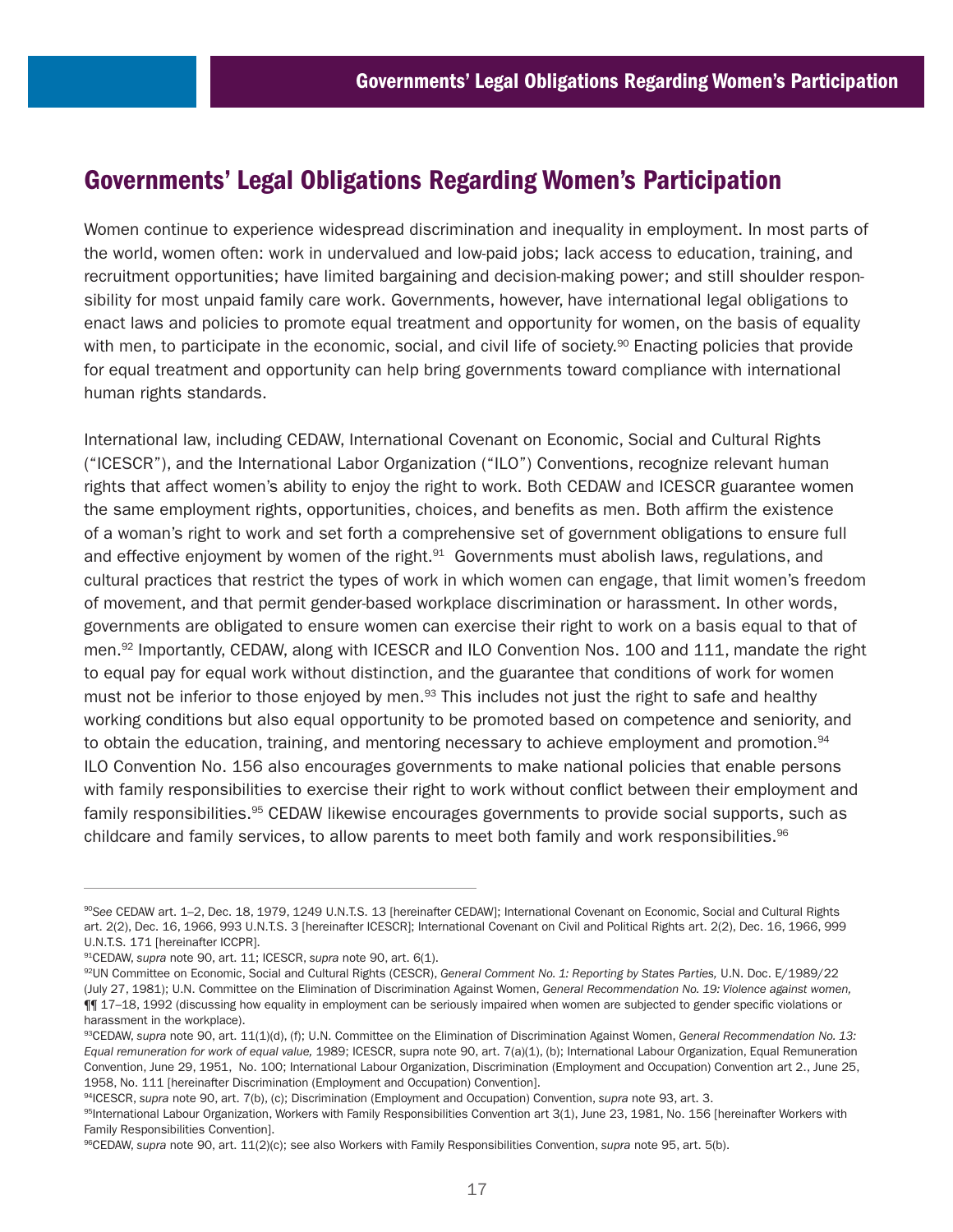Moreover, the ILO mandates that governments adopt appropriate measure to safeguard pregnant or breastfeeding workers from work conditions that are prejudicial to the health of the mother or child.<sup>97</sup> This includes providing maternity leave and medical benefits<sup>98</sup> as well as employment protection during pregnancy and maternity leave.<sup>99</sup>

Fundamental to women's right to work on an equal basis with men are the rights to self-determination and equality before the law. The ICESCR and ICCPR state explicitly that all people, both men and women, have the right of self-determination and may pursue, among other things, their own economic development. This right is frequently described as a necessary precondition and means to the realization of all other human rights.<sup>100</sup> Article 15 of CEDAW obligates governments to ensure women's legal autonomy by guaranteeing them equality with men before the law. It also guarantees women equal legal capacity in civil matters, including to enter contracts, to own and deal with property, to access credit and engage in financial matters, and to represent their interests in courts or tribunals.<sup>101</sup> It further requires equality in the law relating to freedom of movement and choice of residence.<sup>102</sup> Any restriction on a woman's right to freely move about or to choose the family residence on the same basis as a man's may prevent her from accessing employment on a basis equal to men, which violates CEDAW Art. 15.103

## Laws That Discriminate Against Women

Governments are obligated to ensure that laws protect and promote the human rights of all people without distinction. Many discriminatory laws, however, still exist, prohibiting women's entry and inclusion into these industries. More than 2.7 billion women around the world face legal restrictions in industries from so-called protective legislation, which purports to protect women from dangerous work, but in practice, discriminates based on harmful stereotypes.<sup>104</sup> In discussing exclusions from specific jobs, the Committee of Experts on the Application of Conventions and Recommendations stated that "[w]omen should have the right to pursue freely any job or profession and the Committee points out that the exclusions or preferences in respect of a particular job . . . should be determined objectively without reliance on stereotypes and negative prejudices about men's and women's roles.<sup>105</sup>

102CEDAW, *supra* note 90, art. 15(4).

<sup>97</sup>International Labour Organization, Maternity Protection Convention art 3, June 15, 2000, No. 183 [hereinafter Maternity Protection Convention]. 98Id. at art. 4, 6(7); CEDAW, *supra* note 90, art. 11(2)(b); ICESCR, *supra* note 90, art. 10(2).

<sup>99</sup>Maternity Protection Convention, *supra* note 97, art. 8.

<sup>100</sup>ICESCR, *supra* note 90, art. 1(1); ICCPR, *supra* note 90, art. 1; UN Human Rights Committee, *General Comment No. 12: Article 1 (Right to Self-determination), The Right to Self-determination of Peoples* ¶ 1, Mar. 13, 1984.

<sup>101</sup>CEDAW, *supra* note 90, art. 15(1), (2); UN Committee on the Elimination of Discrimination Against Women, *General Recommendation No. 21: Equality in Marriage and Family Relations,* ¶¶ 7–8 (1994) (a woman is denied legal autonomy when she cannot enter into a contract, access financial credit or own property) [hereinafter *No. 21: Equality in Marriage and Family Relations*].

<sup>103</sup>*No. 21: Equality in Marriage and Family Relations, supra* note 101, art. 8–9.

<sup>&</sup>lt;sup>104</sup>World Bank Group, Women, Business and the Law 1 (2018).<br><sup>105</sup>International Labour Conference, Giving Globalization a Human Face, ¶ 788, ILO Doc. ILC.101/III/1B (2012).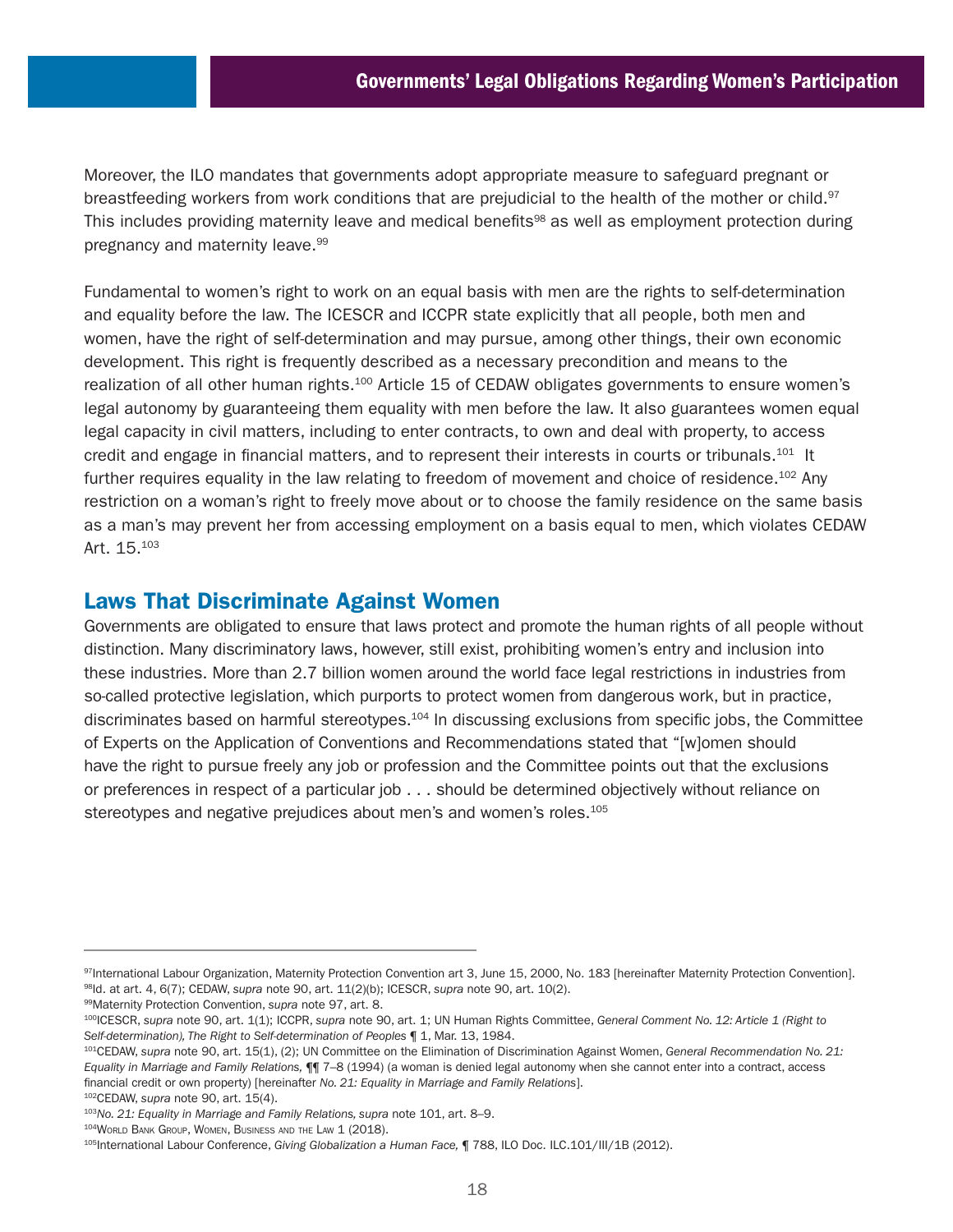In some cases, protective legislation that discriminates based on sex can promote gender equality by taking into account women's reproductive and parental capacities. Article 10(2) of ICESCR states "Special protection should be accorded to mothers during a reasonable period before and after childbirth. During such period working mothers should be accorded paid leave or leave with adequate social security benefits."106 CEDAW explicitly requires States Parties to ensure special protection to pregnant women engaged in work that is harmful to them, safeguard functions related to reproduction, and prohibit dismissal based on pregnancy or maternity leave.<sup>107</sup> For example, these measures may include provisions of maternity leave, accommodations for breastfeeding, or limiting exposure to hazards harmful to the fetus or a pregnant/nursing woman.<sup>108</sup>

But in other cases, countries' laws perpetuate discrimination and harmful stereotypes. Some countries have laws that require women to obey their husbands, restrict a woman's ability to travel outside her home or country, or distinguish between a woman's legal capacity to secure a job or pursue a trade and that of a man.<sup>109</sup> For example, Cameroon, which has mineral resources as well as petroleum, has discriminatory civil laws and ordinances. As of 2014, Article 223 of the Civil Code and Article 74 of Ordinance 81/02 of 29 June 1981 permit a husband to object to his wife's pursuit of a separate trade or profession. Article 7 of the Commercial Code authorizes a husband to put an end to his wife's economic activity simply by notifying the Registrar of the Commercial Court of his objection.<sup>110</sup> In addition, men may restrict their wives' freedom of movement.<sup>111</sup>

Protective legislation is not new and its negative impact on women has been well-documented.<sup>112</sup> In line with early reasoning founded on misperceptions about women's capacities and roles, the International Labour Organization (ILO) adopted two early treaties that prohibited women from specific types of work. ILO Convention No. 45 "Underground Work (Women) Convention" (C. 45) prohibits all females from underground work in any mine.113 ILO Convention 89 "Night Work (Women) Convention (Revised)" prohibited women from working night hours in "industrial undertakings," defined to include, inter alia, "mines, quarries, and other works for the extraction of minerals from the earth."114

<sup>106</sup>ICESCR, *supra* note 90, art 10(2).

<sup>&</sup>lt;sup>107</sup>CEDAW, supra note 90, art. 11(1)(f), 2, 2(d).<br><sup>108</sup>International Labor Conference, *Report of the Committee of Experts on the Application of Conventions and Recommendations, ¶ 6 (2001).* <sup>109</sup>World Bank Group, *supra* note 104, at 3.<br><sup>110</sup>The Advocates for Human Rights, Submission on the Rights of Women in the Republic of Cameroon to CEDAW, 57th Sess., ¶ 11 (Jan. 24, 2014).

<sup>111</sup>Ngala Killian Chimtom, *Keeping the Veil on Women's Electoral Participation,* Inter Press Service (Nov. 7, 2012), [http://www.ipsnews.net/2012/11/](http://www.ipsnews.net/2012/11/keeping-the-veil-on-womens-electoral-participation/) [keeping-the-veil-on-womens-electoral-participation/.](http://www.ipsnews.net/2012/11/keeping-the-veil-on-womens-electoral-participation/)

<sup>112</sup>For example, early domestic legislation, including that adopted by England, Switzerland, New Zealand, Austria, the Netherlands, and France in the 19th century, sought to safeguard women's security, morality, health, and the welfare of the family by banning women from night work. International Labor Conference, *Report of the Committee of Experts on the Application of Conventions and Recommendations,* ¶ 3 (2001). Yet, such legal measures were based on perceptions of women's physical strength relative to men, their perceived vulnerabilities, and their traditional role as homemakers. *Id.* at ¶¶ 3–4.

<sup>113</sup>International Labour Organization, Underground Work (Women) Convention, June 21, 1935, No. 45.

<sup>114</sup>International Labour Organization, Night Work (Women) Convention (Revised) art. 1(a), 2, 3 July 9, 1948, No. 89 Other "industrial undertakings" include: "(b) undertakings in which articles are manufactured, altered, cleaned, repaired, ornamented, finished, adapted for sale, broken up or demolished, or in which materials are transformed, including undertakings engaged in ship-building or in the generation, transformation or transmission of electricity or motive power of any kind; (c) undertakings engaged in building and civil engineering work, including constructional, repair, maintenance, alteration and demolition work." *Id.* art. 1.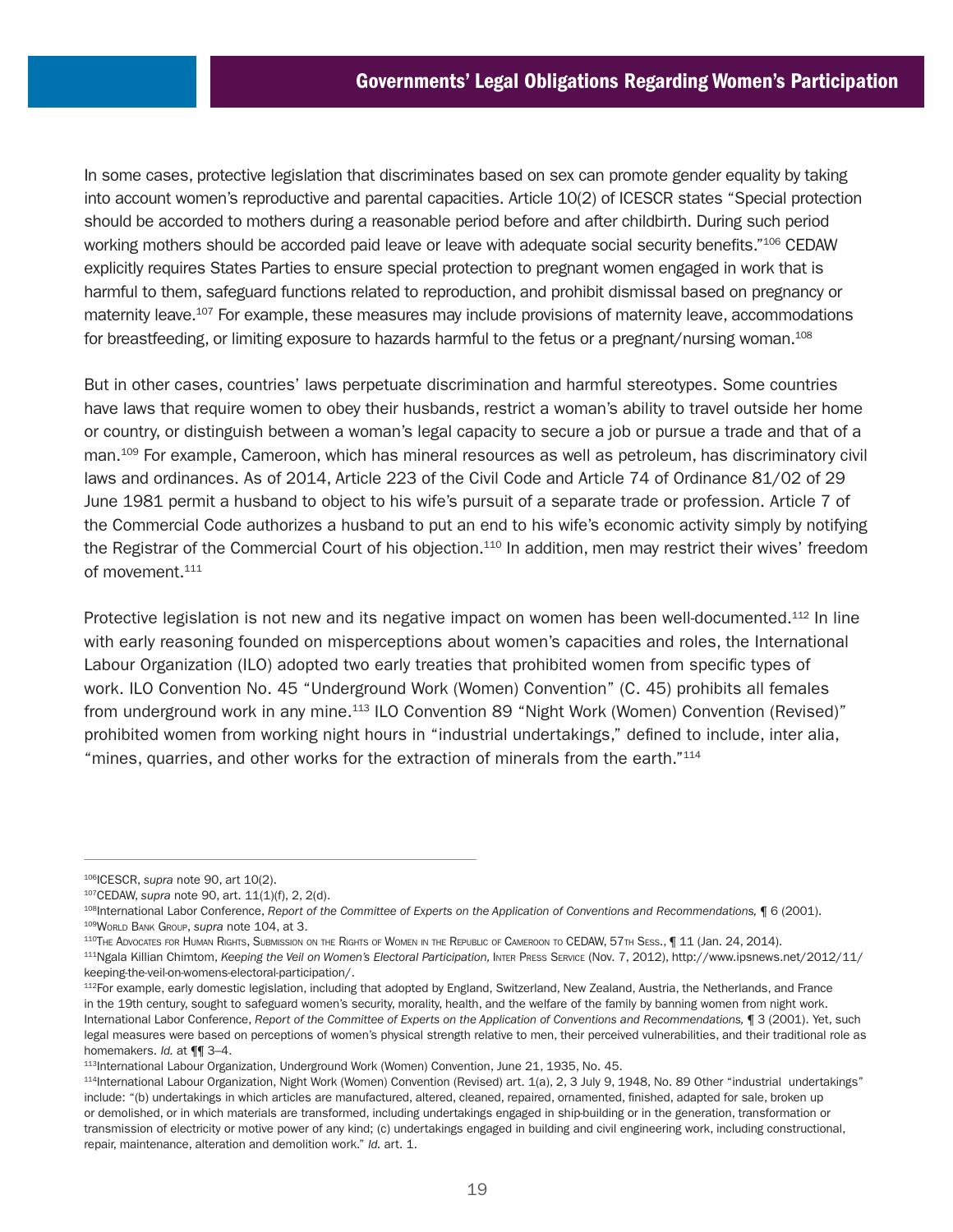The ILO and countries have since recognized the discriminatory impact of such prohibitions.<sup>115</sup> C. 45, prohibiting females from underground work in mines, is recognized to be incompatible with principles of non-discrimination and equality of opportunity and treatment. Specifically, occupational and safety health approaches must seek to protect all workers, regardless of sex.<sup>116</sup> In 2005, the European Court of Justice determined that the ban on women in mining, as well as the requirements set forth in C. 45, violates the European Directive's prohibition of discrimination based on sex for access to iobs.<sup>117</sup> Several states, such as Bulgaria, Kiribati, and Poland, have taken steps to repeal such bans.<sup>118</sup> In 2015, Colombia repealed restrictions on employing women in mines and hazardous or arduous jobs.<sup>119</sup>

Furthermore, when such laws ban women from working in certain jobs with the purported intention of protecting them, it can actually heighten their risks and vulnerabilities. Before Colombia lifted its ban on underground work for women, unemployment compelled many women to work illegally in mines, thus removing them from formal oversight and increasing their vulnerabilities to trafficking and dangerous conditions.120 Even with the repeal, many women still work as independent laborers with informal working arrangements with owners of the mines. A non-profit worker described how women arrive at verbal agreements with employers to conduct selective mineral mining, and use what other miners have rejected to collect small pieces of gold. With the exception of Colombia, which has policies in place, and Peru, where policies are under development, there are no regulations for this type of mining activity in most countries.<sup>121</sup> In such informal sectors, when miners are injured or become sick, they lack insurance to cover their health care needs.<sup>122</sup>

Nevertheless, despite recognition by international and regional bodies, many states still retain discriminatory laws that ban women from certain professions. Nine states in the former Soviet Union (FSU) retain a remnant of the Soviet-era and continue to ban women from hundreds of jobs, like driving trucks weighing more than 2.5 tons on inter-city trips, extinguishing fires, working on heights of more than 10 meters—including assembly on drilling rigs and towers—and working on ocean-based cranes and drilling rigs.<sup>123</sup> Kazakhstan is the tenth largest coal-producing country and bans women from 287 professions.

<sup>115</sup>Discussions by the Governing Body in 1996 and 1999 proffered denunciation of C. 45 as an option for States parties. In 2018, the Standards Review Mechanisms Tripartite Working Group (SRM TWG) discussed whether to classify C. 45 as outdated. *See* International Labour Organization, Technical Note 1.1: Instruments concerning occupational safety and health in mining 5–6 (Aug. 10, 2018) [hereinafter Technical Note 1.1]. In reviewing Conventions No. 176 and 183 providing protections to both men and women in mining, the Governing Body determined C. 45 to be an interim instrument. International Labour Office, The Standards Initiative: Report of the fourth meeting of the Standards Review Mechanism Tripartite Working Group ¶ 3, GB.334/LILS/3 (Oct. 31, 2018).

<sup>116</sup>Technical Note 1.1, *supra* note 115, at 5–6, 12–14 (stating C45 should be classified as outdated but delayed withdrawal of the convention until States parties ratify C176).

<sup>117</sup>Case C-203/03, Comm'n of the European Communities v. Austria, 2005 E.C.R. I-00935, at ¶ 65 (opinion). Of the 68 ratifications, 30 member states have since denounced C45. *See* Technical Note 1.1, *supra* note 115, at 10, 12. Several States Parties have also denounced C89, with the majority explaining that it constituted an "inadmissible discrimination against working women and that the concern for protection which originally inspired the Convention was no longer relevant." International Labor Conference, *Report of the Committee of Experts on the Application of Conventions and Recommendations, supra* note 108, at ¶ 18.

<sup>118</sup>*Never Done: Labour Laws in 104 Countries Reserve Some Jobs for Men Only,* Economist (May 26, 2018), [https://www.economist.com/](https://www.economist.com/finance-and-economics/2018/05/26/labour-laws-in-104-countries-reserve-some-jobs-for-men-only) [finance-and-economics/2018/05/26/labour-laws-in-104-countries-reserve-some-jobs-for-men-only.](https://www.economist.com/finance-and-economics/2018/05/26/labour-laws-in-104-countries-reserve-some-jobs-for-men-only)

<sup>&</sup>lt;sup>119</sup>World Bank Group, supra note 104, at 37.<br><sup>120</sup>Women at Work in Global Supply Chains, VERITE,<https://www.verite.org/women-work-global-supply-chains/>(last visited Dec. 26, 2018).<br><sup>121</sup>Skype interview with Ander Arcos,

<sup>123</sup>ADC Memoria, All Jobs for All Women: Gender Discrimination - Jobs Banned for Women 12 (2018).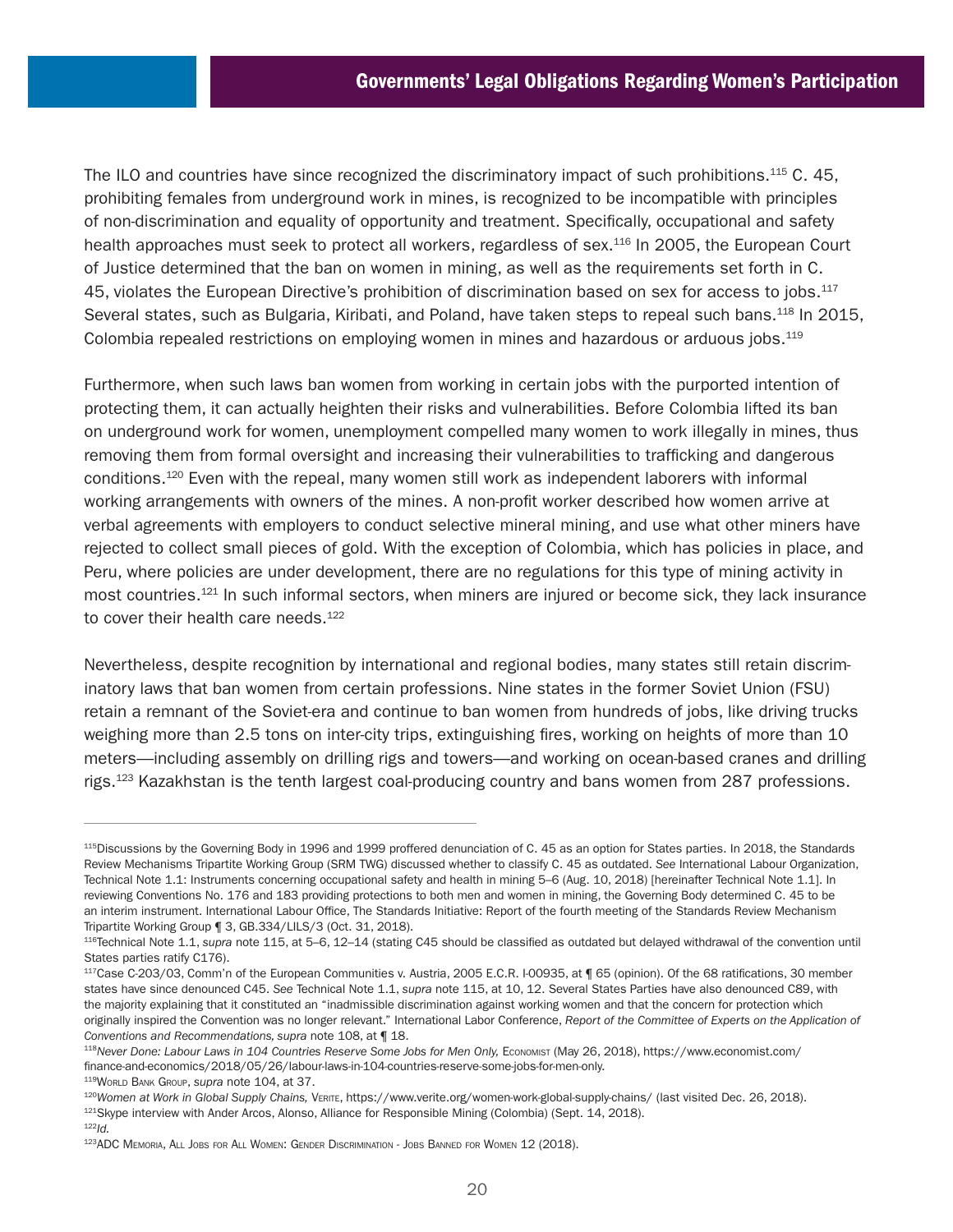Russia is the sixth largest coal-producing country and a top oil and gas producer.<sup>124</sup> Russia protects women against discrimination in the workforce under its Labor Code.<sup>125</sup> Yet, Article 253 of Russia's Labor Law bans women from 456 professions.<sup>126</sup> Specifically, Russia's current Labor Code forbids "labor of females on hard, dangerous and/or unhealthy trades as well as working . . . ."127 The bar includes prohibiting women from certain mining, welding, drilling, butchering, and diving professions, including repair technician on engineering structures; cleaner of pipes, furnaces and gas conduits; gas rescue teams; offshore crane operators; as well as professional categories such as carpentry, plumbing, and transportation. Despite numerous challenges, $128$  the law remains on the books today.

Iran is another example where *de jure* restrictions limit women's access to employment. Iran has extensive natural resources, ranking first for natural gas reserves and third for oil reserves.<sup>129</sup> Women in Iran face numerous discriminatory laws and regulations that limit their participation in the job market and in traditionally male-dominated industries. The World Economic Forum's 2015 Global Gender Gap Report ranked Iran 141 out of 145 countries for gender equality.<sup>130</sup> For instance, Iran's Labor Code prohibits employers from hiring women to "perform dangerous, arduous or harmful work or to carry, manually and without mechanical means, loads heavier than the authorized maximum."<sup>131</sup> Many of the jobs in traditionally male-dominated industries qualify as such. Iran's Civil Code dictates that a husband is the head of the household, and gives husbands control over their wives' economic choices, including her choice of whether or not to work and what types of work to pursue. A man can ban his wife from working if he believes her doing so would be incompatible with the interests of the family.<sup>132</sup> Under Iran's Passport Law, husbands are also able to control their wives' ability to obtain a passport, which may prevent women from accessing jobs that require travel abroad.<sup>133</sup> This is particularly restrictive in the oil and gas industry, where travel to other parts of the region or to offshore oil rigs frequently necessitates having a passport. In addition to the aforementioned laws, there are numerous other laws that prevent women from obtaining certain

<sup>124</sup>Akanksha Gupta, Coal Giants: The World's Biggest Coal Producing Countries, Mining Tech. (Mar. 3, 2014), [https://www.mining-technology.com/](https://www.mining-technology.com/features/featurecoal-giants-the-worlds-biggest-coal-producing-countries-4186363/) [features/featurecoal-giants-the-worlds-biggest-coal-producing-countries-4186363/.](https://www.mining-technology.com/features/featurecoal-giants-the-worlds-biggest-coal-producing-countries-4186363/) 125*Labor Code of the Russian Federation of 31 December 2001,* NATLEX, [https://www.ilo.org/dyn/natlex/docs/WEBTEXT/60535/65252/](https://www.ilo.org/dyn/natlex/docs/WEBTEXT/60535/65252/E01RUS01)

[E01RUS01](https://www.ilo.org/dyn/natlex/docs/WEBTEXT/60535/65252/E01RUS01) (last accessed Dec. 20, 2018) translating Trudovoi Kodeks Rossiiskoi FEDERATSII [TK RF] [Labor Code] art. 3 (Russ.) ("Everyone shall have equal opportunities to realize his/her labor rights. No one can be constrained in his/her labor rights and freedoms or get any advantages irrespective of sex, race, color of skin, nationality, language, origins, property, social or position status, age, domicile, religious beliefs, political convictions, affiliation or non-affiliation with public associations as well as other factors not relevant to professional qualities of the employee."). <sup>126</sup>ADC Memorial, All Jobs for All Women, *supra* note 123, at 5.

<sup>127</sup>*Labor Code of the Russian Federation of 31 December 2001,* NATLEX, [https://www.ilo.org/dyn/natlex/docs/WEBTEXT/60535/65252/](https://www.ilo.org/dyn/natlex/docs/WEBTEXT/60535/65252/E01RUS01) [E01RUS01](https://www.ilo.org/dyn/natlex/docs/WEBTEXT/60535/65252/E01RUS01) (last accessed Dec. 20, 2018) translating TRUDOVOI KODEKS ROSSIISKOI FEDERATSII [TK RF] [Labor Code] art. 253 (Russ.).

<sup>128</sup>A panel from the Committee on the Elimination of Discrimination against Women (CEDAW) reviewed the Labor Code while considering a complaint from a Russian woman who was denied a job working at the helm of a boat. CEDAW found that the Code violated the woman's rights and the panel recommended that Russia review and amend Article 253. *See Russia's List of Banned Jobs for Women Violated Woman's Rights, Needs Amending—UN Experts,* OHCHR (Mar. 15, 2016), [https://www.ohchr.org/EN/NewsEvents/Pages/DisplayNews.aspx?NewsID=17226&LangID=E;](https://www.ohchr.org/EN/NewsEvents/Pages/DisplayNews.aspx?NewsID=17226&LangID=E) see also T. Balmforth, *Barred from Hundreds of Occupations in Russia, a Few Women Fight Back, RADIO* FREE Europe RADIO LIBERTY (Apr. 17 2016)

<https://www.rferl.org/a/russia-womens-occupations-limited-soviet-law/27680005.html>.<br><sup>129</sup>Iran, GAS Exporting Countries Forum, https://www.gecf.org/countries/iran (last accessed Dec. 20, 2018).<br><sup>130</sup>World Economic Forum, Th

<sup>131</sup>*Islamic Republic of Iran: Labour Code,* NATLEX,<https://www.ilo.org/dyn/natlex/docs/WEBTEXT/21843/64830/E90IRN01.htm>(last visited Dec. 20, 2018), translating Ruznamehi Rasmi Jumhuri Islami Iran [The Official Gazette of the Islamic Republic of Iran], Labour Law of 20 Nov. 1990, No. 13387, § 75.

<sup>132</sup>Quanuni Madani [Civil Code] Tehran 1928, art. 1117 (Iran) ("The husband can prevent his wife from occupations or technical work which is incompatible with the family interests or the dignity of himself or his wife.").

<sup>133</sup>Passport Law of 1973, art. 18 (Iran).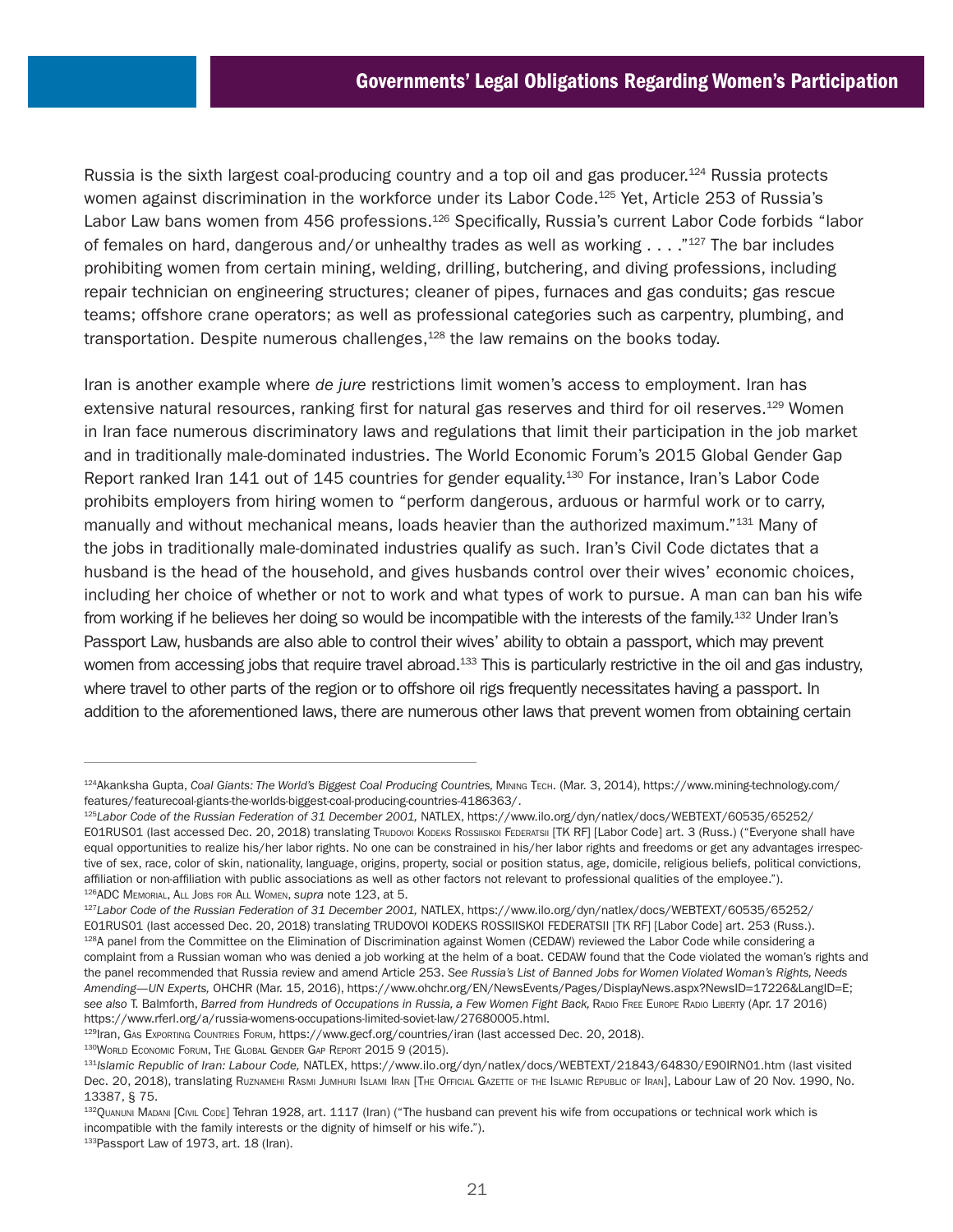jobs, both directly and indirectly.<sup>134</sup> Although laws protect women from discrimination in the workplace, they do not apply to hiring or promotions. Many jobs specify gender preferences, especially for technical and managerial jobs.<sup>135</sup> Between the period of March 2016 and March 2017, only 14.9 percent of Iranian women were in the workforce—compared to 64.1 percent of men—despite the fact that women comprise over 50 percent of university graduates.136 A Human Rights Watch report published in 2017 urged the Iranian Government to "immediately adopt comprehensive anti-discrimination laws, eliminate discriminatory provisions in the current legal system, and extend equal protections to women who participate in the job market."<sup>137</sup>

Despite the international recognition that such laws violate principles of discrimination and equality, states are slow to change their laws. In some of the FSU countries, states have not only retained the Soviet-era prohibitions but taken the additional step of re-organizing them.138 Kazakhstan did not repeal the list of prohibited jobs for women, which includes mining, metalwork, construction, despite discussions by ministerial and national commissions to amend or revoke the list.<sup>139</sup> As of June 2017, however, the government of Kazakhstan indicated it would revise the list.<sup>140</sup> In the case of Russia, it has failed to repeal or review the list of banned jobs even after it was found to violate principles of equality and non-discrimination by the Committee on the Elimination of Discrimination against Women (CEDAW).<sup>141</sup>

And even when laws are in place to prohibit discrimination against women, how effectively those laws operate depends on implementation. For example, in Peru, a country with a rapidly growing oil industry and large mining industry, laws provide for equality between women and men and prohibit workplace discrimination. Nevertheless, reports show that women's rates of participation in senior levels of employment are low, they are paid less than their male counterparts on average, and discrimination in the workplace, including termination of pregnant women, is common.<sup>142</sup>

Private companies in the extractives industries can change these laws. For example, the women's group at the largest copper producer in Chile has been working hard to be heard by government officials on laws that restrict or hinder women's ability to work in the industry.<sup>143</sup>

<sup>134</sup>Tara Sephri Far, *"It's a Men's Club": Discrimination Against Women in Iran's Job Market,* Human Rights Watch (May 25, 2017), <https://www.hrw.org/report/2017/05/25/its-mens-club/discrimination-against-women-irans-job-market>. 135*Id.*

<sup>136</sup>*Iran: Women Face Bias in the Workplace, Human Rights Watch (May 25, 2017),* 

<https://www.hrw.org/news/>2017/05/25/iran-women-face-bias-workplace. 137*Id.*

<sup>138</sup>Uzbekistan, Kyrgyzstan, and Belarus have adapted the list of prohibited jobs by reclassifying them or grouping them in gradations of prohibition levels. ADC Memorial, All Jobs for All Women, *supra* note 123, at 13–15.

<sup>139</sup>*Id.* at 31; Prime Minister of Kazakhstan, *Kazakhstan Will Revise the List of Banned Professions for Women,* PRIME MINISTER OF KAZAKHSTAN (June 13, 2017) [https://primeminister.kz/en/news/all/v-kazahstane-peresmotryat-spisok-zapreshchennih-dlya-zhenshchin-professii-14774.](https://primeminister.kz/en/news/all/v-kazahstane-peresmotryat-spisok-zapreshchennih-dlya-zhenshchin-professii-14774) <sup>140</sup>*Kazakhstan Will Revise the List of Banned Professions for Women, supra* note 139.

<sup>141</sup>Comm. on the Elimination of Disc. against Women, *Views of the Committee on the Elimination of Discrimination against Women under article 7 (3) of the Optional Protocol to the Convention on the Elimination of All Forms of Discrimination against Women (sixty-third session),* U.N. Doc.

CEDAW/C/63/D/60/2013 (March 21, 2016); see also ADC МEмовы., ALL Joвs For ALL WoмEn, supra note 123, at 6-8.<br><sup>142</sup>See generally, Mining Inpustry Human Resources Council, Exploring Genper Inclusion (2016); Women in Energy: <https://www.catalyst.org/knowledge/women-energy-gas-mining-oil>.

<sup>143</sup>Skype interview with Gladys Smith, International Women in Mining (Sept. 6, 2018); Skype interview with Ander Arcos, Alonso, Alliance for Responsible Mining (Colombia) (Sept. 14, 2018).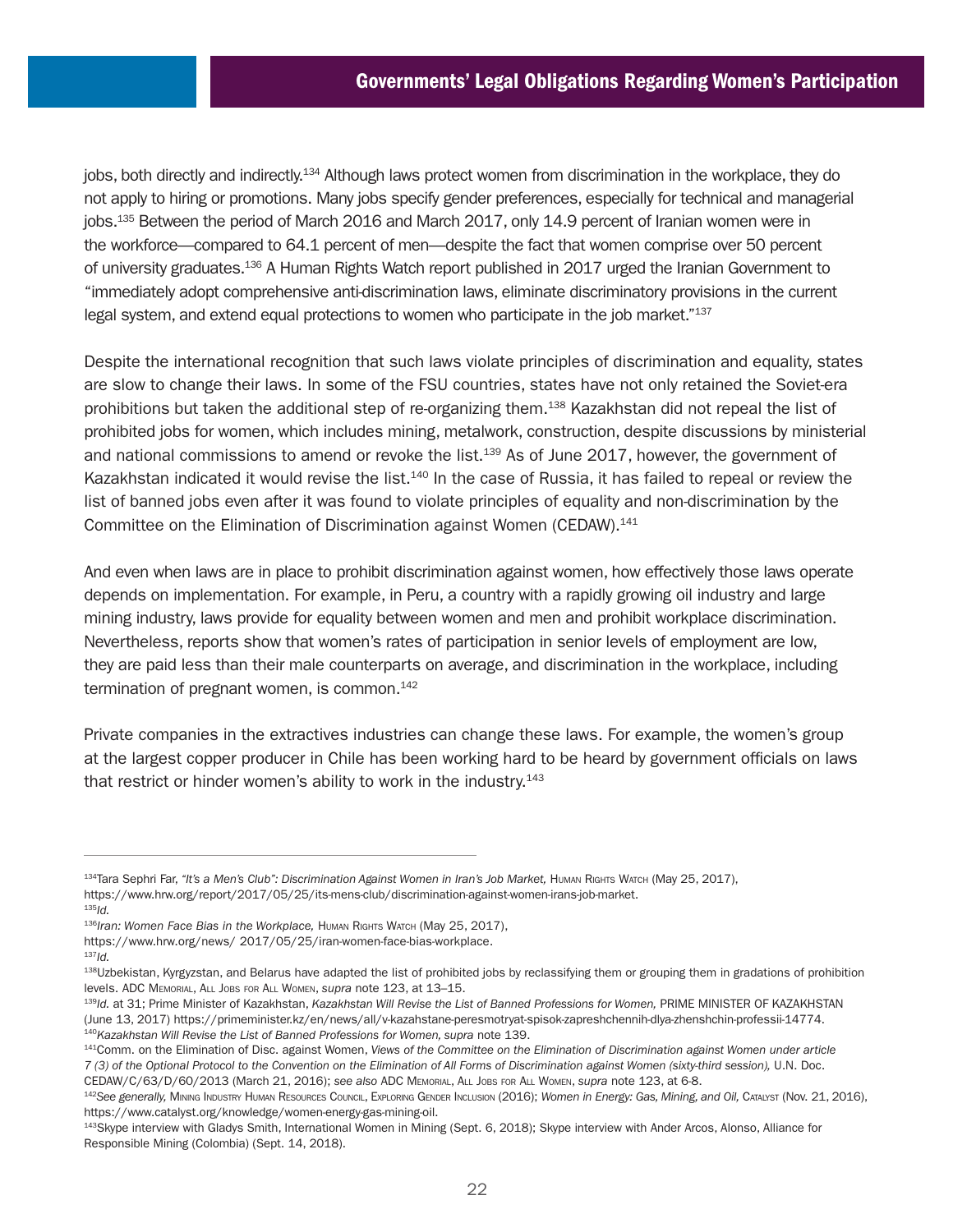# Social and Cultural Patterns of Conduct That Discriminate Against Women

While laws are a first place to begin, achieving gender equality depends on more than elimination of legal barriers to participation. Women's participation in the workplace is a reflection of the laws, attitudes, and norms about women's role in society. There is a direct correlation between gender equality in society and gender equality in work.144 Governments hold an obligation to address gender equality and social norms that discriminate against women. Article 5 of CEDAW states that "States Parties shall take all appropriate measures: (a) To modify the social and cultural patterns of conduct of men and women, with a view to achieving the elimination of prejudices and customary and all other practices which are based on the idea of the inferiority or the superiority of either of the sexes or on stereotyped roles for men and women."145

At times, harmful customs or superstitions may impede women's access to the workplace. In South America, superstitions held that if a woman neared the mines, the mine would go dry. In this case, it required targeted outreach to educate the men to open the door to women.<sup>146</sup> In Colombia, women were prevented from working in the emerald mines both because of (now-repealed) legal prohibitions and machismo views that women brought misfortune in the mines.<sup>147</sup>

The injection of money and modernization into local communities can lead to social impacts that negatively affect women, such as increasing incidents of domestic violence, trafficking and sexual exploitation, and aggravating gender inequities.<sup>148</sup> Married women who work night shifts with other men or travel for training may encounter resistance and jealousy by spouses.<sup>149</sup> Altered gender roles, where women become the breadwinner, newly independent, or the higher earner, can be difficult for men to accept and aggravate rates of domestic violence.150

A case study of Papua New Guinea illustrates how cultural norms, land ownership customs, and industry practices perpetuate de facto barriers that prevent women from seeking employment in the oil and gas industry.151 As a small country rich in resources, Papua New Guinea has a dual economy where oil, gas and mining account for almost two-thirds of exports, while a majority of the population depends on subsistence farming. The electoral system is weak, allowing resource companies to take a de facto

<sup>144</sup>McKinsey & Co., Women Matter: Time to Accelerate: Ten Years of Insight into Gender Diversity 37 (2017). 145CEDAW, *supra* note 90, art. 5.

<sup>&</sup>lt;sup>146</sup>Skype interview with Gladys Smith, International Women in Mining (Sept. 6, 2018).<br><sup>147</sup>AFP, Women of Colombia's Emerald Mines Shine after Smashing Taboo, New Vision (Jan. 14, 2018), https://www.newvision.co.ug/new\_vis [news/1468974/women-colombias-emerald-mines-shine-smashing-taboo](https://www.newvision.co.ug/new_vision/news/1468974/women-colombias-emerald-mines-shine-smashing-taboo).<br><sup>148</sup>lмг'∟ Fin. Cor.P., IPIECA, & U.N. Dɛv. Рrосrам, Маррімс тнє Oі∟амо Gas Iмризтку то тнє Sизтамавце DɛvɛLормемт Goals: An Aтlas 29 (2017).<br><sup>149</sup>Macintyre

SUSTAINABLE LIVELIHOODS FOR MINING COMMUNITIES 78 (Kuntala Lahiri-Dutt ed., 2011).<br><sup>150</sup>See The Advocates for Human Rights, A House with Two Rooms: Final Report of the Truth and Reconcillation Commission of Liberia Diaspor instead is passed from man to man (and never to a woman) as part of a greater power struggle. This "big man" culture has resulted in a lack of women in positions of power; for instance, fewer than ten women have served in Papua New Guinea's parliament since independence in 1975. *Ridding Papua New Guinea of 'Big Man' Culture Will Take Time, Change of Mindsets, Delegate Says, Presenting First Report to Women's Anti-Discrimination Committee,* United Nations (July 22, 2010), [https://www.un.org/press/en/2010/wom1815.doc.htm;](https://www.un.org/press/en/2010/wom1815.doc.htm) Grant Wyeth, *Big Men, No Women: Politics in Papua New Guinea,* Diplomat (Aug. 11, 2017), [https://thediplomat.com/2017/08/big-men-no-women-politics-in-papua-new-guinea/.](https://thediplomat.com/2017/08/big-men-no-women-politics-in-papua-new-guinea/)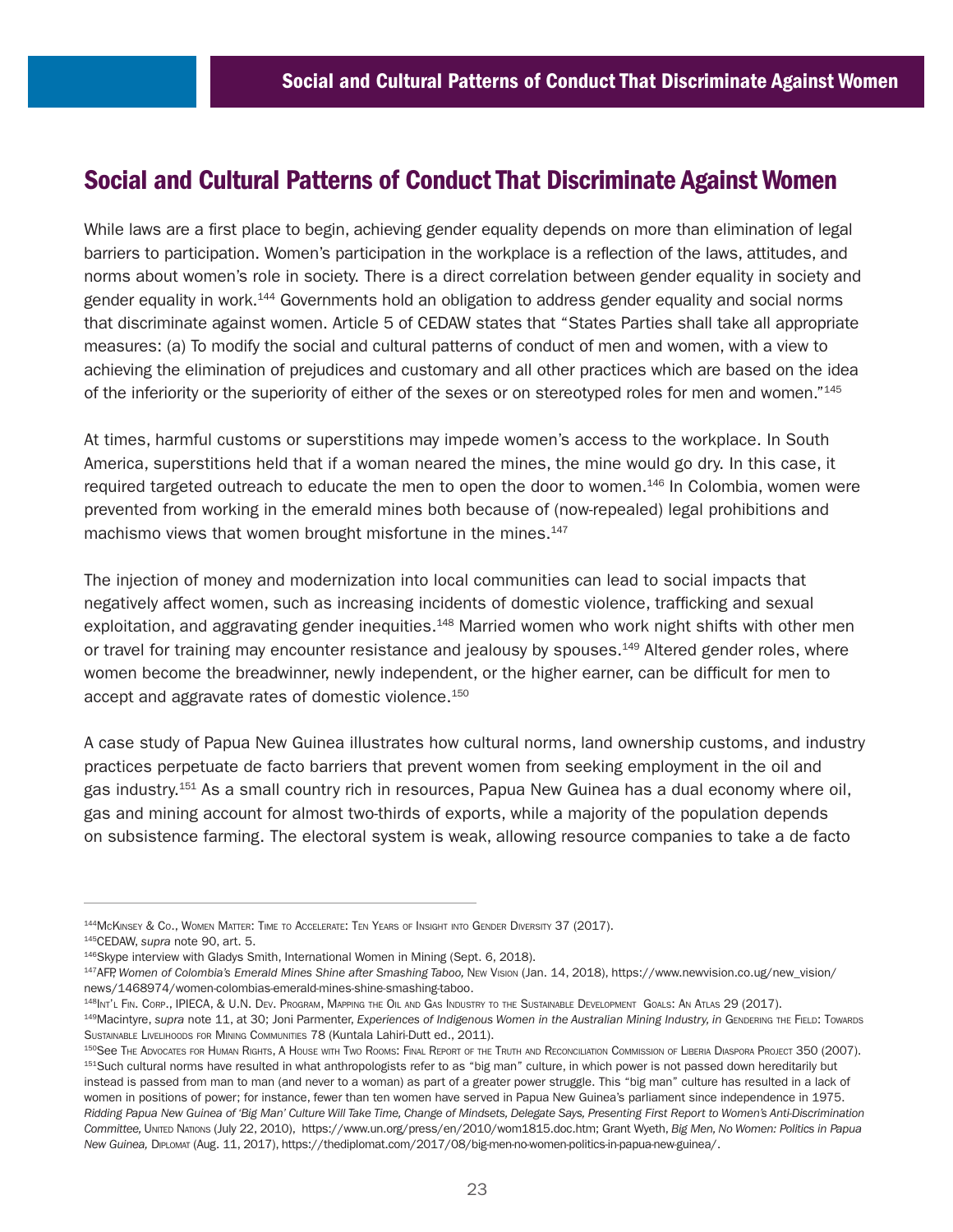government role, providing services, jobs, and infrastructure to locals. Cultural norms have created barriers to women assuming roles as decision-makers and have perpetuated the stereotype that women are ineffective leaders.152 Coupled with the country's land ownership, women face multiple barriers to participation in the oil and gas industry. Ninety-nine percent of land is under customary ownership, which recognizes land rights based on kinship groups, meaning land is owned only by male clan leaders. Pursuant to the Oil and Gas Act, a company must identify the rightful landowning clans in the area where they want to obtain a development license. Once the landowners are identified, representatives of such plans participate in a development forum, where companies commit to provide infrastructure and services to landowners. The Oil and Gas Act also requires that 40 percent of project royalties and equity dividends be paid to the male landowners. Once a development project is established, the companies and government organize meetings and negotiations in the villages, which only men are allowed to attend. Despite their promise to relay women's concerns to the oil companies, male landowners seldom report back on the meeting discussions. As noted above, women are effectively shut out at all levels from interacting with oil and gas industries. Because of this exclusion, there is little opportunity to learn about, let alone apply for, jobs in the oil and gas industry in the country. These examples, in conjunction with low levels of education in the region, result in significant barriers to women entering into the oil and gas industry.<sup>153</sup>

In addition, barriers to women's full and equal participation can be found beyond the workplace and in the community and home. Women do more unpaid work—housework and caretaking—than men. McKinsey Global Institute found that women do three times more uncompensated work than men, which hinders women from reaching their full potential.<sup>154</sup> The proportion of women doing unpaid labor compared to men correlates with both their participation in the workforce and positioning in leadership or management levels.155 Experts also cite to the "double burden" that many women employees are expected to work between the formal labor sector and unpaid work. In addition to working their regular job, they are often expected to come home and perform housework, agricultural work, or be the primary caretaker of elders or children.156 As Lahiri-Dutt explains, when women have children, the "gender roles do not change at home."157 Social norms often dictate that men can work the night shift and return home to sleep, whereas women work the night shift, come home, and take care of the children.<sup>158</sup>

## Vulnerabilities of Marginalized Populations

Barriers to women's participation in these industries are also complicated by intersectional discrimination that brings in factors such as race, ethnicity, or immigrant status. One scholar cited a historical example during the 20th century in Japanese mines. Lower-paid jobs on the surface were assigned to Korean women, while

<sup>152</sup>*Ridding Papua New Guinea of 'Big Man' Culture, supra* note 151.

<sup>153</sup>Jen Scott et al, World Bank, Extracting Lessons on Gender in the Oil and Gas Sector: A Survey and Analysis of the Gendered Impacts of Onshore Oil and Gas PRODUCTION IN THREE DEVELOPING COUNTRIES 100-05 (2013).

<sup>154</sup>McKinsey & Co., Women Matter, *supra* note 144, at 38.

<sup>155</sup>*Id.*

<sup>156</sup>Macintyre, *supra* note 11, at 28; Telephone interview with Kuntala Lahiri-Dutt (Sept. 7, 2018); Bolormaa Purevjav, *Artisanal and Small-Scale*  Mining: Gender and Sustainable Livelihoods in Mongolia, in GENDERING THE FIELD: TOWARDS SUSTAINABLE LIVELIHOODS FOR MINING COMMUNITIES 207 (Kuntala Lahiri-Dutt ed., 2011.

<sup>157</sup>Telephone interview with Kuntala Lahiri-Dutt (Sept. 7, 2018).

<sup>158</sup>*Id.*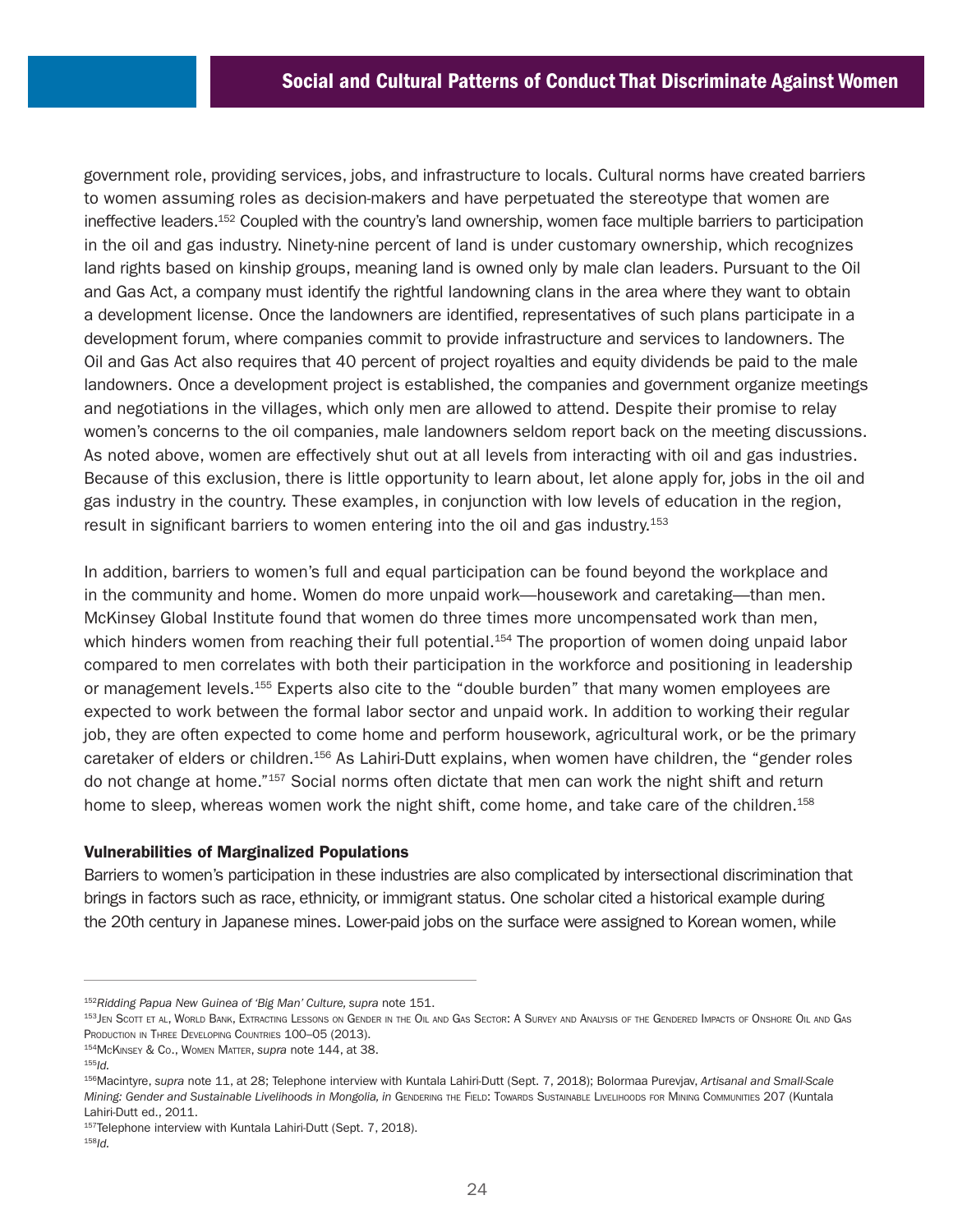underground, higher-paying jobs were distributed to Japanese women.<sup>159</sup> Today, these intersectional complexities persist. In India, indigenous persons dominated the lower-ranking jobs. In South Africa, women holding professional mining jobs tend to be white, while women doing unskilled mining work tend to be black.<sup>160</sup> Industries that strive to address female or other diversity must exercise caution to avoid falling into the "double blind" trap, where policies that include a gender dimension fail to address the needs of other diverse populations or policies that address other diversity fail to include factors aimed at female inclusion.161

Where largescale mining has negative effects on communities, indigenous women tend to experience them more so than indigenous men.<sup>162</sup> For example, research in Australia indicates that common barriers all women may experience based on their sex are exacerbated for indigenous women when they have more caretaking duties for extended family, may have children at an earlier age, may be coming from difficult socio-economic circumstances, and of course, face an additional barrier of racism.163 On mining sites in Australia, indigenous women described the displays of unconscious bias levied at them as women minorities, such as heightened scrutiny for performance, provocations directed to them by men, and getting overlooked for promotions in favor of men or non-indigenous women.<sup>164</sup>

Similarly, in the Philippines, aggressive mining activities have had negative impacts on indigenous communities, particularly affecting indigenous women in rural areas. As caregivers, local women may experience difficulty gathering food and water for families as a result of displacement from their ancestral lands caused by deforestation and flattening of mountains conducted to make way for mining activities.<sup>165</sup> As homemakers, they may also experience the effects of social disruptions, such as increased incidents of domestic violence, alcohol and drug addiction, gambling, infidelity, and prostitution.<sup>166</sup> While women in these areas may be accustomed to having their own earnings from agriculture, they may find themselves economically displaced with their land used by mining companies.167 The health of indigenous peoples may also be impacted by contamination of soils and rivers caused by mining accidents, which poses a reproductive health risk to women, such as spontaneous abortion and malformed infants.168 In particular, the Diwalwal area has been beset by social and environmental problems since the discovery of gold in the early 1980s. While women account for approximately 60 percent of the entire population in the Diwalwal area and are involved in the local mining industry as tunnel owners, entrepreneurs, workers in mines and processing plants, and providers of goods and services, there are no female officials in the field of local governance.169 Women assemblies established in preparation for the Diwalwal Direct State Development Project have expressed a number of socio-economic, environmental,

<sup>159</sup>*Id.*

<sup>166</sup>*Id.*

<sup>&</sup>lt;sup>160</sup>Parmenter, *supra* note 149, at 70 (internal citations omitted).<br><sup>161</sup>See e.g., *id.* at 80. 162*Jd.* at 67.

<sup>&</sup>lt;sup>163</sup>*Id.* at 76.<br><sup>164</sup>*Id.* at 76–77.<br><sup>165</sup>Farah Sevilla, *Mining and Indigenous Women in the Philippines, World Rainforest Movement Bulletin 167 (2011),* [https://wrm.org.uy/articles-from-the-wrm-bulletin/section1/mining-and-indigenous-women-in-the-philippines/.](https://wrm.org.uy/articles-from-the-wrm-bulletin/section1/mining-and-indigenous-women-in-the-philippines/)

<sup>167</sup>Judy A. Pasimio, LILAK, Mining and Violence against Rural and Indigenous Women in the Philippines 8 (2013).

<sup>168</sup>Sevilla, *supra* note 165.

<sup>169</sup>Maria Luisa L. Jacinto, World Bank, Women in Mining: The Diwalwal Direct State Development Project 4,

<http://siteresources.worldbank.org/INTOGMC/Resources/336099-1163605893612/jacintodwalwal.pdf> (last visited Dec. 20, 2018).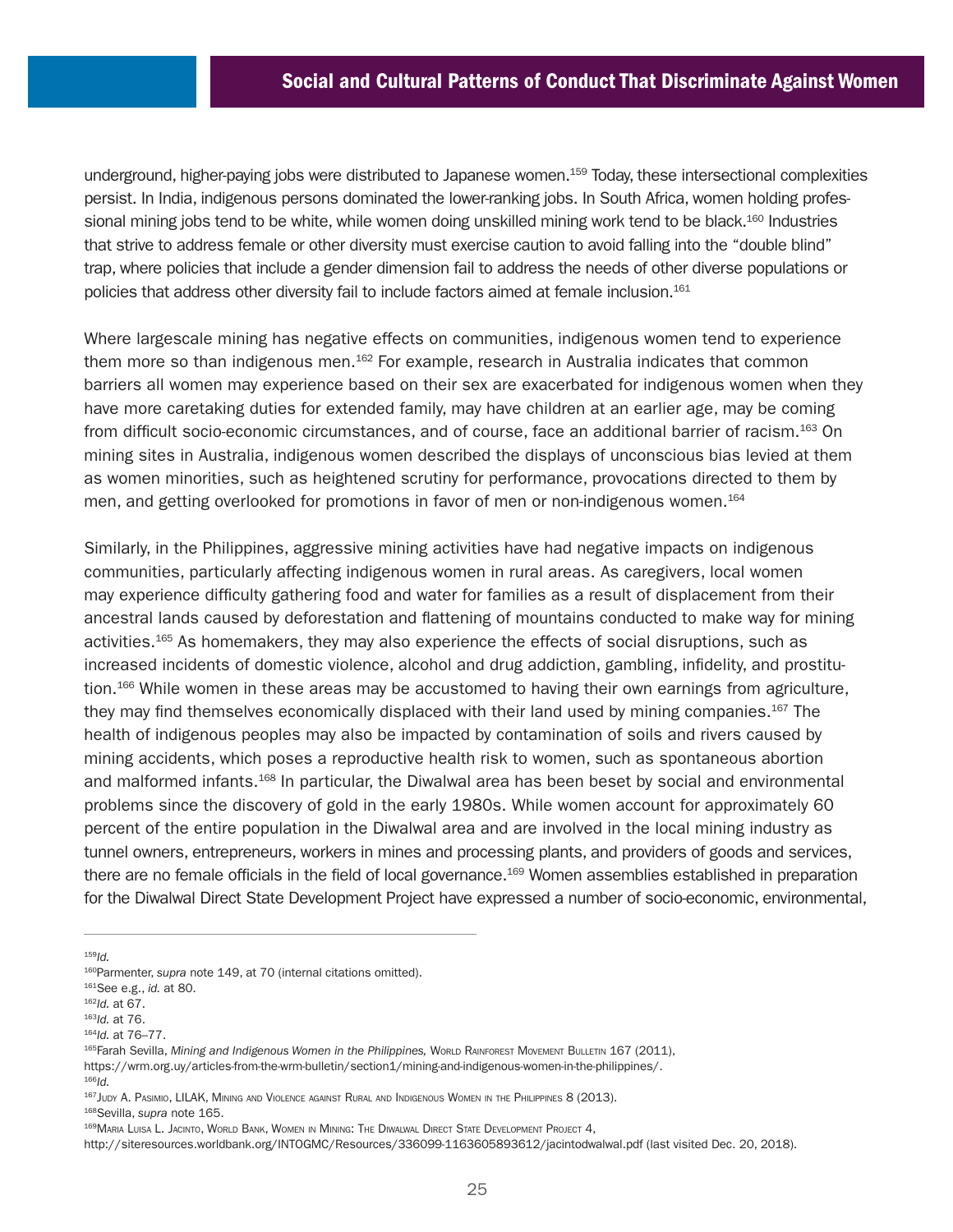health and education concerns stemming from mining in the community, including inadequate housing built on slopes and ravines, unsafe working conditions of miners, prevalence of drug addiction, lack of local hospitals, and disinterest in education in favor of livelihood and survival.<sup>170</sup>

In meeting the specific needs of indigenous women, mining companies' responses at times aggregate all women together. In Australia's zinc Century Mine, local customs prohibit indigenous women from handling hematite. At the request of local indigenous communities, and with the support of indigenous women, Century Mine developed policies in which women do not touch, come into close contact with, or haul hematite. Where open pits hold vast quantities of hematite, women are relegated to tasks like painting tires or relocated to harder, slower jobs where the ore is being mined. While the mine has made efforts to meet the needs of indigenous women, who appear to support these exclusionary policies, these rules apply to all women, indigenous or not. As a result, non-indigenous women expressed grievances at being subject to policies on customs that do not apply to them.<sup>171</sup>

The experiences of international migrant female workers working in the mining industry are less-researched.<sup>172</sup> Yet, the vulnerabilities of migrant female workers in general are well-documented. Migration impacts women and men differently; it may fortify stereotypes that restrict women's agency, decision-making power, and aggravate vulnerabilities.<sup>173</sup> Women migrant workers are at risk of labor exploitation and discrimination in employment; they may face restricted access to health and other services, obstacles to accessing justice, and limited ability to collectively organize.174 Even in cases where migrant workers can access social services and enjoy social rights, local trade unions do not commonly take into account their needs.<sup>175</sup>

Women migrants are generally more likely to move for family-related than labor-related motives; in the mining sector, women are more likely to migrate with their husbands and provide services to male mine workers or the local community than work in a foreign mining industry themselves.<sup>176</sup> Despite being no less skilled than male migrants in OECD countries, women are often relegated to low-status sectors such as domestic and sex industries and are often unable to receive recognition of their skills in sectors where the male workforce is over-represented, such as engineering or mining.<sup>177</sup> One extractive industry that sees female migration for work is in the small-scale and artisanal mining sector, where women often move to mining areas for periods of time, leaving their children in the care of relatives. In such cases, factors, such as change in diet, stress associated with leaving traditional lands, and breaking of social ties, has been linked to negative impacts on women. In Mashonaland, Zimbabwe, a study of effects of rural economic development on women's blood pressure revealed notably elevated levels in mining areas in comparison to areas where large scale agriculture and traditional economic activities took place.178

<sup>170</sup>*Id.* at 5-6.

<sup>&</sup>lt;sup>171</sup>Parmenter, su*pra* note 149, at 75.<br><sup>172</sup>Mylène Coderre-Proulx, Bonnie Campell, & Issiaka Mande, Int'l Labour Office, International Migrant Workers in the Mining Sector 12, 16 (2016). 173U.N. Women, Women Migrant Workers' Human Rights 2 (2016). 174*Id.* at 5.

<sup>175</sup>Coderre-Proulx et al, *supra* note 172, at 57.

<sup>176</sup>*Id.* at 11.

<sup>177</sup>*Id.*

<sup>178</sup> Jennifer J. Hinton et al, World Bank, Women in Artisanal Mining: Gender Roles and the Road Ahead 12 (2003).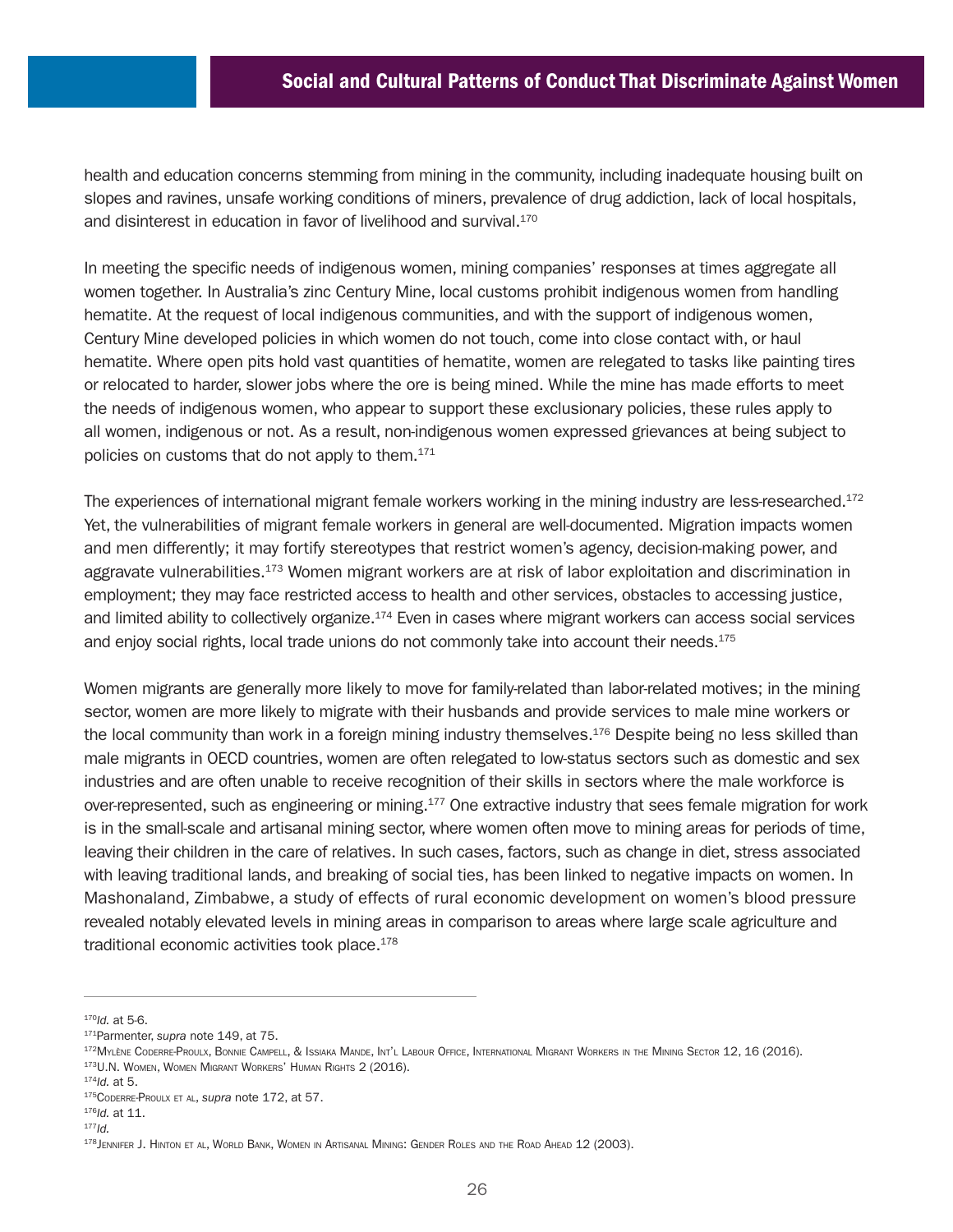# Companies Roles and Responsibilities on Female Inclusion

The UN sets forth standards for businesses to exercise due diligence to respect human rights in all their operations. The 2011 UN Guiding Principles on Business and Human Rights present how states and corporations can respect and protect human rights, as well as provide access to remedies. The Guiding Principles clarify that they should implement the principles in a non-discriminatory way "with due regard to the different risks that may be faced by women and men."<sup>179</sup>

All companies, irrespective of "size, sector, location, ownership and structure," have a responsibility to respect all recognized human rights. The principles clarify that this responsibility is a "global standard of expected conduct" for businesses irrespective of their operational location or states' implementation of their own human rights obligations.180 These include the rights enumerated in the various ILO Conventions, ICESCR, and CEDAW related to labor rights, nondiscrimination, health and security of person, food and water safety, cultural rights of indigenous peoples, and the like.<sup>181</sup> Guiding Principle 13 outlines a company's responsibility to respect human rights and to avoid, through its own activities causing or contributing to adverse human rights impacts and to address such impact when they occur.<sup>182</sup> For example, if a mine pollutes the water source of the surrounding communities so that people don't have safe water for drinking or agriculture, the company has violated the community's right to safe water and must take steps to address the violation.<sup>183</sup> Similarly, exposure of mine or rig workers to hazardous working conditions without adequate safety equipment violates the employees' rights to health and security of person, and remediation and compensation may be required.<sup>184</sup>

To accomplish this, the Guiding Principles provide that companies should undertake, and track on an ongoing basis, human rights due diligence to assess actual and potential human rights impacts of their business.185 Companies also should have in place policies and processes regarding their responsibility to respect human rights, including a specific process to identify, prevent, mitigate, and address impacts of their operations on human rights.<sup>186</sup> These policies should come from the highest senior executive level and should be publicly communicated, both internally and externally.<sup>187</sup> When a company finds it has caused or contributed to a human rights violation, it should provide for or cooperate in an appropriate remediation process. $188$  This includes providing for a grievance process at the operations level for employees and members of affected communities to raise concerns about human rights impacts and to seek remedies.<sup>189</sup>

<sup>179</sup>OHCHR, Guiding Principles on Business and Human Rights: Implementing the United Nations "Protect, Respect, and Remedy Framework" 1 (2011) [hereinafter Guiding Principles].<br><sup>180</sup>*Id.* at 13. The Guiding Principles recognize the "role of business enterprises as specialized organs of society performing

specialized functions, required to comply with all applicable laws and to respect human rights." *Id* at 1.

<sup>181</sup>OHCHR, THE CORPORATE RESPONSIBILITY TO RESPECT HUMAN RIGHTS: AN INTERPRETIVE GUIDE 13 (2012) [hereinafter Corporate Responsibility].

<sup>182</sup>OHCHR, Guiding Principles, *supra* note 179, at 14.

<sup>183</sup>OHCHR, Corporate Responsibility, *supra* note 181, at 13.

<sup>184</sup>*Id.* at 17.

<sup>185</sup>Guiding Principles, *supra* note 179, at 17–18.

<sup>186</sup>*Id.,* at 15–16.

<sup>187</sup>Corporate Responsibility, *supra* note 181, at 26–30.

<sup>188</sup>Guiding Principles, *supra* note 179, at 24–25.

<sup>189</sup>Corporate Responsibility, *supra* note 181, 67–69.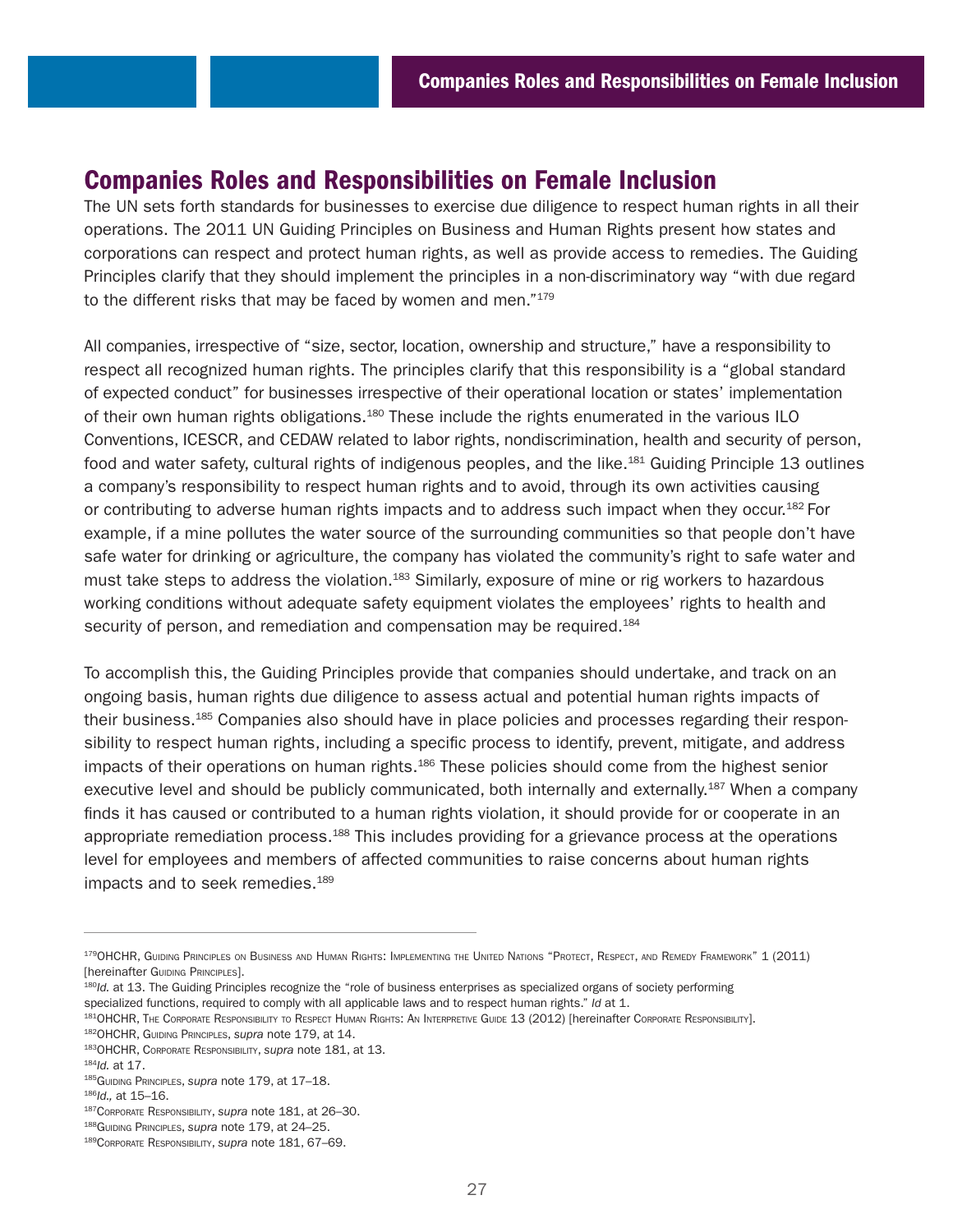The Guiding Principles highlight the importance of gender throughout the instrument. They are explicit in their expectation that businesses assess any adverse impacts as a result of their activities, bearing in mind the "different risks that may be faced by women and men."<sup>190</sup> As summarized by the UN Working Group on Business and Human Rights:

"the commentary to Principle 3 of the UNGPs provides that States should provide appropriate guidance to businesses on "how to consider effectively issues of gender, vulnerability and/or marginalization,"191 while Principle 7 underlines that States should provide adequate assistance to business enterprises operating in conflict affected areas "to assess and address the heightened risks of abuses, paying special attention to both gender-based and sexual violence."<sup>192</sup> The commentary to Principle 12 of the UNGPs reads: "Depending on circumstances, business enterprises may need to consider additional standards."193

Corporate investment in effective diversity programs can not only ensure laws are effectively implemented, but also impact retention and morale. When women find there are other women in mining groups, there are role models, a career path, and people who will support them, it increases the reasons for women to stay.<sup>194</sup> As illustrated by International Women in Mining representatives, "in groups, women have a voice, and it no longer feels lonely to put up a hand."<sup>195</sup> With greater female diversity, women do not feel as isolated.196

## Unconscious Bias

Along the spectrum of women's participation in the workforce—from recruitment to retention to advancement—corporations have the opportunity to remove barriers and put in place supportive policies. Throughout every stage, attention to unconscious bias is imperative.

Unconscious bias hinders women's advancement but is challenging to both identify and prevent.197 The ILO defines unconscious gender bias as "unintentional and automatic mental associations based on gender, stemming from traditions, norms, values, culture and/or experience."<sup>198</sup> Indeed, the ILO found the second most common barrier to women's leadership in business to be social gender roles.<sup>199</sup>

<sup>190</sup>Guiding Principles, *supra* note 179, at 1.

<sup>191</sup>*Id.* at 5.

<sup>192</sup>*Id.* at 9.

<sup>193</sup>*Id.* at 4.

<sup>194</sup>Telephone interview with Mining Industry Employee (Oct. 4, 2018); Skype interview with Barbara Dischinger, Camila Reed, & Deborah Craig, International Women in Mining (Sept. 10, 2018).

<sup>195</sup>Skype interview with Gladys Smith, International Women in Mining (Sept.6, 2018).

<sup>196</sup>*Id.*

<sup>197</sup>Int'l Labour Org., Breaking Barriers: Unconscious Gender Bias in the Workplace (2017) [hereinafter ILO, Breaking Barriers].

<sup>198</sup>*Id.* at 3.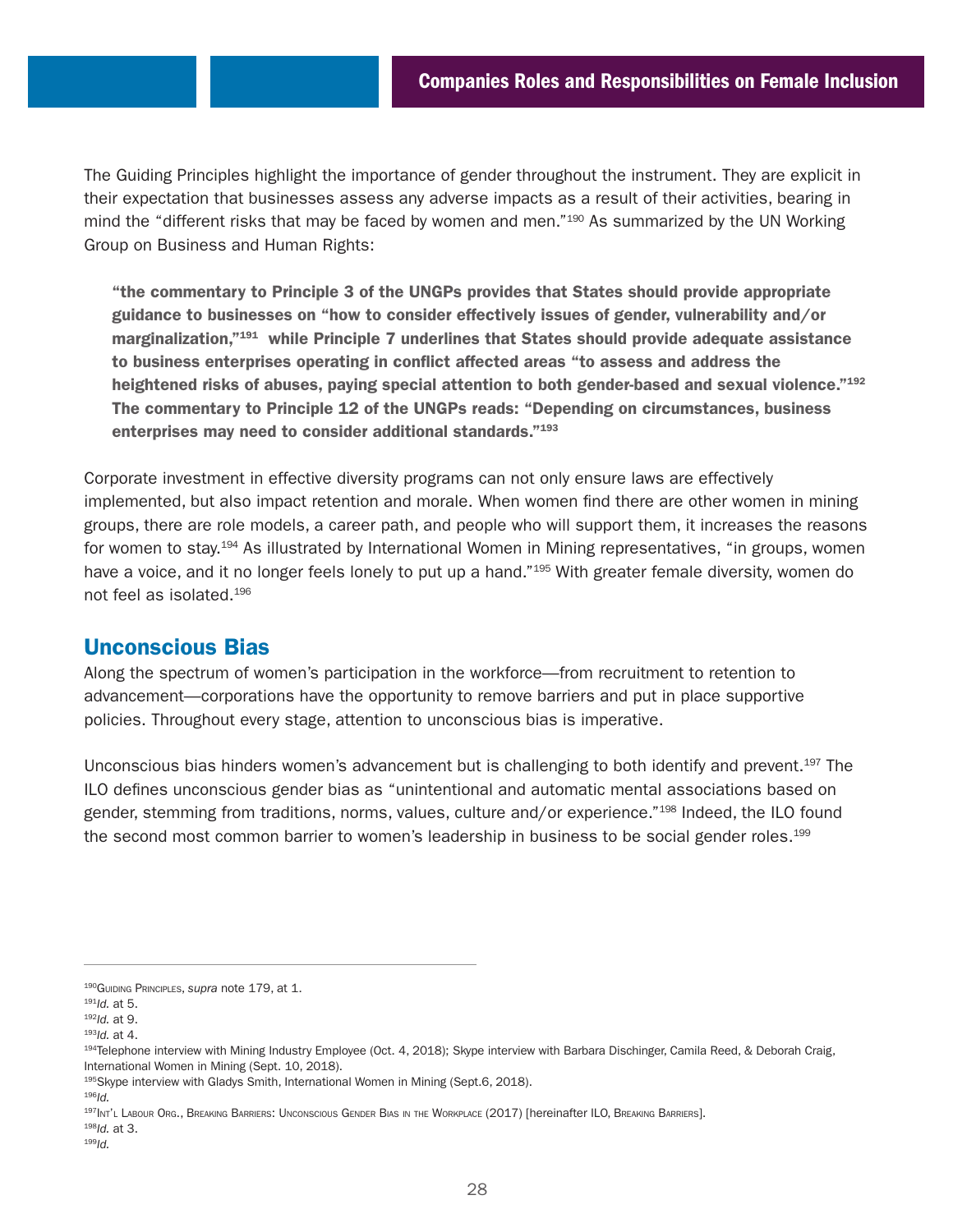Furthermore, working mothers face double bias based on their sex and motherhood. Other colleagues may view working mothers as not as dedicated to their careers.200 One worker from the oil rigs described how she worked as an operator before having a child. After giving birth, she stated, "I felt that I had to work twice as hard to prove I deserved the job when I got back."<sup>201</sup> One mining expert affirmed this misperception, observing that some companies do not hire women of a certain age because they think she will get married, have children, and stop working.<sup>202</sup> This stereotype can negatively affect women's earnings; one study found that when working mothers were recommended for employment, their starting salaries were lower than equally qualified childless women by U.S.  $$11,000.^{203}$ 

## Pre-recruitment

Despite various initiatives, a lack of female representation in the fields of science, technology, engineering, and mathematics (STEM) persists.<sup>204</sup> Women remain a minority in the STEM fields despite trends that should be propelling more women into the field.<sup>205</sup> In the U.S., for example, women account for approximately 35 percent of undergraduate degrees in STEM subjects, a number that has remained unchanged for the past decade, even though they account for almost 60 percent of college graduates.<sup>206</sup> In some STEM fields—physics, engineering, and computer science in particular—women are earning only 20 percent of undergraduate degrees, and women's representation in science and engineering declining further at the graduate level and yet again in the transition to the workplace.<sup>207</sup> According to the latest U.S. census, only one in seven women with a degree in STEM actually works in that area, a statistic that holds true for most countries.<sup>208</sup>

Studies suggest that girls are at a disadvantage in STEM as a result of the interaction of multiple factors embedded in both socialization and learning processes. These factors include social, cultural, and gender norms, which influence the way girls and boys are brought up, learn, and interact with parents, family, friends, teachers, and the wider community. These factors shape their identity, beliefs, behavior, and choices, including the idea that STEM are "masculine" topics and that female ability in this field is innately inferior to that of males.209 Such factors can be broadly categorized into three key areas: (i) aspirations that are molded by social norms and parental expectations; (ii) information failures that

<sup>&</sup>lt;sup>200</sup>МсКімѕєт & Со., Wомєм Маттєв, s*upra* note 144, at 39.<br><sup>201</sup>Zoom interview with Pink Petro (Sept. 14, 2018).<br><sup>202</sup>Skype interview with Gladys Smith (Sept. 6, 2018); Shelly J. Correll, Stephen Benard, & In Paik, Getti <sup>112</sup>Am. J. Soc. 1297 (2007). 203Correll, *supra* note 202.

<sup>204</sup>Adriana Kugler, Catherine Tinsley, & Olga Ukhaneva, *Why There Aren't More Women in STEM Fields,* VoxEU (Nov. 2, 2017), <https://voxeu.org/article/why-there-arent-more-women-stem-fields>.

<sup>205</sup>Ana Maria Munoz-Boudet, *STEM Fields Still Have a Gender Imbalance. Here's What We Can Do About It*, World Econ. Forum (Mar. 16, 2017), <https://www.weforum.org/agenda/2017/03/women-are-still-under-represented-in-science-maths-and-engineering-heres-what-we-can-do>. At least in developed countries, as many girls as boys are completing secondary level education, and more women graduate from university worldwide than men. *Id.*

<sup>206</sup>*Id.*

<sup>207</sup>Catherine Hill, Christianne Corbet, & Andresse St. Rose, Am. Ass'n University Women, Why So Few? Women in Science, Technology, Engineering, and Mathematics, at xvi (Feb. 2010).

<sup>208</sup>Munoz-Boudet, *supra* note 205.

<sup>209</sup>UNESCO, Cracking the Code: Girls' Education in Science, Technology, Engineering and Mathematics (STEM): Report of the UNESCO International Symposium AND POLICY FORUM 8 (2017) [hereinafter UNESCO, CRACKING THE CODE].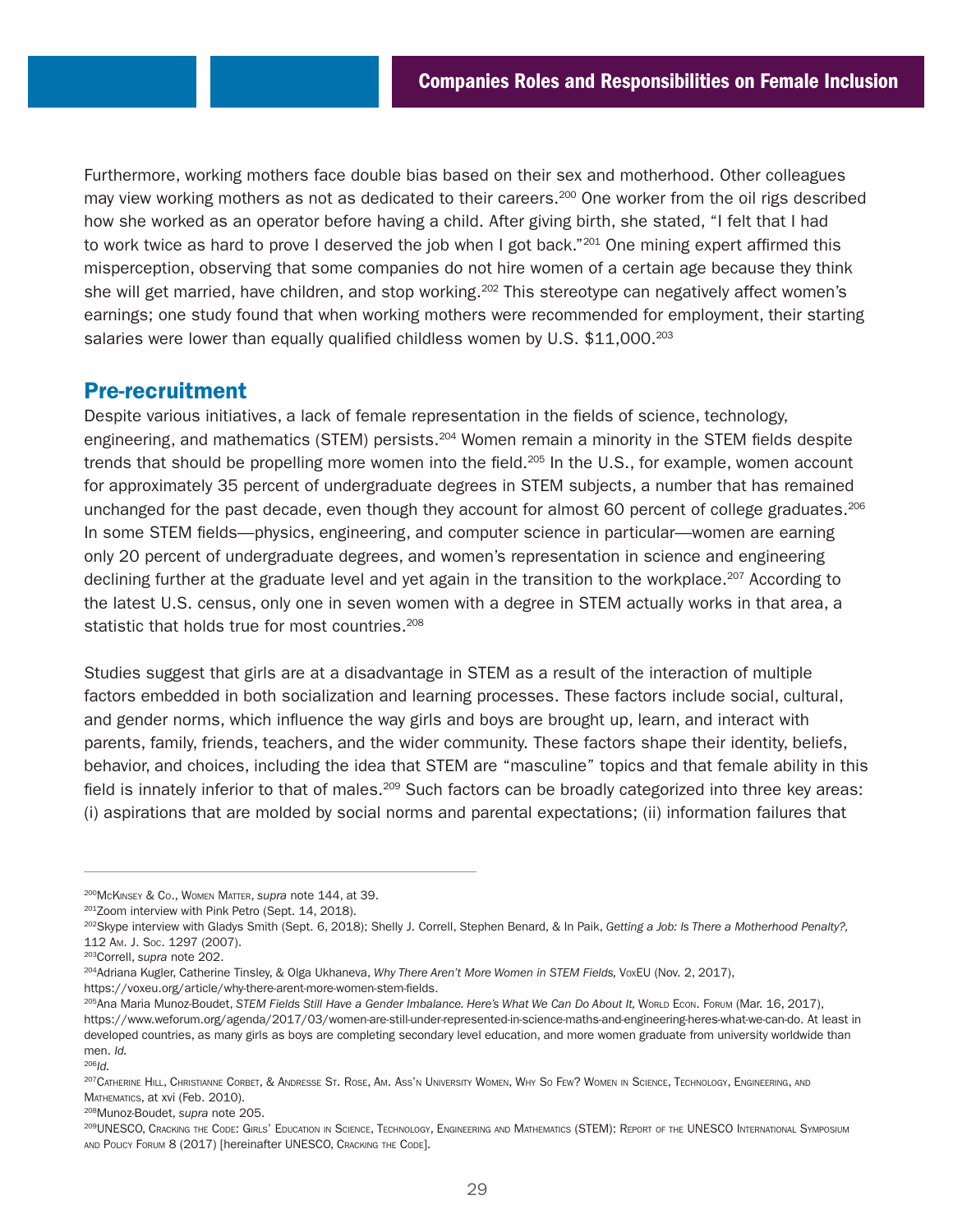affect the decision to enter and stay in a STEM field; and (iii) institutional factors that constrain women's ability to enter a STEM job.<sup>210</sup> Positive change requires holistic and integrated responses to such issues at the individual, family, school, and societal levels, and it demands engagement from stakeholders at each of these levels.<sup>211</sup> For example, at the school level, teaching quality, female STEM teachers for female students, equal expectations of female and male students, gender balanced curricula that take account of girls' interests, hands-on activities and real-world learning opportunities, non-gender biased methods of assessment, and supportive learning environments and mentorship programs have all been shown to have a positive influence on girls' interest, confidence, and self-efficacy in STEM subjects.<sup>212</sup>

Initiatives are in place in many countries to encourage women and girls to consider STEM careers. For example, in Ghana, the Soronko Foundation's Tech Needs Girls program focuses on the importance of mentorship in encouraging girls to lead and innovate in the field of technology and has trained 4,500 girls by matching them with 200 computer scientist and engineer mentors and role models.<sup>213</sup> In the extractive industries, Shell has sought to address the endemic gender imbalance in the United Kingdom with its experimental Girls in Energy program, aimed at girls aged between 14–16, which endeavors to break down common pre-conceived ideas of oil and gas industry jobs by providing participants with real-life experience of working in the energy industry.<sup>214</sup> While such initiatives are a positive first step, their impact on increasing numbers of women in STEM-related industries at the highest levels remains to be seen.

## Recruitment

Recruitment of all candidates should be based on objective and transparent processes that do not discriminate against women.215 Companies should scrutinize their processes of recruitment for unconscious bias, beginning with job descriptions. How job descriptions are worded and what they require can underscore stereotypes and perpetuate gender bias.<sup>216</sup> A talent acquisition leader cautioned against the tendency to impose job requirements that are modeled not after the job's requirements but the person who has held the job and who is likely to have been male. She explained:

"A lot of companies been around for long time, and the leadership are male, because that is who was working when business started. And if you promote from them and within, which is historically how companies do it, then all you do is get the same men getting promoted from within. So you don't have the women to infuse women at different levels to question the logic as to how they are."<sup>217</sup>

<sup>212</sup>*Id.*

<sup>210</sup>Munoz-Boudet, *supra* note 205.

<sup>211</sup>UNESCO, Cracking the Code, *supra* note 209.

<sup>213</sup>Tech Needs Girls, Sокомко Foundation, <http://www.soronkosolutions.com/tng.html>(last visited Dec. 26, 2018).

<sup>214</sup>*Encouraging More Women into the Energy Industry,* Shell, [https://www.shell.co.uk/about-us/latest-news-and-features/2015-news-and-features/](https://www.shell.co.uk/about-us/latest-news-and-features/2015-news-and-features/encouraging-more-women-into-the-energy-industry.html) [encouraging-more-women-into-the-energy-industry.html](https://www.shell.co.uk/about-us/latest-news-and-features/2015-news-and-features/encouraging-more-women-into-the-energy-industry.html) (last visited Dec. 26, 2018).

<sup>&</sup>lt;sup>215</sup>Skype interview with Ander Arcos, Alonso, Alliance for Responsible Mining (Colombia) (Sept. 14, 2018).

<sup>&</sup>lt;sup>216</sup>ILO, BREAKING BARRIERS, supra note 197, at 6; Telephone interview with Corporate Executive, Fortune 500 Corporation (Sept. 7, 2018).<br><sup>217</sup>Telephone interview with Corporate Executive, Fortune 500 Corporation (Sept. 7,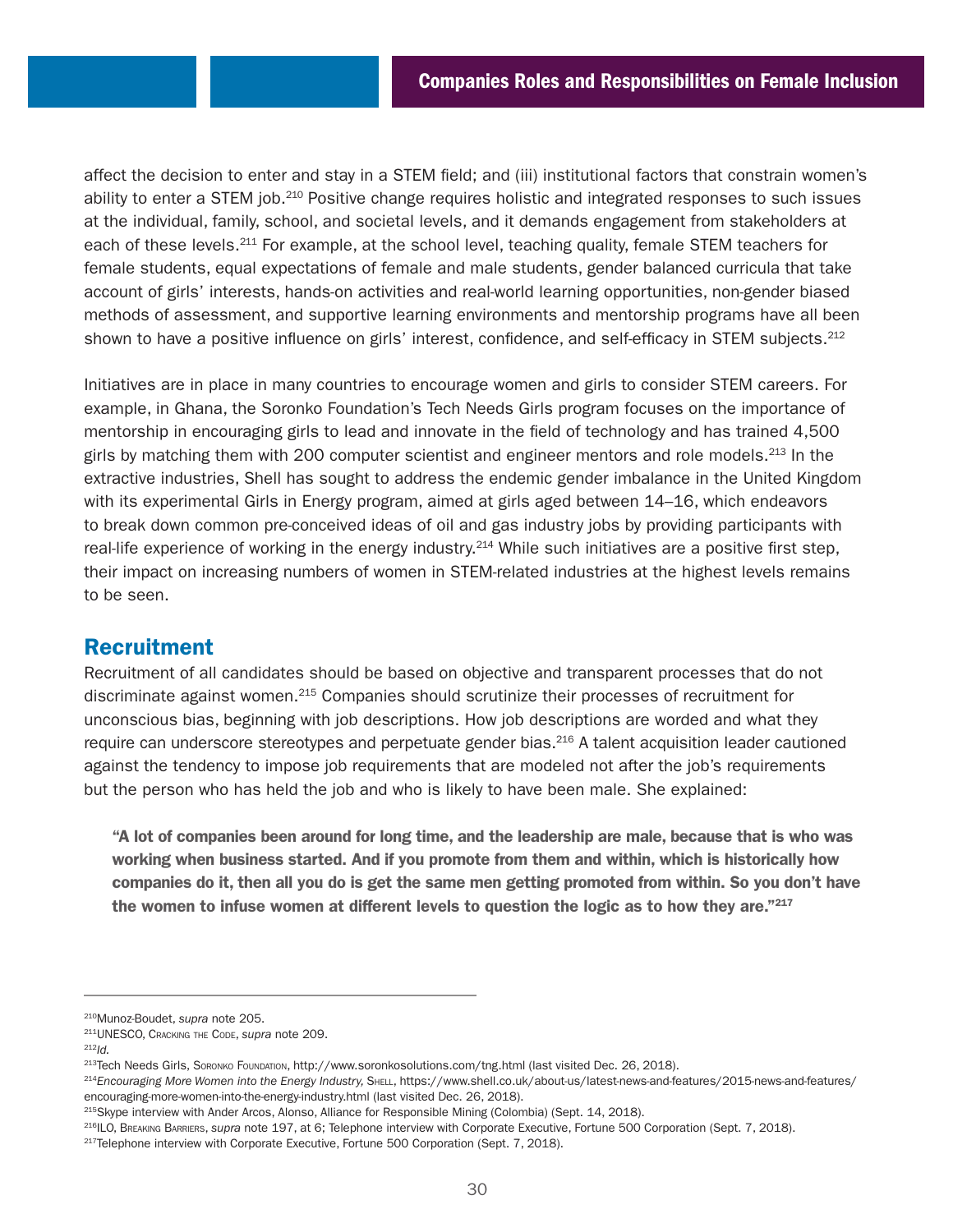As a result, companies may unintentionally exclude women because they have historically been filled with and promoted men, thus injecting a male dimension into job descriptions.<sup>218</sup> How a job is worded can encourage or discourage women applicants. For example, limiting the list of mandatory job requirements may encourage female candidates, as research shows that women are less likely than men to apply unless they meet all job requirements.<sup>219</sup> As Pink Petro states, the industry should focus beyond simply recruitment, but on messaging a positive employee experience and the benefits their work brings to the world.<sup>220</sup> Additionally, a company needs to be deliberate and recruit women for STEM jobs. As a retired oil company manager stated, a company needs "to get its female engineers and tech people to schools, conferences, and fairs as recruiters to target potential female employees—it shows you care."221

Diversity on selection and hiring panels is important and helps address in-group favoritism.<sup>222</sup> When hiring, people tend to look for someone who is relatable, who they like, who they could have coffee with—which often means that people tend to recruit people like themselves.<sup>223</sup> In addition, unconscious bias and assumptions about a woman's plans to have children or to place household responsibilities ahead of career are more apt to result in non-diverse hiring when selection or hiring panels themselves are not diverse.224 Without diversity on hiring panels or in the selection process, companies will risk ending up with the same—more men.<sup>225</sup>

## Quotas

Some states and private companies use quotas to increase female participation. For example, South Africa introduced quotas to promote female inclusion in the mining industry. In its Broad-Based Socio-Economic Empowerment Charter, it set a 10 percent female participation rate in the mining sector within five years of the 2002 charter.<sup>226</sup> In Chile, the government with the assistance of UNDP has developed a procedure where the government sets the standards in the community fields and establishes the expectation for women to be in the workforce.<sup>227</sup> Many women often see quotas for boards as a positive step.<sup>228</sup> Indeed, quotas can be a potential solution when mandating female inclusion from the lower levels on up to the decision-making level compels companies to onboard.<sup>229</sup>

<sup>218</sup>*Id.*

<sup>219</sup>Carmen Nobel, *How to Take Gender Bias Out of Your Job Ads,* Forbes, Dec. 14, 2016, [https://www.forbes.com/sites/hbsworkingknowl](https://www.forbes.com/sites/hbsworkingknowledge/2016/12/14/how-to-take-gender-bias-out-of-your-job-ads/#e34ce011024c)[edge/2016/12/14/how-to-take-gender-bias-out-of-your-job-ads/#e34ce011024c;](https://www.forbes.com/sites/hbsworkingknowledge/2016/12/14/how-to-take-gender-bias-out-of-your-job-ads/#e34ce011024c) Maxwell Huppert, *5 Must-Do's for Writing Inclusive Job Descriptions,* LinkedIn Talent Blog (Apr. 9, 2018), [https://business.linkedin.com/talent-solutions/blog/job-descriptions/2018/5-must-dos-for-writing-inclusive-job](https://business.linkedin.com/talent-solutions/blog/job-descriptions/2018/5-must-dos-for-writing-inclusive-job-descriptions)[descriptions.](https://business.linkedin.com/talent-solutions/blog/job-descriptions/2018/5-must-dos-for-writing-inclusive-job-descriptions)

 $220$ Zoom interview with Pink Petro (Sept. 14, 2018).<br> $221$ Telephone interview with retired oil services company manager (Oct. 15, 2018).

<sup>&</sup>lt;sup>222</sup>See Hunt Et al, Diversity Matters, *supra* note 34, at 15.<br><sup>223</sup>Telephone interview with Corporate Executive, Fortune 500 Corporation (Sept. 7, 2018).

<sup>&</sup>lt;sup>224</sup>Zoom interview with Pink Petro (Sept. 14, 2018).

<sup>&</sup>lt;sup>225</sup>Telephone interview with Corporate Executive, Fortune 500 Corporation (Sept. 7, 2018).

<sup>&</sup>lt;sup>226</sup>Broad-Based Socio-Economic Empowerment Charter for the South African Mining Industry, Oct. 10, 2002. It did not meet this goal, instead achieving 10.5 percent participation in 2014. *See* Green, *supra* note 81.

<sup>&</sup>lt;sup>227</sup>Skype interview with Guyana Women Miners Organization (Aug. 31, 2018).

<sup>228</sup>Skype interview with Barbara Dischinger, Camila Reed, & Deborah Craig, International Women in Mining (Sept. 10, 2018).

<sup>&</sup>lt;sup>229</sup>Skype interview with Guyana Women Miners Organization (Aug. 31, 2018).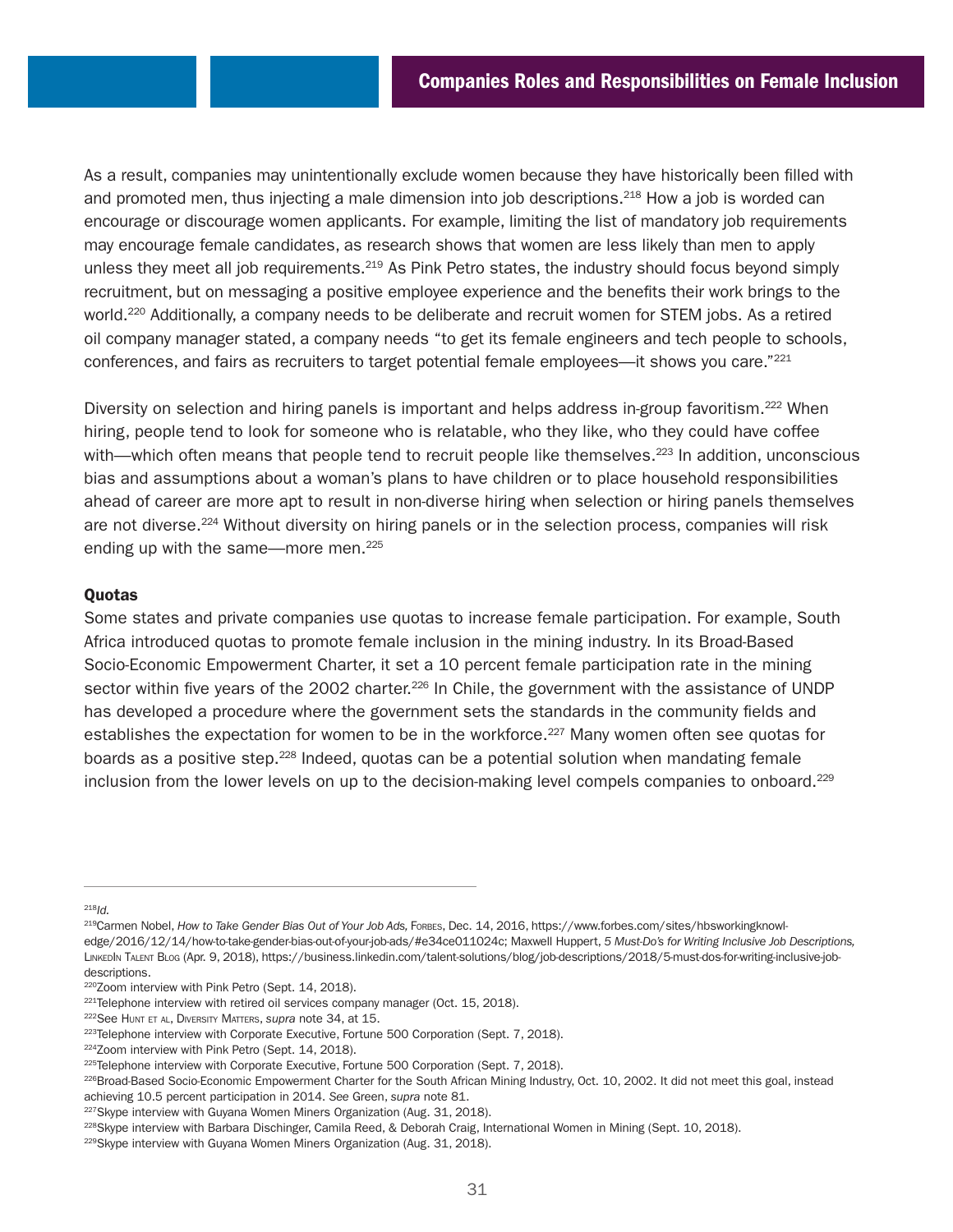Some considerations should be taken into account, however, when using quotas. Some women harbor concerns about the potential for tokenism.230 For example, a talent management and acquisition leader at a global agricultural company explained that mandatory quotas may convey a message that "we are going to lower our standards to hire a woman."231

It is important that the industry recognize that mandatory quotas alone are not sufficient to support women. Quotas can also result in a rote check-the-box approach, where companies aim to meet the numerical goal but little else.232 One mining non-profit organization noted how women had representation on boards, but their participation was limited to an observer role.<sup>233</sup> It can also provide a false sense of achievement toward gender equality merely by the presence of women, thus stoppering other initiatives to undo gender bias and discrimination.<sup>234</sup> Lahiri-Dutt explains further that simply meeting quota hire goals is not enough but requires efforts to support and advance women after they are in the front door. She observed female mining engineers who joined operations departments in mining companies, but later moved laterally to environmental departments or elsewhere.<sup>235</sup> She surmised that women transfer to so-called softer departments because they see their career prospects as limited in operations department where men dominate the decision-making positions.<sup>236</sup>

## Imaging, Norms, and Effects on Recruitment

As a mining company employee stated, the mining industry, like the technology industry, is perceived by up and coming college students as a "male industry."237 The oil and gas industry likewise is perceived as "requiring long hours, being dirty, and being a man's job."<sup>238</sup> The entire extractive industries sector continues to be widely regarded as male-dominated, both in workforce and in industry culture. Gender-biased corporate recruitment and employment policies continue to hinge on outdated gender stereotypes that women are unsuitable for the work. With the increase in technology and automated operations, however, the traditional argument that women lack the physical skill to do the work is not always relevant. Companies thus should examine the images and messaging they convey to the public. New recruits are not only looking at people on-the-ground but in the board room and at senior levels. Research shows a positive correlation between the number of women at the board level and how appealing women find that industry.<sup>239</sup> In contrast, male-dominated senior positions and boards convey a message of male-manager thinking, 240 which may deter potential female candidates. As a retired oil

<sup>&</sup>lt;sup>230</sup>Skype interview with non-profit women's mining organization (Sept. 10, 2018) (citing women who have shared concerns about quotas with them).

<sup>&</sup>lt;sup>231</sup>Phone interview with Corporate Executive, Fortune 500 Company (Sept. 7, 2018).<br><sup>232</sup>See Green, *supra* note 81.

<sup>&</sup>lt;sup>233</sup>Skype interview with Guyana Women Miners Organization (Aug. 31, 2018).

<sup>234</sup>ILO, Breaking Barriers, *supra* note 197, at 5.

<sup>&</sup>lt;sup>235</sup>Skype interview with Kuntala Lahiri Dutt (Sept. 7, 2018).<br><sup>236</sup>*Id.* 

<sup>&</sup>lt;sup>237</sup>Telephone interview with Mining Company Employee (Oct. 4, 2018).

<sup>&</sup>lt;sup>238</sup>Telephone interview with retired oil services company manager (Oct. 15, 2018).

<sup>239</sup>CENTER FOR WOMEN IN POLITICS AND PUBLIC LEADERSHIP, CARLTON UNIVERSITY, THE PATHWAY FORWARD: CREATING GENDER INCLUSIVE LEADERSHIP IN MINING AND RESOURCES 30 (2012).

<sup>240</sup>ILO, Breaking Barriers, *supra* note 197, at 5.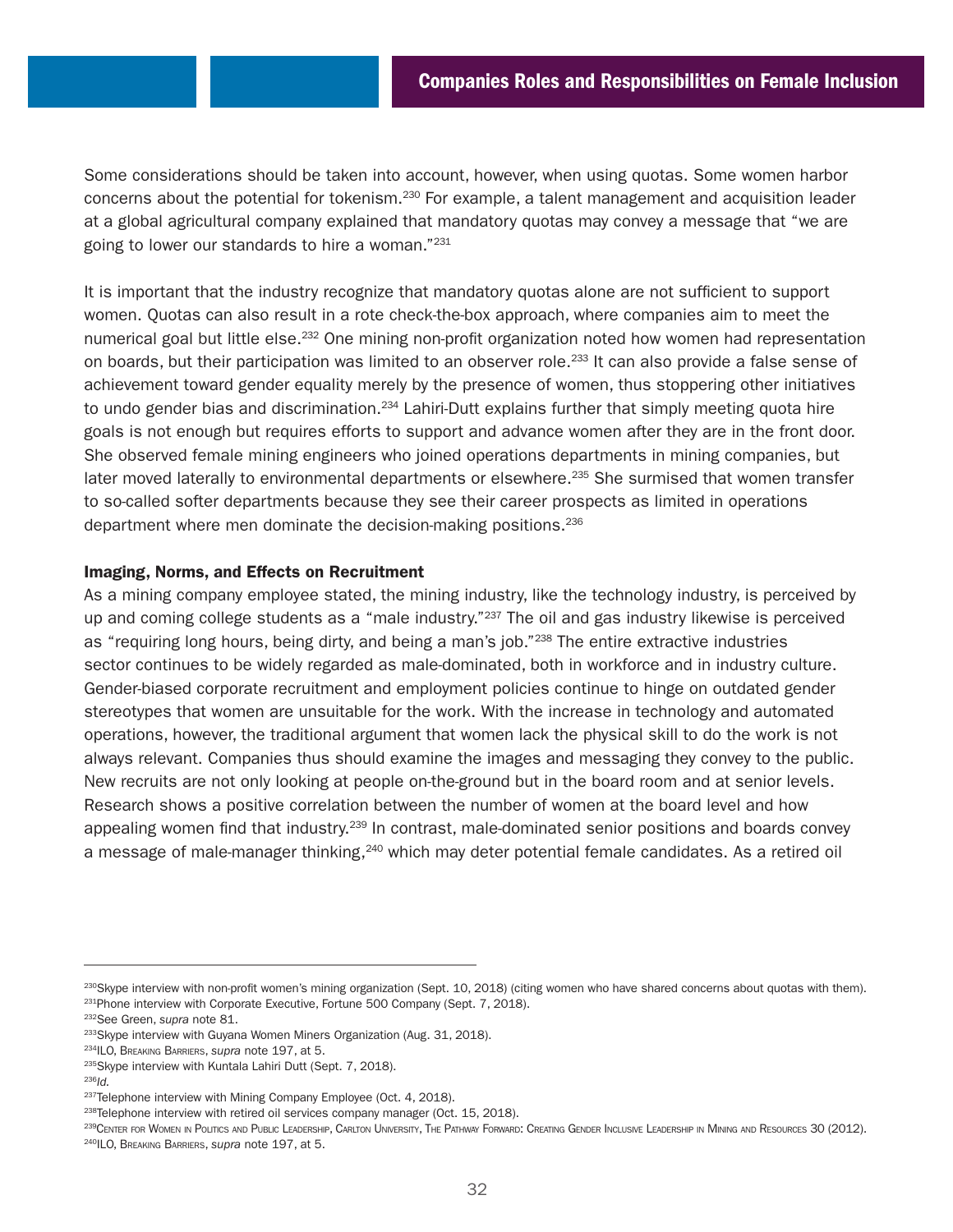company manager stated, although she was recruited out of engineering school for a job serving oil rigs where she was the only woman on the rig, she saw senior women in the corporate headquarters and she knew those women would have her back.<sup>241</sup>

Celebrating women's achievements through diversity messaging is important. With strong female role models, more women may be encouraged to join the industry, thereby increasing the pipeline to management and strengthening the talent pool, while reinforcing the positive role of diversity through the company.<sup>242</sup> Company photos, quotes, and the people who appear on internet searches are now accessible to and influence would-be applicants.<sup>243</sup> According to an executive director of a diversity organization, "representation matters, but it has to be meaningful."<sup>244</sup> When championing female role models, companies should also include guidance for women to develop their personal brand and connect to professional networks and opportunities. They should also strive to profile diversity within female role models.<sup>245</sup> Instead of using token stock images to show diversity, the executive director recommends highlighting people who are both diverse and actual champions.246 For example, the National Diversity Council highlights the 50 most powerful women in oil and gas each year. Using a set of standards, the council seeks candidates who are top leaders, contributors to business growth or strategic directions, have a record of achievements in areas of expertise, are inspiring role models and mentors to other women, demonstrate integrity and ethical behavior, and have a commitment to corporate citizenship.247 A retired oil company manager emphasized that the industry needs to let females know that there are female role models in their companies and that they won't be the only female on the rig or in the office.<sup>248</sup> The Guyana Women Miners Organization described their efforts to celebrate the journeys of women in mining to help normalize the concept. They will highlight different women in mining through their bimonthly newspaper feature of women in mining, and in doing so, "start to humanize it and ensure that persons understand that success is not just limited to those going in suits and ties."<sup>249</sup> The International Women in Mining's (IWiM) Photo Competition seeks to create an online photo gallery of women working in mining to provide role models, demonstrate the spectrum of jobs women hold in the sector, illustrate the increased rates of female participation, and help shift the culture of a male-dominated sector.250

A diversity director stressed the importance of authentic and honest representations; to her, when women of color are more candid about the positive and challenging aspects of their work environment, it resonates with other women who are more likely to believe them and believe these women leaders will be supportive of them.<sup>251</sup>

 $241$ Telephone interview with retired oil services company manager (Oct. 15, 2018).

<sup>&</sup>lt;sup>242</sup>Women in Mining (UK) & PricewaterhouseCoopers, Mining for Talent 2015: A review of Women on Boards in the Mining Industry 2012–2014 29 (2015) [hereinafter Mining for Talent 2015].

<sup>&</sup>lt;sup>243</sup>Telephone interview with Corporate Executive, Fortune 500 Corporation (Sept. 7, 2018).

<sup>&</sup>lt;sup>244</sup>Telephone interview with Twin Cities Diversity in Practice, (Sept. 12, 2018).

<sup>245</sup> PRICEWATERHOUSE COOPERS, ADVANCING WOMEN IN MINING AND RESOURCES IN SINGAPORE 20 (JUNE 2016).

<sup>&</sup>lt;sup>246</sup>Telephone interview with Twin Cities Diversity in Practice (Sept. 12, 2018).

<sup>247</sup>*50 Most Powerful Women in Oil and Gas,* Oil & Gas Diversity Council,<http://oilgasdiversitycouncil.org/what-we-do/recognition/top50/> (last visited Dec. 20, 2018).

<sup>&</sup>lt;sup>248</sup>Telephone interview with retired oil services company manager (Oct. 15, 2018).

<sup>&</sup>lt;sup>249</sup>Skype interview with Guyana Women Miners Organization (Aug. 31, 2018).

<sup>250</sup>*See IWiM Photo Campaign,* International Women in Mining, [http://internationalwim.org/\\_media/iwim-photo-gallery/](http://internationalwim.org/_media/iwim-photo-gallery/) (last visited Dec. 20, 2018).

<sup>&</sup>lt;sup>251</sup>Telephone interview with Twin Cities Diversity in Practice (Sept. 12, 2018).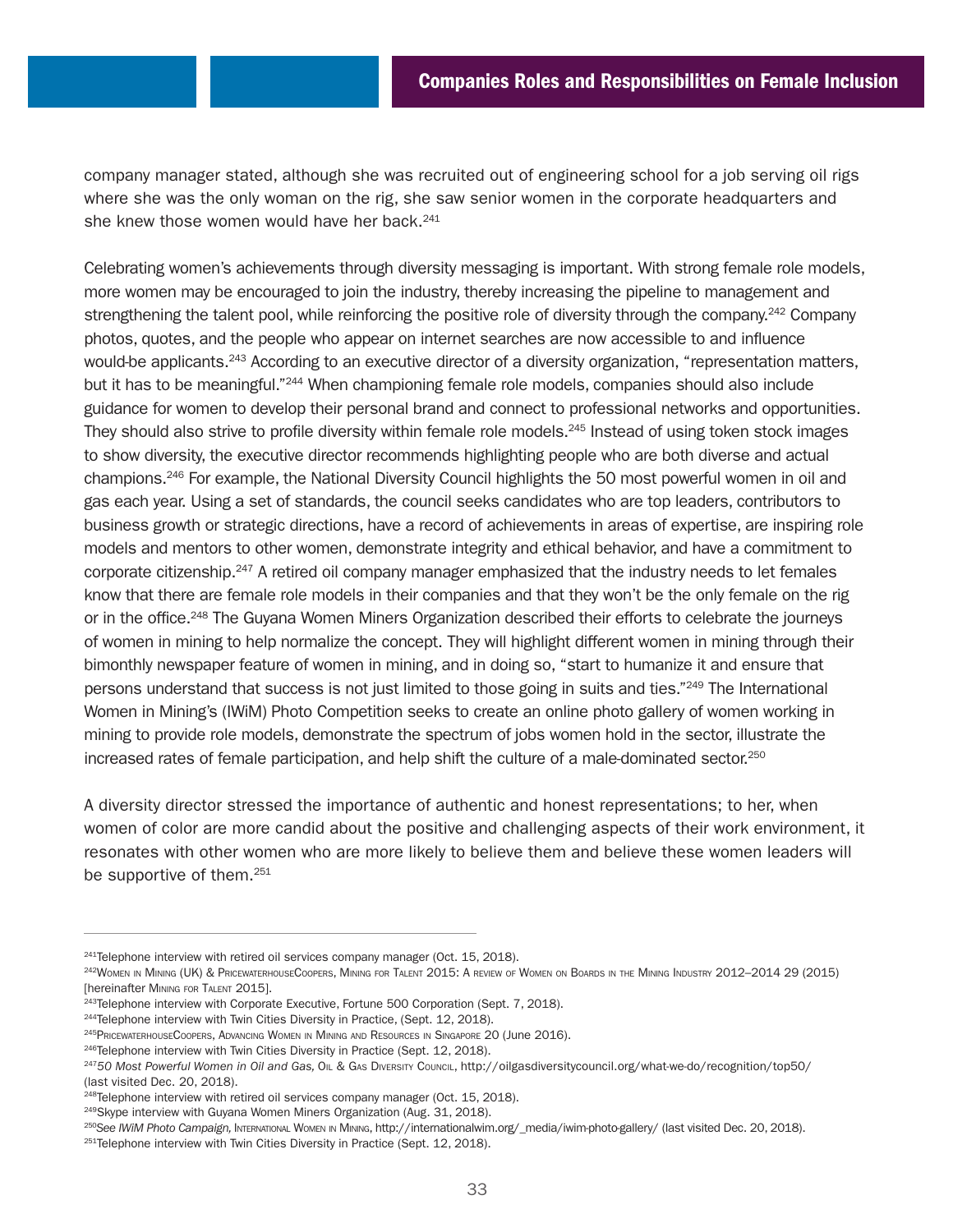#### Diversity Policies

Companies should consider setting their own gender diversity targets for dissemination to educate employees on the benefits of diversity, raise awareness levels, and ensure that diversity is one of the considerations when considering appointments, policies, and strategies.<sup>252</sup> To achieve such targets, companies may consider facilitating a workplace culture that takes into account domestic responsibilities of employees, facilitating training to staff who are from diverse backgrounds, recruiting from a diverse pool of candidates for all positions (including senior management and board appointments), and reviewing succession plans to ensure an appropriate focus on diversity.<sup>253</sup> To further improve effectiveness, such self-imposed regulation should also be coupled with meaningful tracking and accountability in order for the changes needed and the results to be achieved.254 For instance, companies may consider creating a remuneration and nomination committee on the boards to develop and implement measurable objectives and strategies to execute the diversity policy, as well as monitor and report on progress. Companies may also consider including such measureable objectives in annual performance indicators for senior management. In addition, the remuneration and nomination committee should also conduct board appointment processes in a manner that promotes gender diversity, including establishing a structured approach for identifying a pool of candidates, using external experts where necessary.<sup>255</sup>

#### Board evaluation reviews

When completed properly, board evaluations can identify areas of strengths and weakness, fostering changes that positively impact performance and shareholder value. They can also provide independent and impartial advice, objectivity and rigor, particularly when those boards are open to external reviews.<sup>256</sup> In particular, such evaluations should be a continuous and ongoing process that meets the needs of the individual company and its circumstances. Evaluations should assess the composition and diversity of the board, and include the assessment of both the committees and individual board members.257

#### Broadening perspectives on educational backgrounds

The assumption that mining-related degrees are necessary for success in the extractive industry is often ill-conceived. Although this is arguably true in the fields of mining, engineering, geophysics, geochemistry, metallurgy, and other technical subjects, a large proportion of people working in the mining industry at all levels do not have a technical background. Non-technical expertise can also be of key importance to management positions, including the following business areas: strategy, legal, business development, investor relations, accounts, marketing, and communications.<sup>258</sup> Generally, competency-based, rather than industry-based, recruitment (which focuses on how well a candidate can execute a role), should comprise a basis for hiring. For boards, recruiting should be conducted outside traditional mining networks on the basis of board criteria and not solely on board and CEO experience within the mining sector.259

<sup>252</sup>Mining for Talent 2013, *supra* note 29, at 22.

<sup>253</sup>*Diversity Policy,* Dragon Mining, [http://www.dragonmining.com/static/files/11/dra\\_diversity\\_policy\\_final\\_dec\\_2010-2.pdf](http://www.dragonmining.com/static/files/11/dra_diversity_policy_final_dec_2010-2.pdf) (last visited Dec. 20, 2018).

<sup>254</sup>Mining for Talent 2013, *supra* note 29, at 22.

<sup>255</sup>*Diversity Policy,* Dragon Mining, *supra* note 253.

<sup>256</sup>Mining for Talent 2013, *supra* note 29, at 22.

<sup>257</sup>OECD, Board Evaluation: Overview of International Practices 6–7 (2018).

<sup>258</sup>Mining for Talent 2013, *supra* note 29, at 23.

<sup>259</sup>Mining for Talent 2015, *supra* note 242 at 30.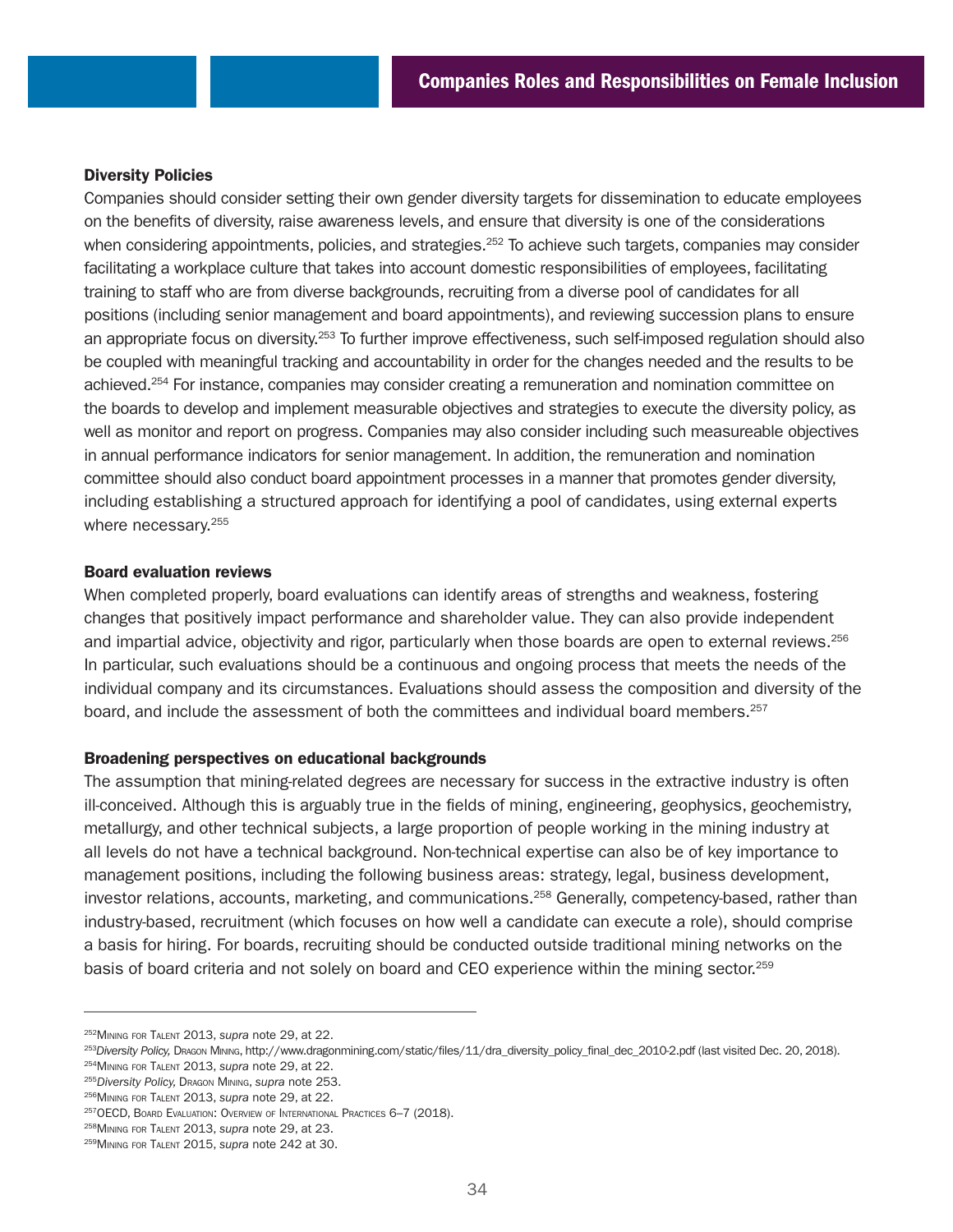# Retention

#### Inclusive career development programs and networks

Companies should consider implementing development programs and networks that can help women identify a career path in the company early on. Gender inclusive networks that see women gaining equal access to traditionally male-focused networking activities should also be considered, with the aim of reducing the "male networks" from which women may be excluded. In addition, gender responsive mentoring programs can help candidates define their career goals, while being sensitive to the different long term career paths of women.<sup>260</sup>

A transparent promotion system can clearly communicate to women the necessary steps to progress to the next level. When new to the sector, companies must provide women with information of all possible jobs they could be performing, the required criteria to get those jobs, and the steps they can undertake, with or without the company's support, to meet these criteria.<sup>261</sup>

## Establishing systems for work-life balance

Establishing systems that promote a work-life balance is important to sectors, where female directors or CEOs may be under-represented. Work-life balance can encourage employee productivity and support employees' management of their work and home responsibilities. Research shows that women often struggle with work-life balance, creating a barrier for them to achieve higher positions. Studies show that working environments that suit employees' personal working styles can lead to more energized, motivated, and productive employees. Such programs should be balanced and monitored, however, to ensure it is meeting the needs of the companies.<sup>262</sup>

## Advancement

## Performance Evaluations

Companies should scrutinize their performance evaluations for potential bias that favors one sex over the other. Performance indicators may unintentionally reflect masculine traits of leadership or male bias. For example, McKinsey found that whereas men are typically evaluated for their future potential, women are typically scrutinized based on their past achievements.<sup>263</sup> One analysis of individual performance reviews found that women were 1.4 times more likely to receive negative and subjective feedback than men.<sup>264</sup> Unconscious biases can feed into reviews, modifying the perceptions of how women and men behave in the same situation. For example, women may be seen as stuck in "analysis paralysis" versus a man in the same scenario who is viewed as a careful thinker.<sup>265</sup>

<sup>260</sup>*Id.* at 29.

<sup>261</sup>Lonmin PLC. & Int'l Fin. Corp., Women in Mining: A Guide to Integrating Women into the Workforce 32 (2009).

<sup>262</sup>Mining for Talent 2015, *supra* note 242, at 30.

<sup>&</sup>lt;sup>263</sup> McKinsey & Co., Women Matter, *supra* note 144, at 39.<br><sup>264</sup>Paola Cecchi-Dimeglio, *How Gender Bias Corrupts Performance Reviews, and What to Do about It, Harv. Bus. Rev. (Арг. 12, 2017),* <https://hbr.org/2017/04/how-gender-bias-corrupts-performance-reviews-and-what-to-do-about-it>. 265*Id*.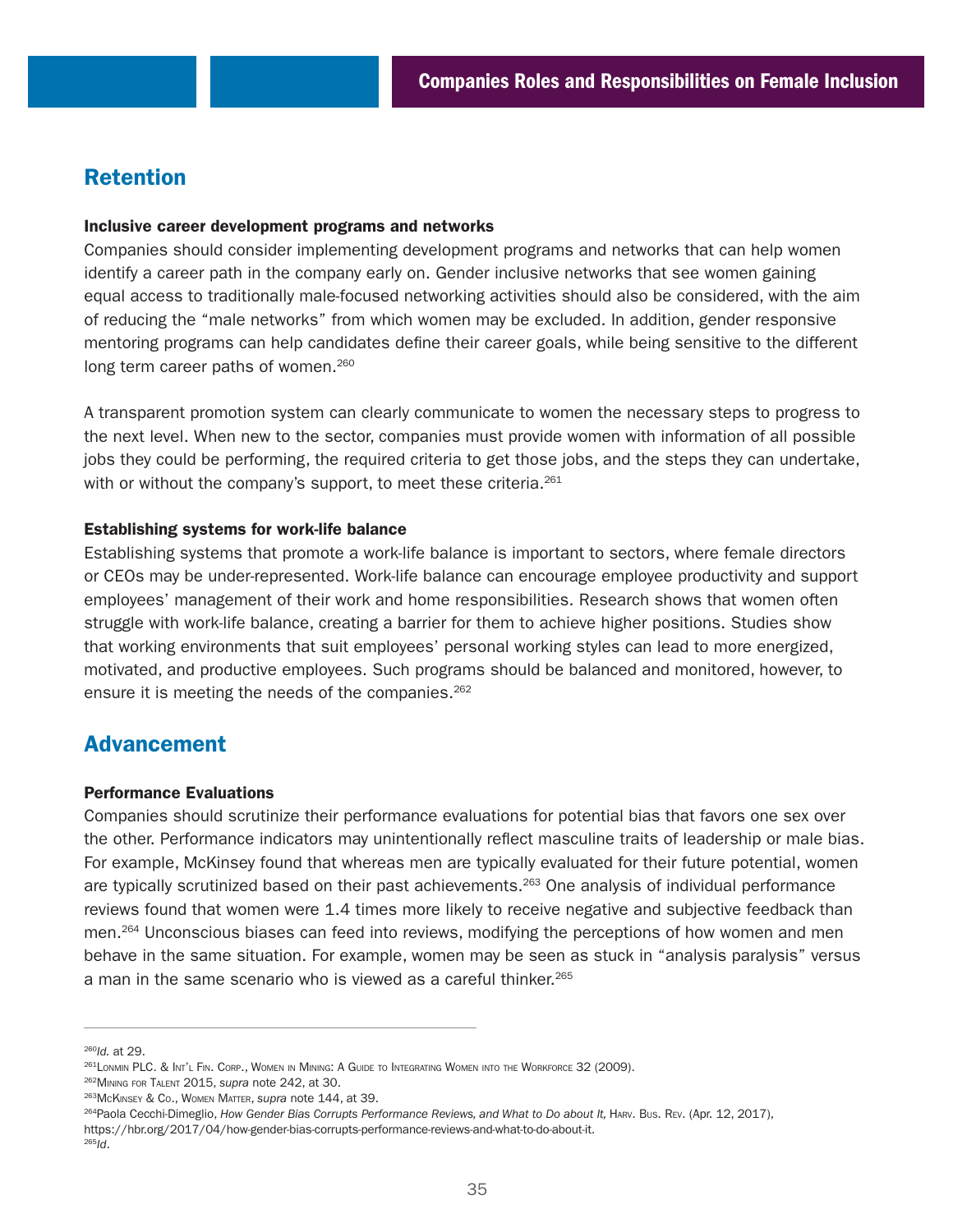Companies should also evaluate expectations that favor men's traditional roles and lifestyles over women. The corporate "anytime, anywhere" model places disproportionate burdens on women who labor under the double burden.266 The expectation that strong performance requires availability and mobility at any time burdens women who already shoulder housework and caretaking.<sup>267</sup> For example, one company used "unfailing availability and total geographical mobility" as a leadership indicator.<sup>268</sup> Yet, "fly in/ fly out" formats tend to attract single men or married men with a spouse who can care for the family back home.269 In effect, it marginalizes women who bear unpaid work responsibilities outside of the workplace.<sup>270</sup> In contexts where women already face inequities, rewards and promotions may go to those employees who benefit from socio-economic or other advantages over women and other minority figures.<sup>271</sup>

## Project Assignments

Supervisors and senior managers should also evaluate how they allocate highly desired assignments. Women engineers are 20 percent less likely than white men to secure sought-after projects. When coupled with race, their chances diminish further. Female minority engineers are 35 percent less likely than white men to get such assignments.<sup>272</sup> Instead, women are relegated to projects that are more invisible or unlinked to revenue.

Women do not enjoy the same access to highly desired assignments for a number of reasons. Misperceptions and stereotypes about gender roles may influence how managers distribute projects. When supervisors do not know their employees or their staff lack the training or experience, then they may assign projects based on assumptions instead of actual skills.<sup>273</sup> Assigning based on skill sets, however, can help promote women's inclusion. For example, BHP in its new Brisbane logistics control centre, recruited people based on matched skills instead of mining experience alone. Women now make up 53 percent of that workforce.<sup>274</sup>

Women may also be misperceived as not wanting the high-profile projects even when they do desire them.275 Stereotypes set expectations that women are "modest, helpful, and communal" and often volunteer for the less desirable and undervalued tasks.<sup>276</sup> At times, employers assign women certain projects based on perceptions that women are better at tasks like organizing or event planning.<sup>277</sup> Doing so creates the expectation that women should accept and thrive with such projects while men's time is

<sup>276</sup>*Id.*

<sup>&</sup>lt;sup>266</sup>McKinsey & Co., Woмем Marтеr, su*pra* note 144, at 39; see also Telephone interview with retired oil services company manager (Oct. 15, 2018).<br><sup>267</sup>McKinsey & Co., Woмем Marтеr, su*pra* note 144, at 39.<br><sup>268</sup>McKinsey

<sup>269</sup>Macintyre, *supra* note 11, at 24; Telephone interview with Mining Company Employee (Oct. 4, 2018). 270ILO, Breaking Barriers, *supra* note 197, at 4.

<sup>271</sup>*Id.*

<sup>272</sup>Joan C. Williams & Marina Multhaup, *For Women and Minorities to Get Ahead, Managers Must Assign Work Fairly,* Harv. Bus. Rev. (Mar. 5, 2018), [https://hbr.org/2018/03/for-women-and-minorities-to-get-ahead-managers-must-assign-work-fairly.](https://hbr.org/2018/03/for-women-and-minorities-to-get-ahead-managers-must-assign-work-fairly)<br><sup>273</sup>ILO, Breaking Barriers, supra note 197, at 4.<br><sup>274</sup>Andrew Mackenzie, No Silver Bullet But Great Progress on Gender Balanc

[https://www.bhp.com/media-and-insights/prospects/2017/09/no-silver-bullet-but-great-progress-on-gender-balance.](https://www.bhp.com/media-and-insights/prospects/2017/09/no-silver-bullet-but-great-progress-on-gender-balance)

<sup>275</sup>Williams & Multhaup, *For Women and Minorities to Get Ahead, supra* note 272.

<sup>&</sup>lt;sup>277</sup>Telephones interview with former oil services company manager (Oct. 15, 2018) (discussing how getting "promoted" to catalogue all available information and converting it to computer was a "girl job," similar to being a "librarian" that she was selected for because of her perceived attention to detail).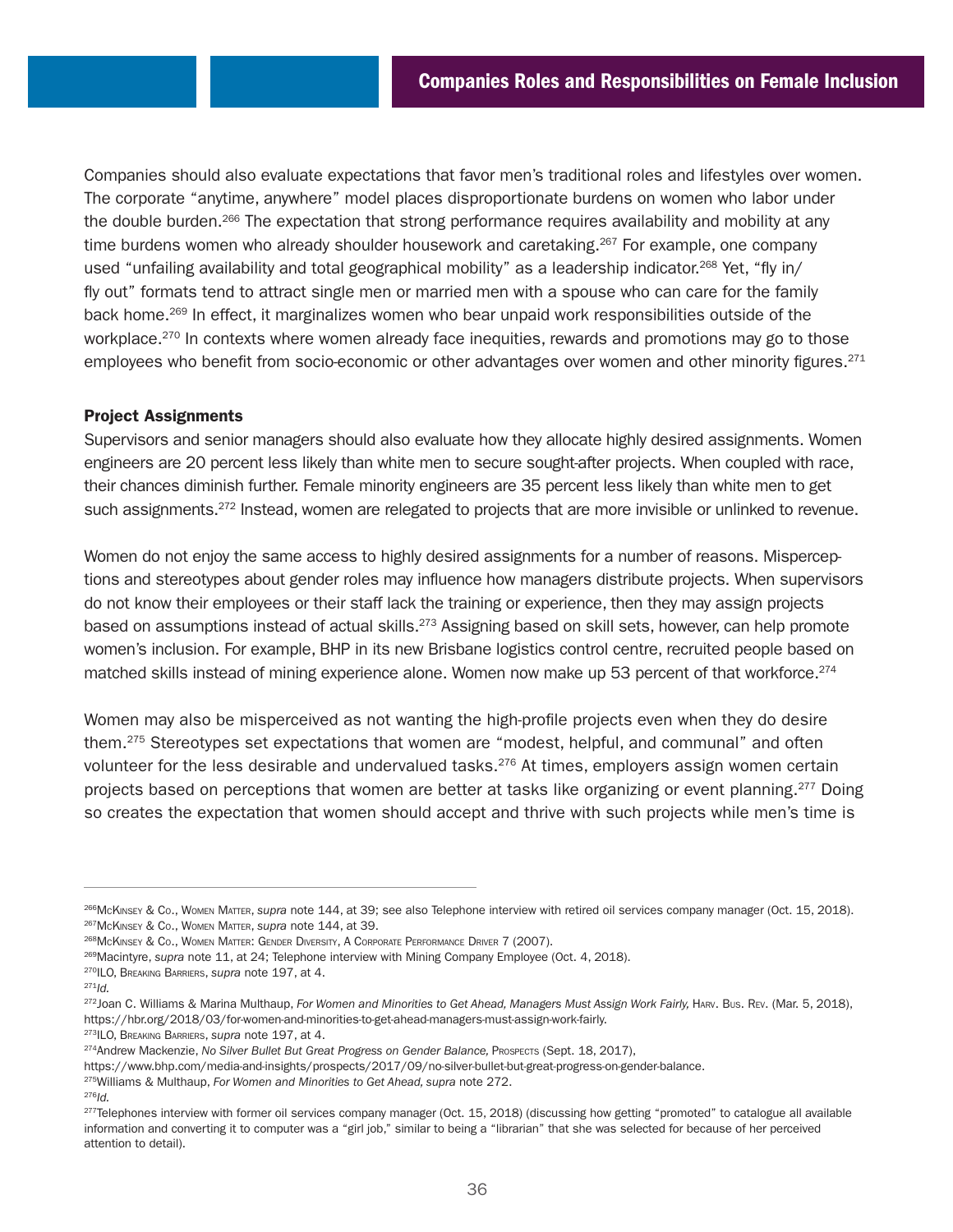saved for "more remunerative work."<sup>278</sup> Furthermore, working mothers face an additional barrier when the workplace assumes their commitment has changed and redistributes their work or clients during their maternity leave, leaving women to struggle to recover their work gains made prior to their leave.<sup>279</sup>

## Leadership Pipeline

Companies should be aware of obstacles to career advancement for women. Women and men identify different barriers to leadership for women. On the one hand, women see inadequate support and overlooking of female candidates as impeding their path to leadership. On the other hand, men cited the insufficient pool of women candidates and women's lack of flexibility.<sup>280</sup>

Leadership development programs specifically directed at women are under some debate. Some see that women's unique barriers require a gender-specific approach. Others argue that women-centered leadership trainings reinforce the concept the female and male leadership are different, overlook the basic traits that good leaders have regardless of sex, and perpetuate the same challenges instead of fostering engagement and learning between women and men.<sup>281</sup> Regardless if the program is genderspecific or -neutral, the ILO found that women and men do not enjoy equal access to leadership development programs.282 For example, only 27% of men in a North American survey reported never having a substantive interaction with senior leadership, compared to 33 per cent of all women.<sup>283</sup>

#### **Training**

Education and skills training are critical to providing women with equal opportunities to participate in the artisanal and small-scale mining sector.<sup>284</sup> Access to quality childhood education is important in breaking intergenerational poverty cycles, delaying marriage and childbearing, and improving employment opportunities later in life.285 Adult vocational training and life skills development programs are also a component of women's empowerment.286 Nevertheless, a significant issue, particularly at the local level, is the absence of appropriate education and training to enable anyone to enter the mining sector.<sup>287</sup> In Malawi, for example, even when women and men earn degrees in relevant fields, the standard of education they receive is not equivalent to the education obtained in a mature mining country. As a result, jobs at new, large-scale mines are filled by expatriates.288 Gender bias can also create an addition barrier for women; for example, one scholar found that employers in South Africa typically offered training opportunities, as well as employment, only to males.289

<sup>278</sup>Williams & Multhaup, *For Women and Minorities to Get Ahead, supra* note 272. <sup>279</sup>*Id.*

<sup>&</sup>lt;sup>280</sup>Lydia DePilis, *Oil and Gas Efforts to Recruit Women Aren't Working, supra note 30.*<br><sup>281</sup>U.N. Women, Status of Women in the United Nations System, 2016 19 (2016).<br><sup>282</sup>ILO, Breaking Barriers, *supra note 197*, at 5.<br>

<sup>284</sup>Intergovernmental Forum, Women in Artisanal and Small-Scale Mining: Challenges and Opportunities for Greater Participation 5 (Apr. 2018); Abigail Hunt & Emma Samman, Women's Economic Empowerment: Navigating Enablers and Constraints (Sept. 2016).

<sup>285</sup>Hunt & Samman, Women's Economic Empowerment, *supra* note 284, at 12.

<sup>286</sup>*Id.*

<sup>287</sup> WOMEN IN MINING: CAN A MINING LAW UNLOCK THE POTENTIAL OF WOMEN 35 (May 2017).

<sup>288</sup>*Id. See also* Busisiwe Rita Mashiane, Transformational Barriers against Women's Advancement in South Africa Platinum Mining Companies 19 (2009).

<sup>289</sup>Mashiane, Transformational Barriers Against Women's Advancement In South African Platinum Mining Companies, *supra* note 288.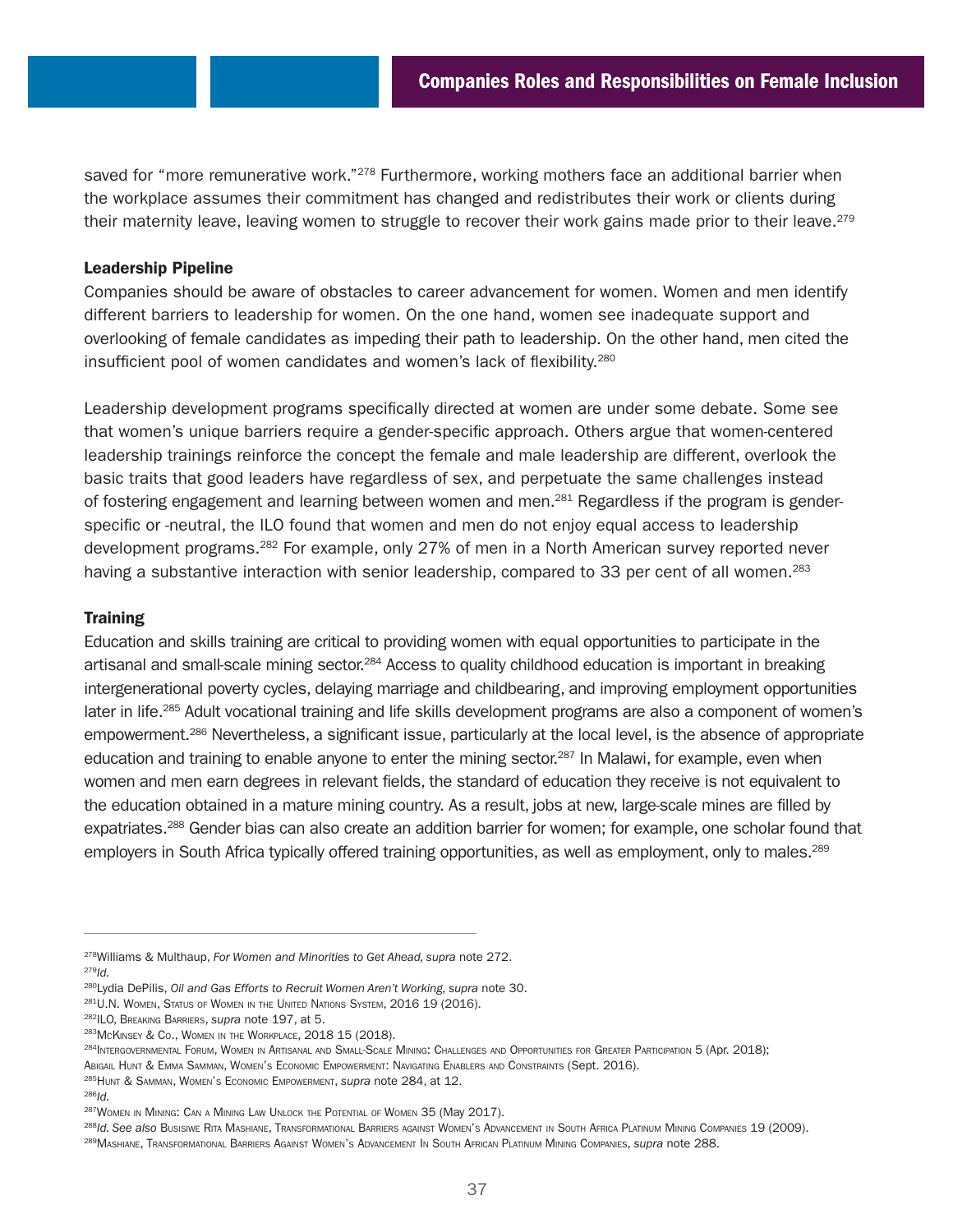Because of the hazards inherent in mining jobs, it is important that all employees, including women, have regular access to job-specific skills' training, such as the correct biomechanics when operating heavy machinery and using heavy and/or vibrating power tools.<sup>290</sup> Because women are generally in subordinate positions, they often lack the access and resources to develop their capacity through education and training.291

Further, sexual harassment training should be provided to both men and women on an ongoing basis to inform them about sexual harassment in the workplace, what their rights are, who they should contact, and the consequences.<sup>292</sup> All employees should be informed of the grievance process in the event of sexual harassment. In addition, trainings on all women-related policies and procedures should be organized for all staff during each induction cycle, with specialized training for line management and/or supervisors assigned to investigate grievance cases.<sup>293</sup>

## Mentorships and Sponsorships

Some companies are rethinking the traditional mentorship scheme in favor of formalized sponsorships. Informal mentorships run the risk of lacking authenticity and commitment to engage beyond short meetings over lunch.294 As a retired oil company manager explain, informal programs that pair employees who do not work together or know the type of work they do, coupled with infrequent and unplanned meetings, is a recipe for failure.295 Sponsorships, on the other hand, focus on deepening a relationship between a senior-level employee and a junior associate so the sponsor can advocate and fight for them in terms of projects and promotions.<sup>296</sup> A Fortune 500 company describes how it uses "forced sponsorships" in its environment where men outnumber the women. The first step presents sponsors with the roster of the top women and diverse talent in the company and ask who they know. Importantly, they never force individuals to sponsor any woman but ensure the sponsor knows the junior-level worker before engaging. Where sponsors do not know any sponsorees, the company sets up both individuals on a path to know each other, so they can circle back later to ask for formal sponsorship. To this executive, their sponsorship is about exposure and relationship-building: putting diverse individuals on the sponsor's radar so the sponsor can get to know the sponsoree, can introduce her to people he or she knows, and eventually put her forward for promotion.<sup>297</sup>

<sup>290</sup>Doret Botha & J. Freek Cronjé, *The Physical Ability of Women in Mining: Can They Show Muscle,* 115 J. S. Arr. Inst. MINING & METALLURGY 659, 660 (2015). <sup>291</sup>Immaculate Javia & Pualina Siop, Paper on Challenges and Achievements on Small Scale Mining and Gender - Papua New Guinea, 9 (2010). <sup>292</sup>Lonmin PLC. & Int'l Fin. Corp., *supra* note 261, at 39.

<sup>293</sup>*Id.*

<sup>&</sup>lt;sup>294</sup>Telephone interview with Mining Company Employee (Oct. 4, 2018).

 $295$ Telephone interview with retired oil services company manager (Oct. 15, 2018).

<sup>296</sup>Telephone interview with Twin Cities Diversity in Practice (Sept. 12, 2018); Skype interview with Barbara Dischinger, Camila Reed, & Deborah Craig, International Women in Mining (Sept. 10, 2018).

<sup>&</sup>lt;sup>297</sup>Telephone interview with Corporate Executive, Fortune 500 Corporation (Sept. 7, 2018).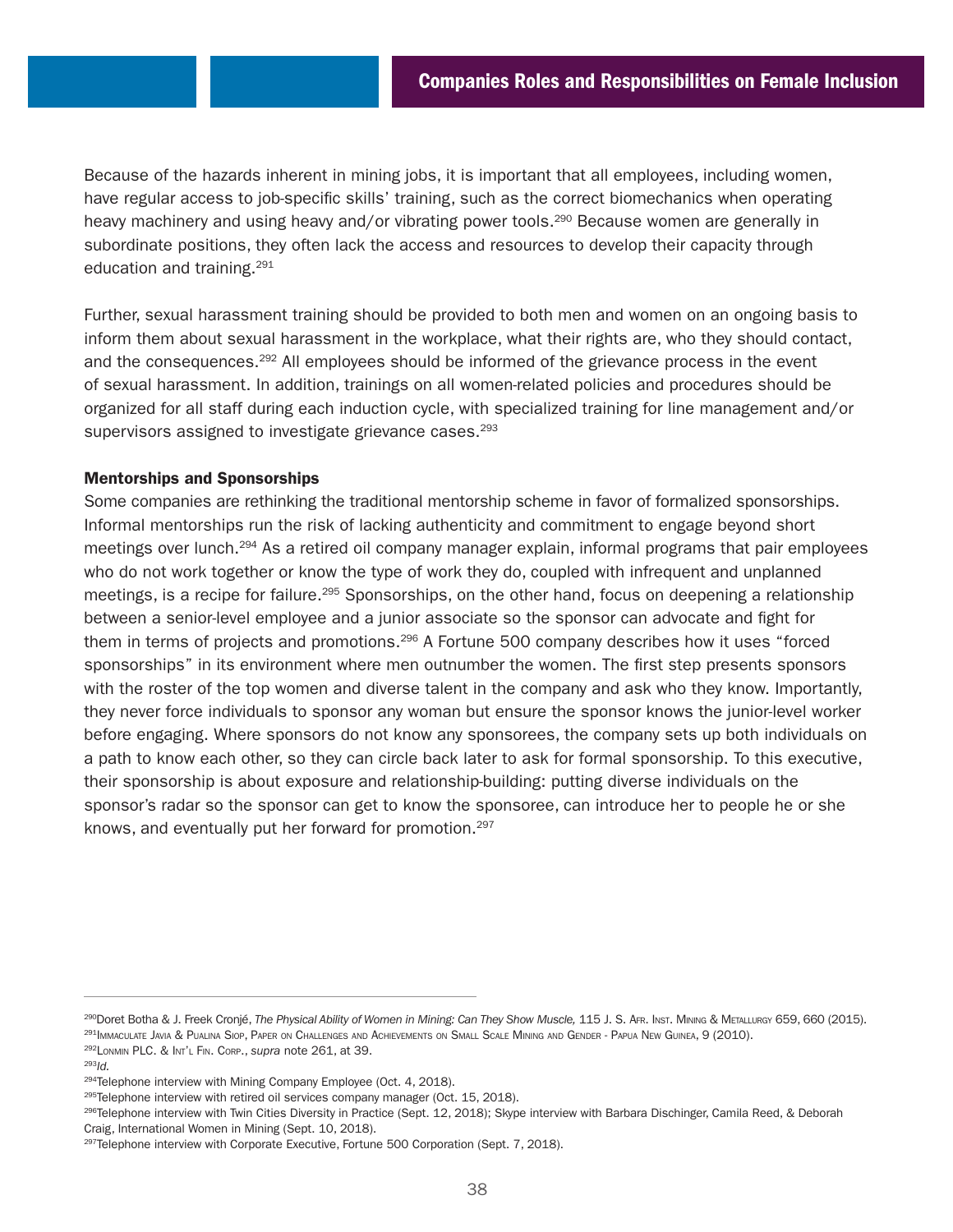**Promising Practice:** International Women in Mining ("IWiM") developed a mentoring program for women in resources to help shape the female mining leaders of tomorrow. This international six-month program focuses on goal setting and leadership via a structured approach. It pairs senior mining leaders (men and women) with women working across mining in all fields, professions and seniority levels across the world. The pairing in this case not only stretches the mentee, but the mentor also. IWiM takes special attention to match mentors with women from a different country or continent, different cultures and or work environments, meaning they also learn, and it gives the program an element of reverse mentoring. IWiM also makes sure both mentees and mentors have shared values and will align on a personal level. More information is available at [www.iwrmp.com.](http://www.iwrmp.com)<sup>298</sup>

# Retention and Supportive Environments

## Flexible Working Arrangements

Companies also can provide environments supportive of women by enhancing flexibility. Flexible Working Arrangements ("FWA") can include a variety of arrangements including staggered working hours, compressed work scheduled, scheduled breaks for extended learning and training, and telecommuting. Companies have deployed a variety of arrangements to meet employees' needs. For example, one global company has contracted with Milk Stork, a service to enable traveling mothers to pump, package, and ship their breastmilk home to their infants.<sup>299</sup>

Greater flexibility is related to better engagement and retention of staff of both genders, whereas staff without such flexibility are more inclined to narrow their career goals or look for working conditions that meet their needs elsewhere.<sup>300</sup> FWA can also increase safety and production, lower operating costs, as well as draw and retain a more diverse and talented workforce.<sup>301</sup> Even if FWA are in place, however, not all staff may feel comfortable using it.<sup>302</sup> Factors such as stigma, a lack of clarity on how to use them, or supervisor resistance, can deter employees from availing themselves of workplace flexibility. International Women in Mining highlights the importance of meaningful dialogue to understand what FWA means for everyone, from the people working in the office environment to the labor force on sites, shifts, and with first-in, first-out rosters.303

<sup>298</sup>Skype interview with Barbara Dischinger, Camila Reed, & Deborah Craig, International Women in Mining (Sept. 10, 2018); *see also* Skype interview with Gladys Smith, International Women in Mining (Sept. 6, 2018).

<sup>&</sup>lt;sup>299</sup>Telephone interview with Corporate Executive, Fortune 500 Company (Sept. 7, 2018); see also MILK STORK, [www.milkstork.com](http://www.milkstork.com).<br><sup>300</sup>U.N. Women, STATUS of Women, s*upra* note 281, at 26.<br><sup>301</sup>Powerpoint, Barbara Dischinger

<sup>302</sup>Telephone interview with former oil services company manager (Oct. 15, 2018) (discussing how in 30 years with the company, she never encountered a man who took paternity leave upon the birth of a child).

<sup>303</sup> Powerpoint, Barbara Dischinger, International Women in Mining (on file with authors).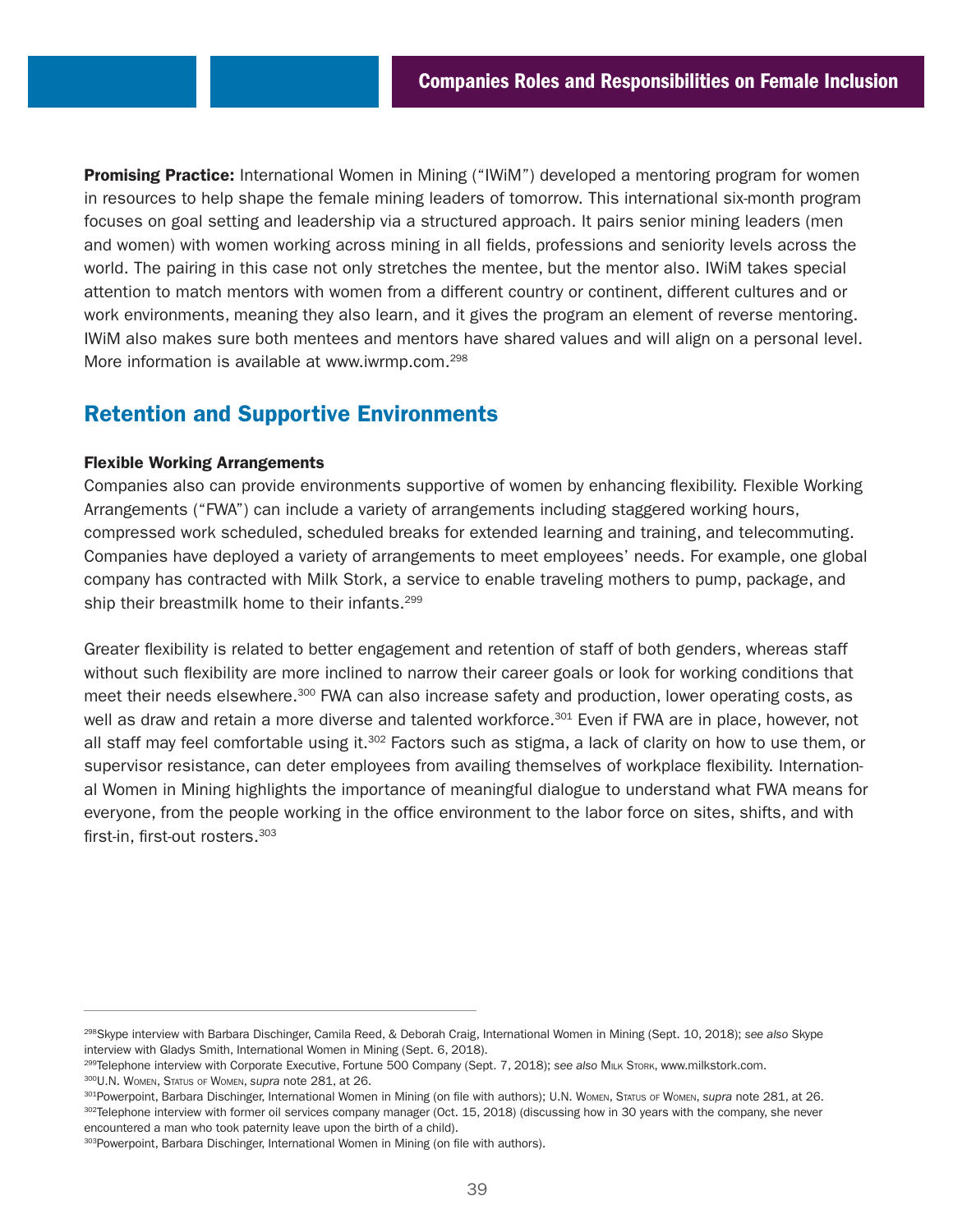## Opportunity to Train and Develop

Women employees at all levels need the same opportunity as men to train for additional skill levels and develop leadership opportunities. As one mining expert stated, "in open-pit mines, the hierarchy for pay and prestige are based on the kind of equipment being operated. Everyone starts at haul truck and then, with training, gets to move up to where they are setting the pace and in charge of the crew."304 Training requires time off of the job and a person to do the training. If women do not have the same opportunity to train on specific equipment or to develop leadership skills, they cannot advance.305 As a result, they may leave the job. As one mining expert stated, "to keep employees interested [male and female], you have to create added value for staying with the company<sup>306</sup> and one way to ensure women stay is to provide equal access to training and leadership development opportunities.<sup>307</sup>

## Sexual Harassment

Reports of sexual harassment within extractive industries are prevalent. Many of these revolve around the experiences of women miners who often operate underground with men who perpetrate abuse. Miners who work underground often have few sources of light and limited visibility, increasing the risk of sexual harassment. When women are sexually harassed in dimly-lit areas, such as mines, they may not be able to identify their offenders.<sup>308</sup> Glen Mpufane, IndustriALL's Director of Mining, noted that even when women do know their offender's identity, they do not report "due to fear of reprisals, intimidation and losing their jobs."309

Additionally, the risk of sexual harassment increases when workers are transported to and from the underground mining sites due to close physical proximity. One female participant in a study of South African mines told researchers that "[i]n the [transport] cage, [men] will push us like this and you can't even breathe and the man is after you, you can feel his whole body pressing against you. Then they say like 'what are you doing here at the mine?', 'my woman is at home, you are here at the mine.'"310

In Chile, the Ministry of Mining conducted a 2016 survey of 603 women. The survey found that 40 percent of women reported hearing "cutting jokes, cat-calling and wolf-whistling," and that another 20 percent of women reported being groped at work.<sup>311</sup> Further, 7 percent reported receiving proposals to have relations.<sup>312</sup>

<sup>304</sup>Telephone interview with Academic Expert (Sept. 4, 2018).

<sup>305/</sup>d.; Telephone interview with Corporate Executive, Fortune 500 Company (Sept. 7, 2018).

<sup>306</sup>Skype interview with Guyana Women Miners Organization (Aug. 31, 2018).

<sup>307</sup>Telephone interview with Mining Company Employee (Oct. 4, 2018); *see also* Telephone interview with retired oil services company manager (Oct. 15, 2018) (stating that one reason she stayed with the company for 30 years was her ability to train and learn new skills in new areas and to develop her leadership skills).

<sup>308</sup>Zandile Mavuso, Mining Sector Exceeds 10% Female Employment Target but Sexual Harassment, Other Challenges Linger, Mining WEEKLY (Dec. 11, 2015), [http://www.miningweekly.com/article/mining-sector-exceeds-10-female-employment-target-but-sexual-harassment-other-challenges-linger-2015-12-11.](http://www.miningweekly.com/article/mining-sector-exceeds-10-female-employment-target-but-sexual-harassment-other-challenges-linger-2015-12-11)

<sup>309</sup>*Female Mine Workers–Colleagues Not Sex Objects,* IndustriALL (Aug. 13, 2015), [http://www.industriall-union.org/female-mine-workers-colleagues](http://www.industriall-union.org/female-mine-workers-colleagues-not-sex-objects)[not-sex-objects](http://www.industriall-union.org/female-mine-workers-colleagues-not-sex-objects)

<sup>310</sup>Doret Botha, Women in Mining Still Exploited and Sexually Harassed, 14 S. AFR. J. HumAN RESOURCE MANAGEMENT 1, 9 (2016).

<sup>311</sup>Lauren Millan Lombrana, *Cat Calling*, Whistling and Groping Greet Women in Mines of Chile, BLOOMBERG (Aug. 8, 2018), <https://www.bloomberg.com/news/features/2018-08-08/women-fight-back-against-chile-s-hellish-mining-culture>

<sup>312</sup>*Id.*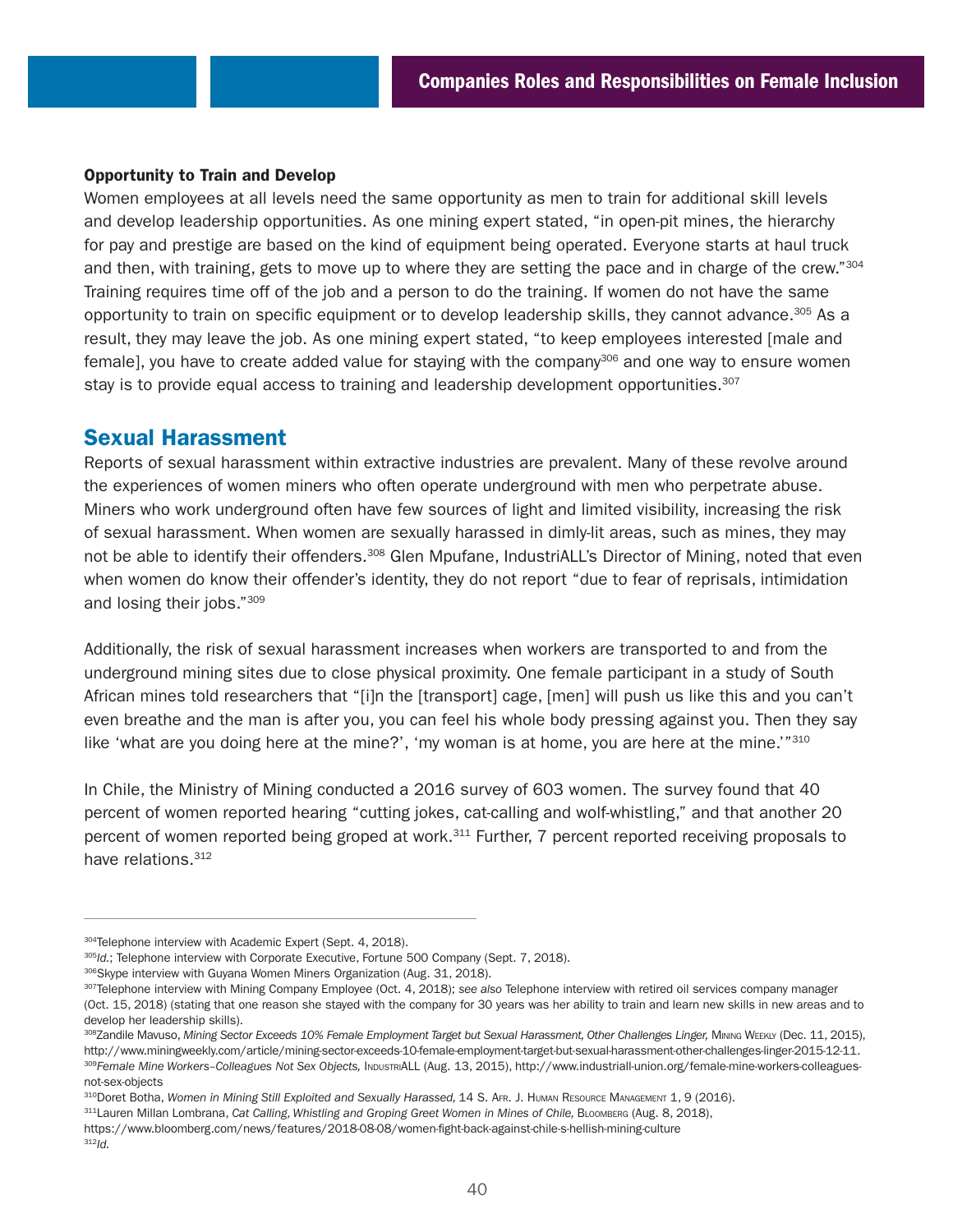A study of women mineworkers in Tanzania demonstrated sexual harassment in numerous mining industries throughout the country. For example, women miners of volcanic rock reported enduring ongoing threats and demands for sexual favors in order to support their families.<sup>313</sup> One Tanzanian woman in cement-related mining reported that the men she supervised harassed her; their disrespect effectively prevented her from doing her job.315 The study also looked at multiple instances of sexual harassment in gold mining, but acknowledged efforts to protect women and prevent harassment, such as clarifying and promoting sexual harassment policies, terminating workers who violated those policies, and maintaining a sexual harassment hotline.

Due to the physical nature of mining, sexual harassment may become life-threatening, where it would not in other industries. Former Alaskan gold miner Hanna Hurst told The New York Times that, in addition to making sexual remarks about her and circulating pornographic images, her male coworkers tampered with both her drill and walkie-talkie, which put her at risk of death or injury.<sup>316</sup> Hurst was unable to hear instructions or communicate with coworkers and supervisors, and it prohibited her from completing her work.<sup>317</sup>

Sexual harassment of women in the extractive industries is not limited to the harassment of women working underground. While a majority of the reporting and statistics concern women miners, stories have emerged of sexual harassment of women working in other areas of the extractive industry. One report told the story of Carla Rojas, a risk prevention officer, who was, in part, tasked with examining sexual harassment complaints.<sup>318</sup> After being randomly selected for a drug test on her first day at a new mine, Rojas was told by a laughing, all-male team of nurses that she had to let them watch her urinate to ensure she did not cheat.<sup>319</sup> The same report also told the story of safety officer Karen Requena, who daily had to endure thousands of men leering and hitting their utensils against their plates as she tried to find a safe place to sit in the mine cafeteria.<sup>320</sup>

Additionally, non-miner women employees also face escalating threats and risk of violence if they discuss or push back against sexual harassment. Susan Lomas, President of Lions Gate Geological Consulting and founder of Me Too Mining Association, was prohibited from going underground when she began working at one mine.321 After a new chief geologist gave her permission to work underground, her male officemates began pasting pornographic images all over the shared office space, which were replaced every time she tried to remove them.<sup>322</sup> When Lomas spoke with her officemates about the

<sup>315</sup>*Id.* at 44–45

<sup>313</sup>Global Affairs Canada & U.N. Women, Mapping Study on Gender and Extractive Industries in Mainland Tanzania 48 (Nov. 2016). <sup>314</sup>*Id.* at 52.

<sup>316</sup>Susan Chira, We Asked Women in Blue-Collar Workplaces About Harassment. Here Are Their Stories., N.Y. TIMES (Dec. 29, 2017), [https://www.nytimes.com/2017/12/29/us/blue-collar-women-harassment.html.](https://www.nytimes.com/2017/12/29/us/blue-collar-women-harassment.html)

<sup>317</sup>*Id.*

<sup>318</sup>Lombrana, *supra* note 311.

<sup>319</sup>*Id.*

<sup>320</sup>*Id.*

<sup>321</sup>Tavia Grant & Dawn Calleja, Us Too: Eight Women Share Their Stories of Sexism, Harassment and Assault at Work, GLOBE & MAIL (May 23, 2018), [https://www.theglobeandmail.com/business/rob-magazine/article-us-too-eight-women-share-their-stories-of-sexism-harassment-and/.](https://www.theglobeandmail.com/business/rob-magazine/article-us-too-eight-women-share-their-stories-of-sexism-harassment-and/) <sup>322</sup>*Id.*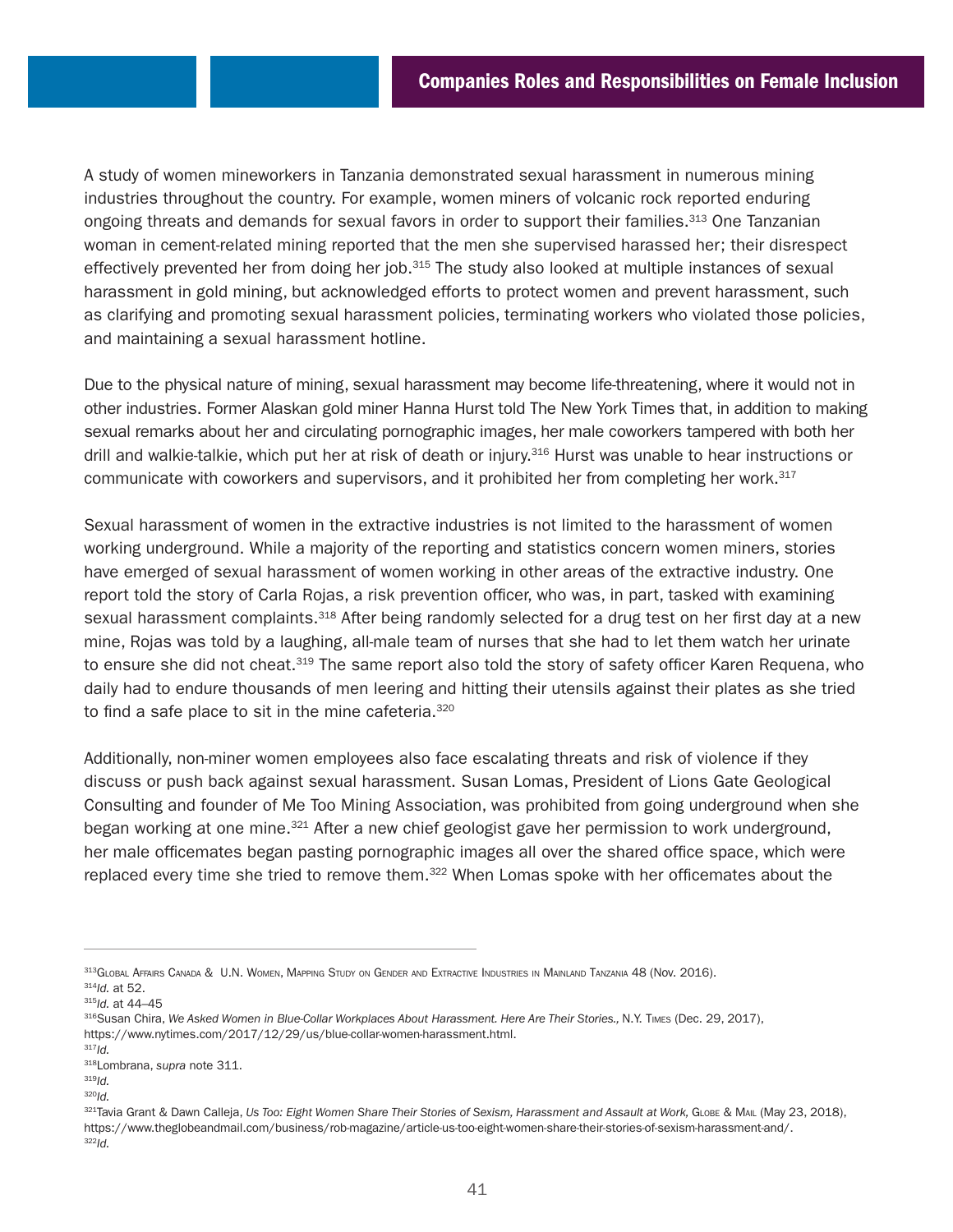images, one man threatened to put her hand in a rock crusher and break all of her fingers.<sup>323</sup> Stories of sexual harassment within extractive industry executive offices are missing from these reports. The lack of reporting, however, does not necessarily indicate a lack of sexual harassment of women in higher positions. In regard to harassment in mining, Susan Lomas explains: "I've seen what I call the cult of personality in a lot of mining companies, where the CEO is very aggressive or a bully and the women just tend to leave. It's a small industry, and there are already so few women in it. And the mentality is that if you stick your head up, it's going to get chopped off."324 While Lomas was speaking generally about the extractive industry, it seems that if high-level employees permit or perpetuate sexual harassment, it is likely seen at all levels of the industry.

Some organizations and researchers have sought to identify the root causes of sexual harassment against women in mining. One report on sexual harassment in Sub-Saharan Africa mining regions stated that sexual harassment and violence against women was "triggered by the influx of migrant workers, social disruptions, increasing disposable incomes and associated alcoholism, and higher rates of female employment in prostitution."325 Phumeza Mgnego, the national secretary of the women's section of South Africa's National Union of Mineworkers noted that women miners are often viewed as "sex objects . . . [which] leads to sexual harassment."<sup>326</sup> Regardless of the reasons specific to mining, feminist scholars agree that sexual harassment in general is not an expression of sexual desire, but rather a means by which men assert power over the women.

# Other Barriers Specific to Women in Field

## Childcare Facilities

Historically, companies in the industry designed benefits packages for white men who were either single or had a stay-at-home spouse. In today's environment, these benefits packages need to be rethought and to be made more flexible.327 Several interviewees identified accessible childcare facilities as the biggest need for women working in extractive industries. Gladys Smith, of International Women in Mining, states, "Companies are not prepared and do not have facilities for a mother to work after she has a child."328 Without provision of childcare, corporations are "losing talent. They are losing women who are very talented but can't go back to work if they don't have the facilities to care for their children."<sup>329</sup> An expert observed that many of the women working in U.S. mines were single mothers.<sup>330</sup> These women face a double-edged sword, in that they want to work in the mines to support their children, but the nature of the work makes it difficult for primary caretakers. The work may be long shifts that span 12 hours, may be irregular shifts that switch between day and night shifts, or, in the case of oil and gas, have shifting source sites that require mobility.<sup>331</sup>

<sup>323</sup>*Id.*

326 Female Mine Workers-Colleagues Not Sex Objects, INDUSTRIALL (Aug. 13, 2015),

<sup>324</sup>*Id.*

<sup>325</sup>BSR, WOMEN'S ECONOMIC EMPOWERMENT IN SUB-SAHARAN AFRICA: RECOMMENDATIONS FOR THE MINING SECTOR 11 (2009).

[http://www.industriall-union.org/female-mine-workers-colleagues-not-sex-objects.](http://www.industriall-union.org/female-mine-workers-colleagues-not-sex-objects)

<sup>327</sup>Zoom interview with Pink Petro (Sept. 14, 2018); Skype interview with Ander Arcos, Alonso, Alliance for Responsible Mining (Colombia) (Sept. 14, 2018). <sup>328</sup>Skype interview with Gladys Smith, International Women in Mining (Sept. 6, 2018).<br><sup>329</sup>Id.

<sup>&</sup>lt;sup>330</sup>Telephone interview with Academic Expert (Sept. 4, 2018).<br><sup>331</sup>Id.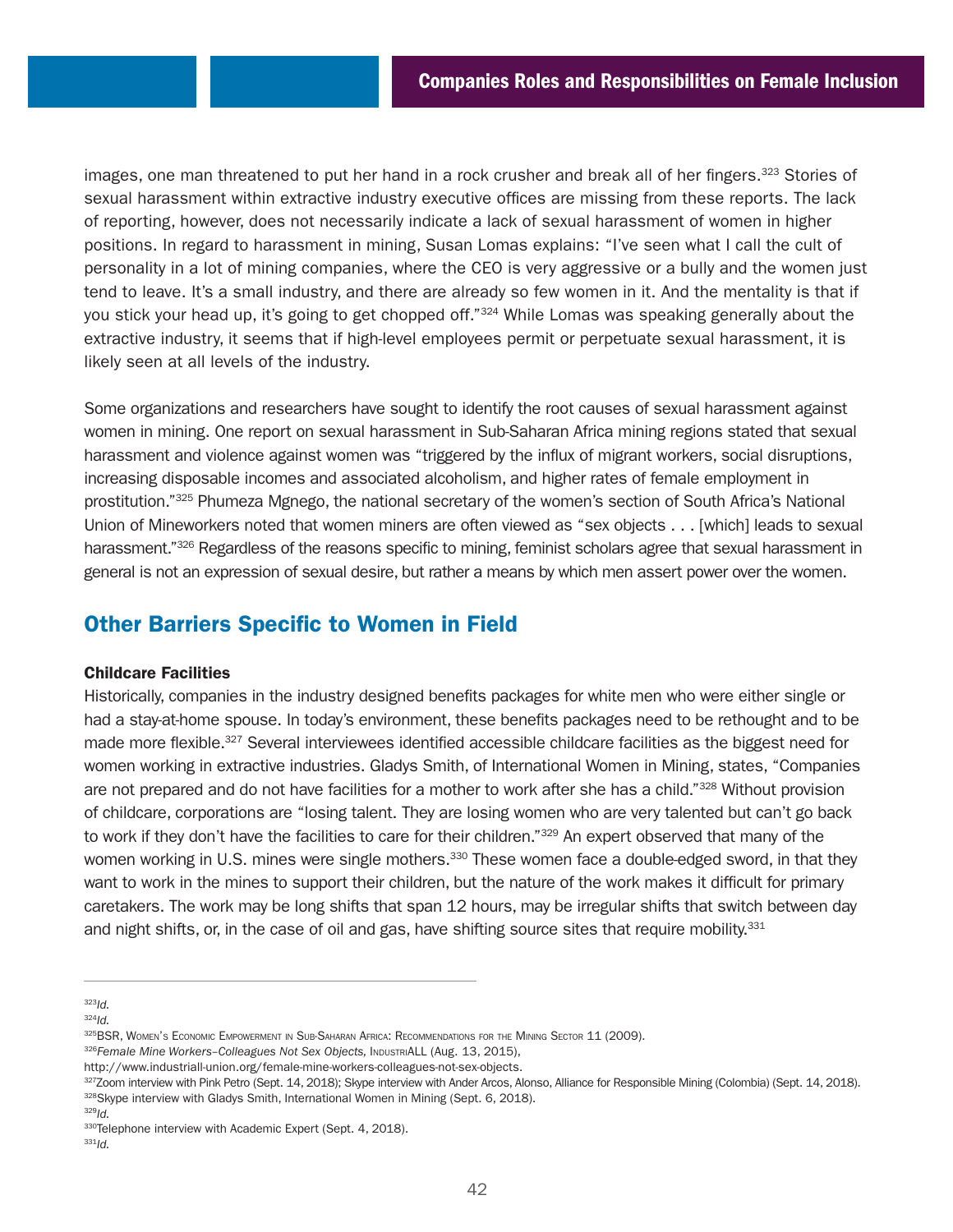In the absence of accessible and available daycare, women or civil society assume the burden of coming up with a solution themselves. Women in U.S. mines traded child care with other women on the opposite schedule.<sup>332</sup> In Papua New Guinea, where no mines had on-site daycare, mothers pay young female family members to watch infants in a building not equipped for child play.<sup>333</sup> A non-profit organization, Guyana Women Miners' Organization, assumes responsibility for meeting women's needs or advocating before government agencies. The organization, which supports women miners, provides daycare within their office when clients visit, and also assists with locating childcare for women undergoing training.<sup>334</sup> They leveraged their advocacy potential to get the commission and regulatory agency to provide for school transportation. Because workers go to work at 7:15am but schools do not accept children until 8am, they successfully lobbied for transportation that picks up children at the compounds and drops them off at school so parents do not have to leave their jobs.<sup>335</sup>

Critically, childcare facilities must be accessible to mothers. As one expert stated, "I would have a nursery at every mine, in every company, in every city." Another expert stressed that in industries that require longer or night shifts, daycares should be open 24 hours per day.<sup>336</sup> Even when daycares are available, women may not have the financial means to pay for it.<sup>337</sup>

## Equipment and Bathroom Facilities

Experts have cited how equipment and uniforms are not designed to accommodate women. Equipment and personal protective gear used in the extractives industry, historically, have been designed for the physical attributes of men.<sup>338</sup> Machinery, tools, and other equipment are designed for the male physique and use of these tools and equipment by women can cause greater risk of injury and production stoppage.<sup>339</sup> Poorly-sized personal safety equipment, including safety gloves, glasses or goggles, shoes, earplugs or muffs, hardhats, self-contained self-rescue dust masks, harnesses, overalls, and reflective vests,<sup>340</sup> exposes women to health and safety hazards and make them less able to perform their duties efficiently.<sup>341</sup> One commentator noted that there are huge safety concerns with ill-fitting safety equipment in the oil and gas industry. The dangers include women tripping and falling due to baggy boiler suits and ill-fitting safety boots, impaired vision by loose-fitting safety goggles, and lung damage from ill-fitting dust masks.<sup>342</sup>

341Beech & Vengeni, *supra* note 338

<sup>&</sup>lt;sup>332</sup>*ld.*<br><sup>333</sup>Macintyre, supra note 11, at 28.

<sup>&</sup>lt;sup>334</sup>Telephone interview with Guyana Women Miners' Organization (Aug. 31, 2018).<br><sup>335</sup>*Id.* 336*Id.* 336*Id.* 336*Id.* 336*Id.* 336*Id.* 336*Id.* 336*Id.* 336*Id.* 336*Id.* 336*Id.* 336*Id.* 336*Id.* 336*Id.* 336*Id.* 336

<sup>337</sup>Skype interview with Glady Smith, International Women in Mining (Sept. 6, 2018).<br><sup>338</sup>Warren Beech & Refiloe Vengeni, Personal Protective Equipment for Women Miners, Hogan Lovells (Nov. 2015),

[www.hoganlovells.com/en/publications/personal-protective-equipment-for-women-miners](http://www.hoganlovells.com/en/publications/personal-protective-equipment-for-women-miners).

<sup>339</sup> Are We Doing Enough for the Safety of Female Miners?, MINING SAFETY, [http://www.miningsafety.co.za/dynamiccontent/124/Are-we-doing-enough](http://www.miningsafety.co.za/dynamiccontent/124/Are-we-doing-enough-for-the-safety-of-female-miners)[for-the-safety-of-female-miners](http://www.miningsafety.co.za/dynamiccontent/124/Are-we-doing-enough-for-the-safety-of-female-miners) (last visited Dec. 26, 2018).

<sup>340</sup> MINE HEALTH & SAFETY COUNCIL, PERSONAL PROTECTIVE EQUIPMENT FOR WOMEN IN MINING 11 (Aug. 2015).

<sup>342</sup>Valerie Jones, Safety, Not Fashion, is the Main Driver Behind New Women's Gear in Oil and Gas, RIGZONE (Sept. 17, 2018),

[https://www.rigzone.com/news/safety\\_not\\_fashion\\_is\\_main\\_driver\\_behind\\_new\\_womens\\_gear\\_in\\_oil\\_and\\_gas-17-sep-2018-156946-article/?all=hg2](https://www.rigzone.com/news/safety_not_fashion_is_main_driver_behind_new_womens_gear_in_oil_and_gas-17-sep-2018-156946-article/?all=hg2).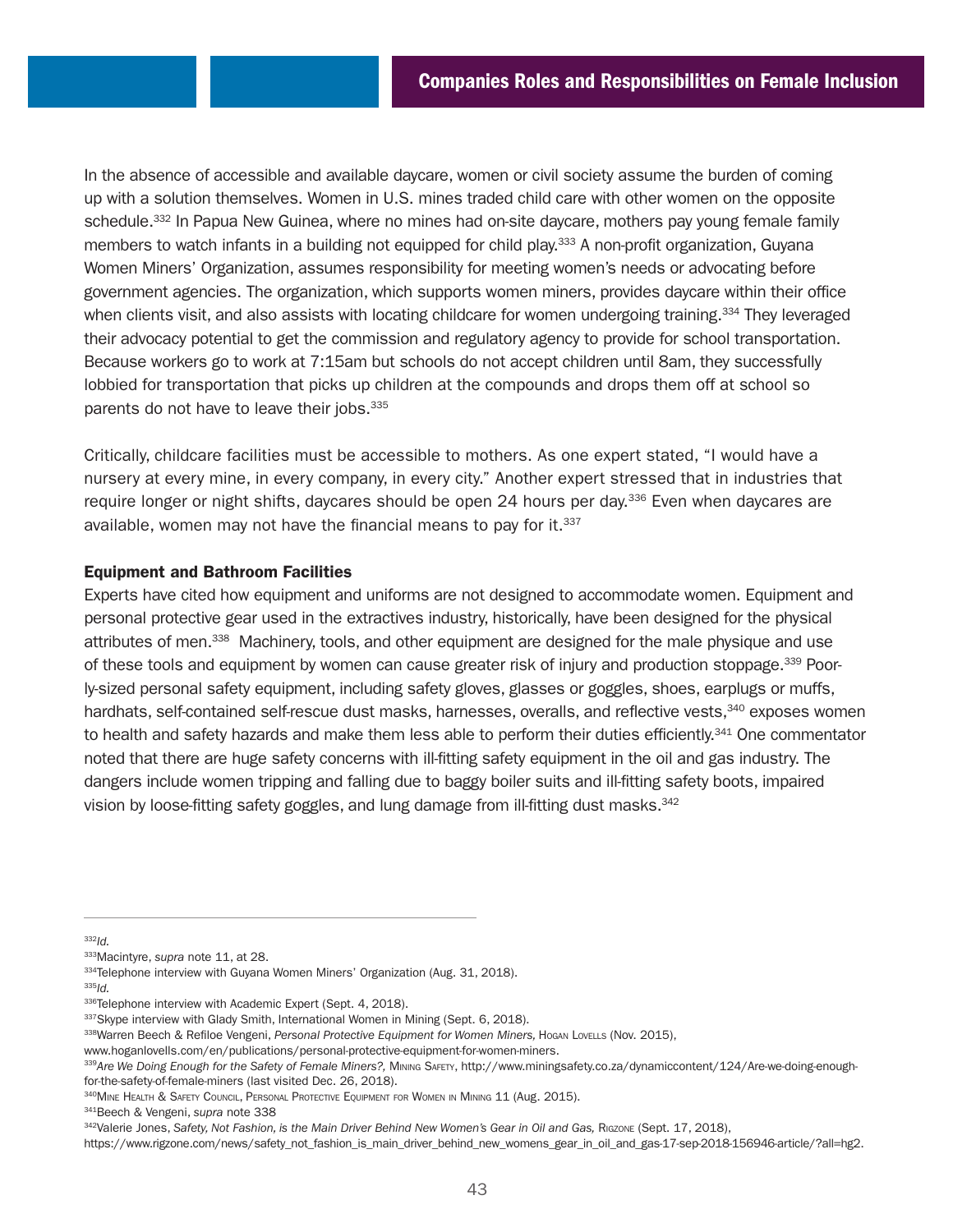Another issue faced by women in the extractives industry is use of toilet facilities. For example, Linda Nakedi, of Women in Mining South Africa, described how mining uniforms are not constructed to enable women to easily go to the bathroom.343 An academic who worked in and specializes in U.S. coal mines, explained how equipment lacks bathrooms on board and requires re-design. While men can urinate on the side, women must either use a portable toilet or find a way to park their equipment in a way they can create privacy. In cases where this is not possible, some women resort to making jokes to cope with going to the bathroom in front of others. The expert found that women deal with the restroom infrastructure in two ways in open pit mines. First, women limit the water they drink during the workday, which poses a harm to their health. Second, women choose equipment with closer proximity to restroom facilities, such as haul trucks that pass by portable bathrooms. Haul trucks, however, are an entry-level position from which people advance to positions that set the pace and are in charge of crew. Where a woman has risen to the level where she is operating a shovel—the most prestigious position—she is forced to shut down the entire process to go to the bathroom. If she does not have her own truck there, she needs to take an additional step and call someone to transport her to the bathroom. Stopping work and traveling to a restroom facility risks conveying an image that women do "less work" than the men who can "go, go, go" all day.<sup>344</sup>

<sup>343</sup>Green, *Surviving the "Underground" Economy, supra* note 81.

<sup>344</sup>Telephone interview with Academic Expert (Sept. 4, 2018).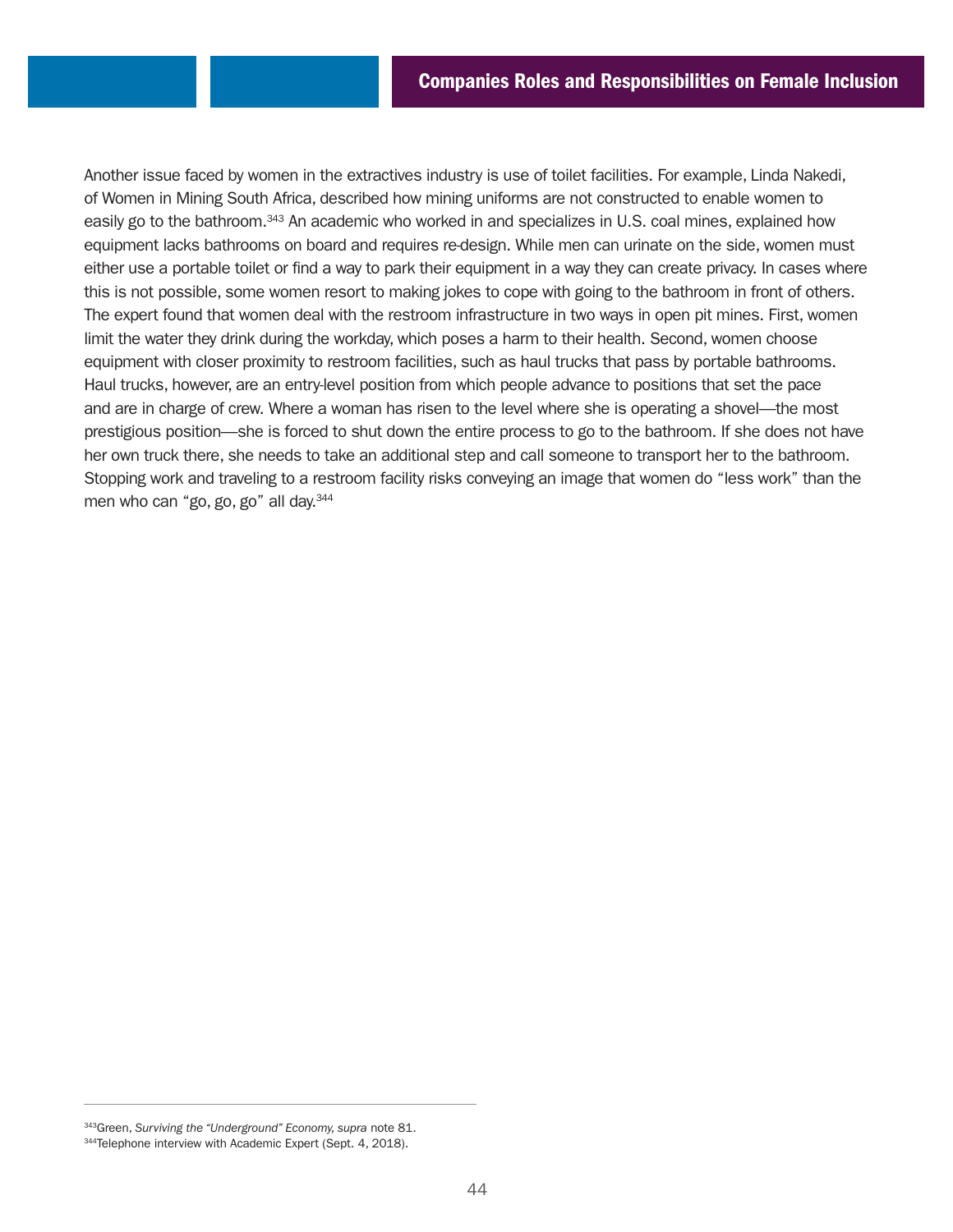# Harms to Women in the Communities of Extractive Industries

Women in the communities of extractive industries are directly impacted by the presence of the industry. Many of the impacts of mining can bring about benefits for women and broader communities. For example, women may have greater access to education and travel, enjoy improvements to infrastructure, such as roads, and see economic opportunities.<sup>345</sup>

Women, however, are often the most affected by the adverse impact of the extractives industry on their communities. Entrance of the industry into the community can create environment degradation such as contaminating the water, thereby requiring women to travel farther to get safe water. It also can destabilize social relations in the community and exacerbate existing gender inequalities.346 Food insecurity also is a concern at extractives industry sites. Traditionally, women are responsible for family food. Mines and oil and gas facilities that impact agricultural land and water directly impact women's ability to grow adequate and safe food for the family. They then must purchase food at inflated prices for consumption. The result is food insecurity in poorer households which tend to be female-headed.<sup>347</sup> Food scarcity likewise is a risk factor for transactional sex and communicable diseases.<sup>348</sup>

At times, women also face numerous barriers to full enjoyment of human rights. One expert stated that it was often difficult to find someone in the community surrounding the mine who was not connected to the mine in some manner, whether they were married to or were children of a miner.<sup>349</sup> The expert found that mining was occurring in isolated areas, often where the surrounding community would not exist if not for mining.<sup>350</sup> Gladys Smith noted that reaching the women who live and work in the communities surrounding the mines was difficult, but important work as "even if they don't work in mines, they likely supply the mines."<sup>351</sup> These women's lives are inevitably shaped by the extractive industry's presence in their communities, and often their human rights are at risk of being compromised as a result.

In addition, the commercial sex industry tends to peak during construction stages when most mine workers are single men on short-term contracts.<sup>352</sup> The women who trade or sell sex may be escaping situations of arranged marriages, poor economic situations, abandonment or financial debts by their husbands.<sup>353</sup> Trafficking is common, where women are deceived into believing they are accepting other employment, such as a shopkeeper. 354

<sup>345</sup>Parmenter, *supra* note 149, at 67. 346Int'l Fin. Corp. et al, *supra* note 148, at 29.

<sup>347</sup>TINYADE KACHIKA, U.N. WOMEN, GENDER ASSESSMENT OF THE EXTRACTIVE INDUSTRY IN MALAWI 48–49 (Dec. 2014).

<sup>348</sup> OXFAM INT'L, POSITION PAPER ON GENDER JUSTICE AND THE EXTRACTIVES INDUSTRY 6 (Mar. 2017).

<sup>349</sup>Telephone interview with Academic Expert (Sept. 4, 2018).

<sup>350</sup>*Id.*

<sup>351</sup>Skype interview with Gladys Smith, International Women in Mining (Sept. 6, 2018).

<sup>352</sup>Petra Mahy, Sex Work and Livelihoods: Beyond the 'Negative Impacts on Women' in Indonesian Mining, in GENDERING THE FIELD: TowARDS SUSTAINABLE LIVELIHOODS FOR MINING COMMUNITIES 54 (Kuntala Lahiri-Dutt ed., 2011).

<sup>353</sup>*Id.* at 56. 354*Id.* at 58.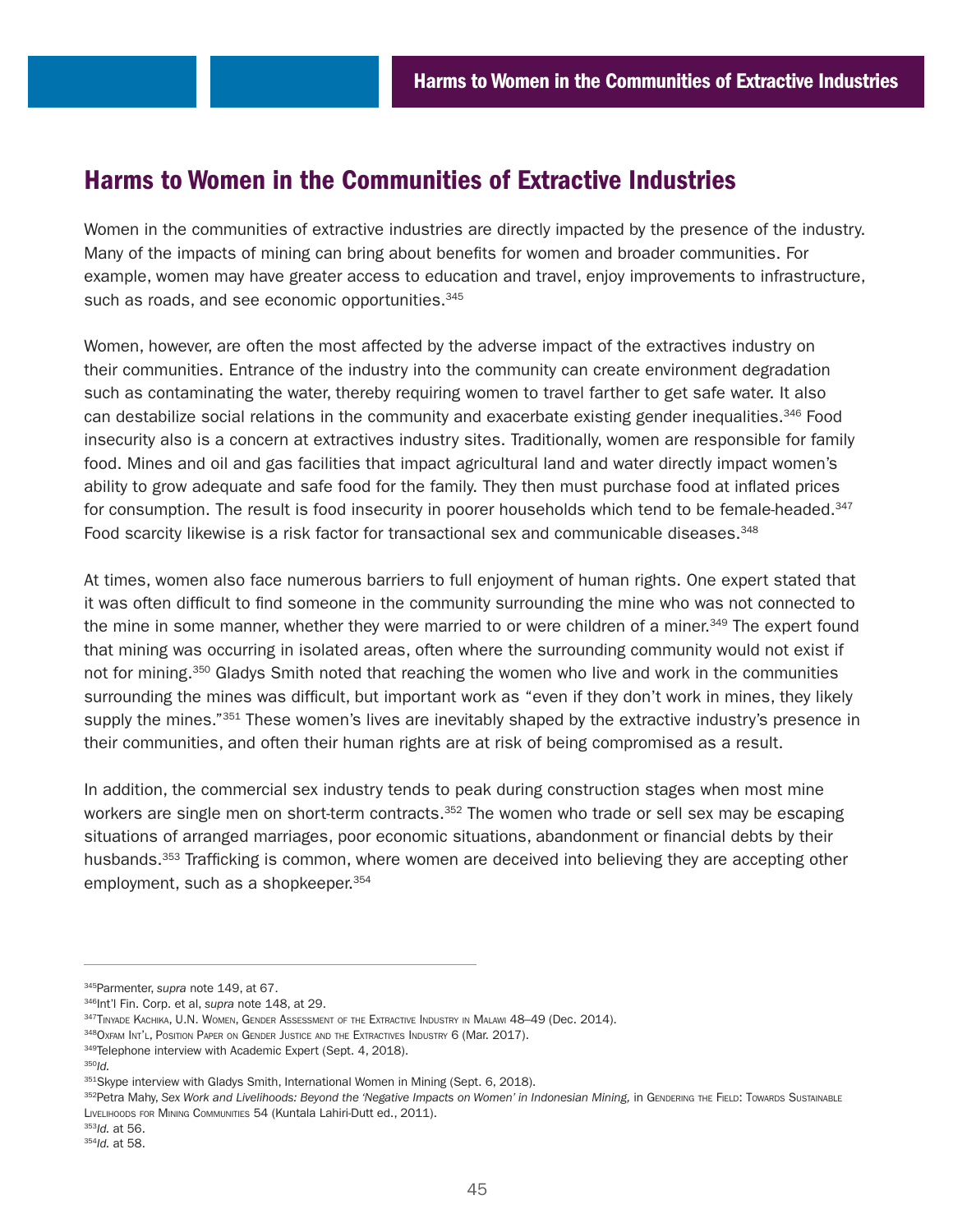# Exacerbation of Existing Gender Inequity

When the extractive industry enters a community, it becomes a disrupting force with the potential to amplify inequality in a community dominated by a patriarchal social structure. One report found that "the vulnerabilities women already experience frequently exacerbate the (often unconscious) gender blindness of oil project development, which tends to reinforce existing social hierarchies and favors (male) incumbents in positions of power."355 If a community already abides by gendered labor norms, women generally take on more of the stress associated with environmental, economic, and social changes that occur when the extractive industry establishes a work site.356 Women's gendered responsibilities—cooking, food production, taking care of children and the elderly, and finding fuel and water $357$ —are devalued when the community becomes more economically complex, moving from a subsistence- to cash-based economy.<sup>358</sup> When these roles become less valued and more invisible, women's status within the community falls.<sup>359</sup>

The failure to engage women in the planning of an extractives industry site can have negative impact on women's livelihoods. For example, in Malawi, where men traditionally are the decision-makers at the household levels, mining companies regularly resettle entire villages to make way for a mining site. As part of the resettlement, companies usually offer either to build new homes or compensation. Men, as heads of household, receive the compensation and make all decisions on how it is spent. The men often spend this money, not on building a new home for the family, but on personal matters such as luxury items, alcohol, prostitution or extramarital relationships, thus leaving the family homeless or in lower quality homes. Women are thus faced with the pressure of looking after households and children with no or limited resources, locking them in a state of impoverishment.<sup>360</sup>

One study found that "this change to a cash economy has been known to change spending patterns among male earners; for example, by increasing the proportion of household income spent on alcohol and sex workers."<sup>361</sup> Further, as the devaluation of subsistence work is coupled with the rising importance cash income, women become more economically dependent on the men in their lives.<sup>362</sup> Thus, women become more dependent on another's income and the male income earner is more likely to spend haphazardly rather than investing in the family.

**Promising Practice:** Guyana Women Miners Organization works with women who are landowners to provide them the opportunities to develop their skills, manage businesses, connect them with investors, and give them specific capacity-building training, such as GPS and map-reading training, so women can complete those tasks instead of spending money to outsource those tasks. The organization has also promoted access to training for women to qualify as laborers ranging from base operators or becoming cooks.<sup>363</sup>

359Scott ET AL, *supra* note 153, at 5.

- <sup>361</sup>IFC, Tool Suite 3, *supra* note 358.
- <sup>362</sup>*Id.*

<sup>355</sup>Scott ET AL, supra note 153, at 9.

<sup>356</sup>*Id.* at 5.

<sup>357</sup>*Id.* at 5, 22.

<sup>358|</sup>NT'L FIN. CORP., TOOL SUITE 3: WOMEN AND COMMUNITY ENGAGEMENT 8 (2018) [hereinafter IFC, Tool SUITE 3].

<sup>360</sup>Kachika, *supra* note 347, at 20–21.

<sup>363</sup> Skype interview with Guyana Women Miners Organization (Aug. 31, 2018).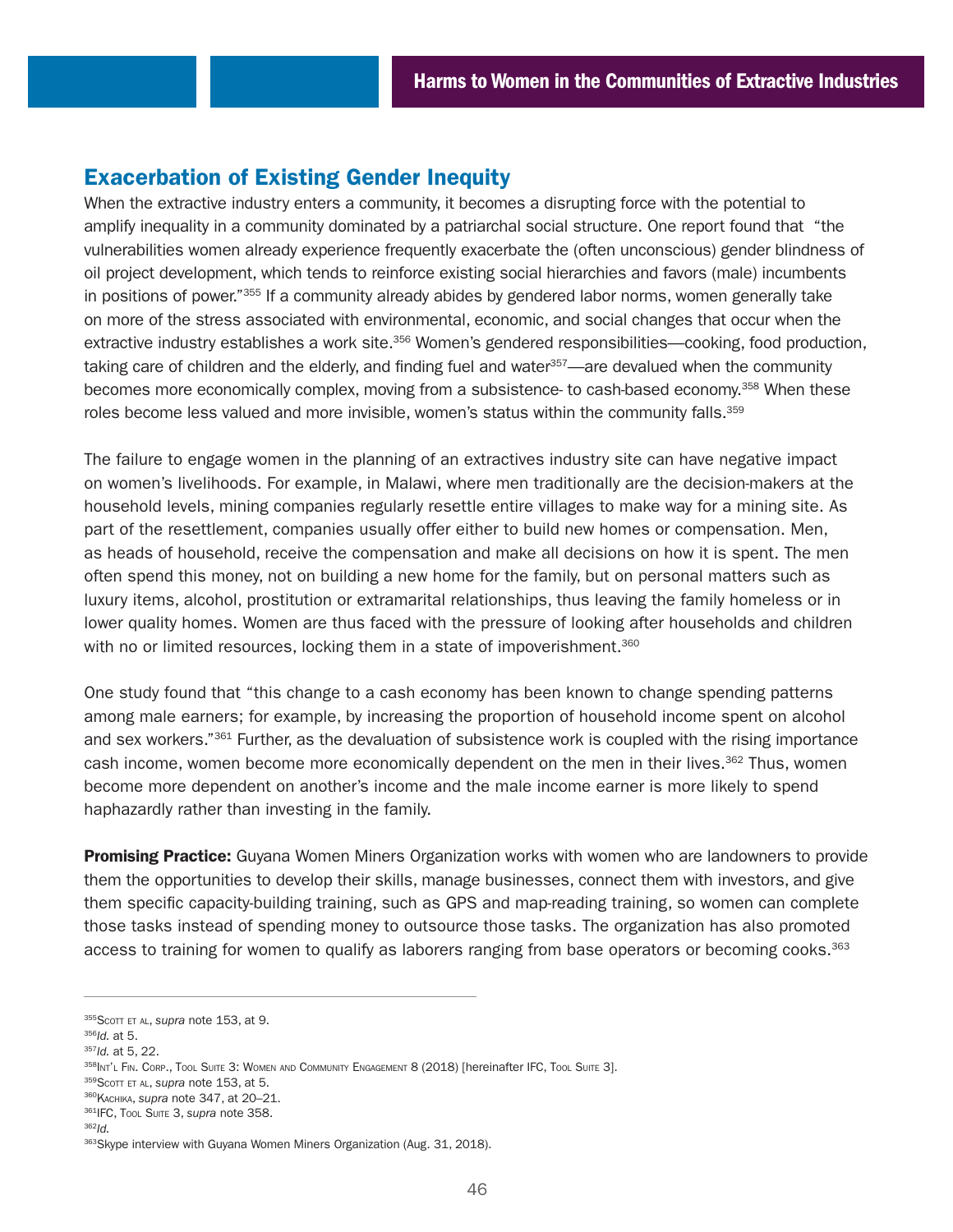## Lack of Available Resources

In addition to the devaluation of gendered subsistence work, women often bear the burden of other changes within the community. These include pollution and land loss.<sup>364</sup> As women are generally tasked with obtaining food, water, and fuel, they are more directly impacted by the decreased availability of resources.<sup>365</sup> Women must walk further to reach water, agricultural land, and wood and other forest products that have not been compromised by pollution or destroyed by the industry's use of land.<sup>366</sup> One report found that "although the availability of productive land may diminish, women's responsibilities for feeding their families do not. Women may be primary land users, but men most commonly hold land title and compensation payments therefore do not accrue to the most impacted parties."367 The scarcity of nearby resources leads to increased local prices for those resources as well as increased prices for transportation to reach those resources that are further away.<sup>368</sup> However, as these women may not have access to the influx of capital coming from the extractive industry, they may be unable to afford the nearby resources and may lack access to affordable transportation, requiring them to travel long distances on foot to obtain basics like food and water.<sup>369</sup>

## Barriers to Community Consultation

The introduction of an extractive industry and resulting lack of accessible food, water, and other resources is directly connected to a failure to include women in consultations prior to and during the extractives operation. Often, women face de facto exclusion from conversations and decision making processes regarding the extractive industry.<sup>370</sup> Women may be excluded due to cultural factors, such as a lack of women in existing leadership roles or attitudes around women speaking out about their own concerns.371 They may also be excluded when conversations are only held with heads of families or property owners.372 Women may be further excluded when those consultations happen only in the larger cities, far away from the actual sites.<sup>373</sup> This exclusion can increase community hostility and dissatisfaction with extractive companies, further dampening potential benefits of development.<sup>374</sup>

John Strongman, a former Mining Adviser at the World Bank's Oil, Gas, Mining and Chemicals Department, attended a Mining and Community Conference in 1996, where he saw a group of women protesting outside of the conference. When he spoke to the one of the leaders, she told him that women were worried about losing agricultural land to the mining operation and resulting food scarcity. Several years after the experience, Strongman recalled that "the mining company could have addressed this by working with the community on food security issues—but the problem was that no one was listening to the women."375

370Scott et al, supra note 153, at 5.

<sup>372</sup>*Id.*

<sup>364</sup>Scott et al, *supra* note 153, at 5; *see also* Skype interview with Ander Arcos, Alonso, Alliance for Responsible Mining (Colombia) (Sept. 14, 2018). <sup>365</sup>IFC, Tool Suite 3, *supra* note 358, at 9.

<sup>366</sup>*Id.*

<sup>367</sup>Scott ET AL, *supra* note 153, at 21.

<sup>368</sup>Bernie Ward et al, World Bank, Gender Sensitive Approach for the Extractives Industry in Peru 5 (2011).

<sup>369</sup>*Id.*

<sup>371</sup>IFC, Tool Suite 3, *supra* note 358, at 9.

<sup>373</sup>Skype interview with Guyana Women Miners Organization (Aug. 31, 2018).

<sup>374</sup>Scott ET AL, *supra* note 153, at 8.

<sup>375</sup>John Strongman, *Empowering Women through EITI,* EITI (July 27, 2010), [https://eiti.org/blog/empowering-women-through-eiti.](https://eiti.org/blog/empowering-women-through-eiti)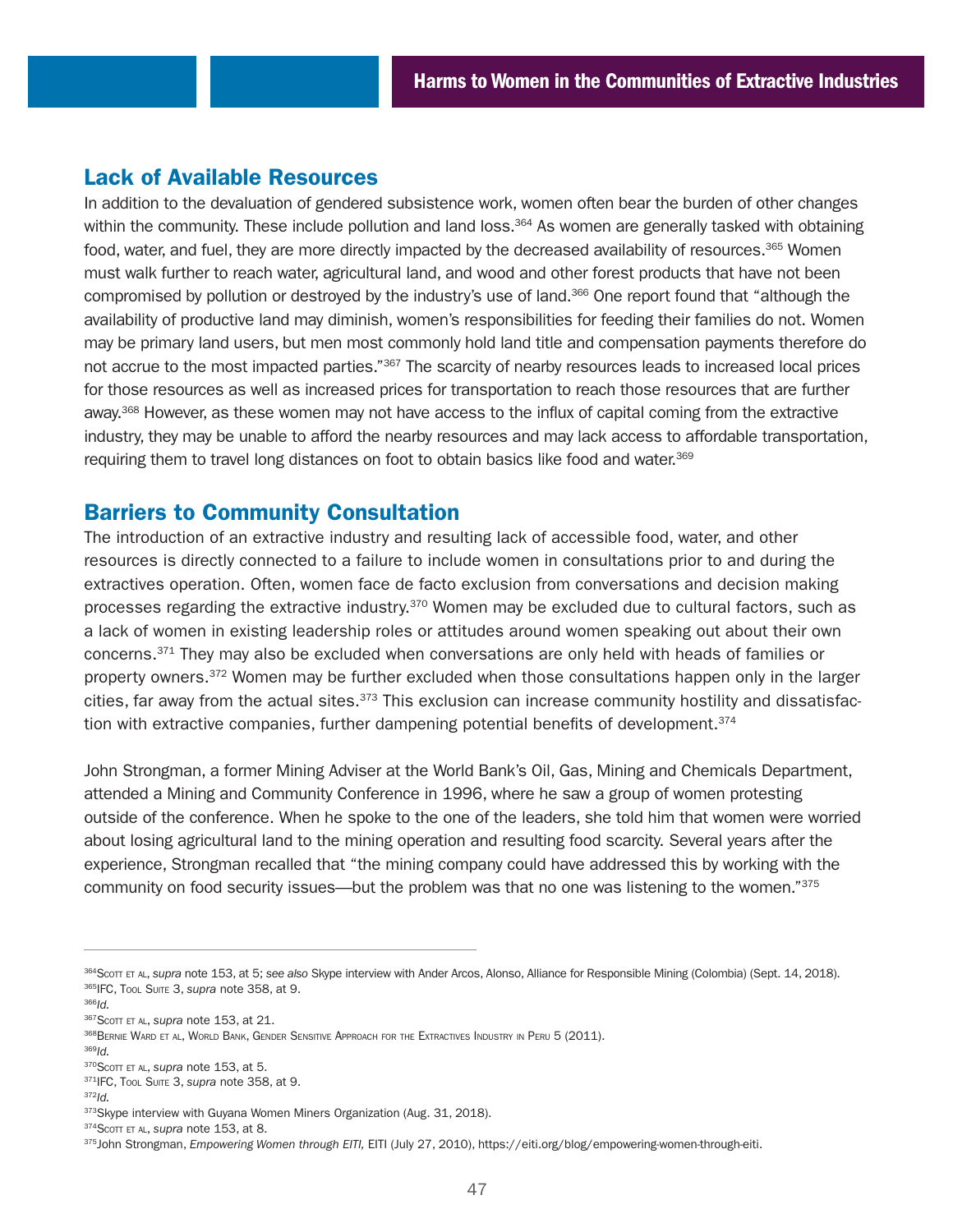Even if women are permitted to attend conversations and negotiations, there is a chance that language barriers will prohibit women from meaningful participation. Women are more likely than men to not speak English or other dominate languages. One report noted that "women who were able to attend consultations to participate or (more commonly) to observe reported that companies had previously sent representatives who were not able to communicate in local languages or dialects."376

Research conducted in conjunction with the World Bank found that "it is vital to understand [women's] priority needs, including those concerning their hopes and fears about the future, so a company can ensure that it is not going to worsen women's situation but instead contribute to improving it."<sup>377</sup> Ultimately, when extractive companies do not consult with women, those women face greater environmental, economic, and social harms than men while obtaining fewer benefits from the extractive work.<sup>378</sup>

# Unique Challenges of Women in Artisanal and Small-scale Mining

Women play a larger role in artisanal and small-scale mining, or informal mining that uses less technology or machinery, than in the large scale mining sector.379 Women constitute 30 percent of the global artisanal mining workforce,<sup>380</sup> and approximately 40 to 50 percent of that labor force in Africa.<sup>381</sup>

Women in artisanal mining may be more vulnerable to risks, as they typically live in rural or semi-rural areas where socio-economic and environmental conditions may be harsh.<sup>382</sup> In addition, risks are exacerbated due to a number of factors, including the transient nature of artisanal mining communities, the presence of many young men, the daily flow of cash, and high rates of alcohol and substance abuse.383 Artisanal mining is often also characterized by socio-economic problems, including poor camp conditions, resulting in substance abuse and sexual activity, child labor, environmental damage and localized inflation.<sup>384</sup> In particular, the incidence of sexual and gender-based violence against women can be higher in artisanal and small-scale mining communities when certain factors are present, such as a weak or non-existent traditional village authority, the limited presence of police and judicial authorities, a workforce consisting of men who are without their families, harmful beliefs that subordinate women, cultural practices that condone sexual and gender-based violence, and the prevalence and acceptance of the commercial sex trade.<sup>385</sup> Many artisanal mining regions also experience a high rate of HIV/AIDS.<sup>386</sup>

384Hayes & Perks, *supra* note 382, at 532.

<sup>385</sup>*Id.* at 537–38.

<sup>376</sup>Scott et al, *supra* note 153, at 54.

<sup>377</sup>Ward et al, *supra* note 368, at 13.

<sup>378</sup>IFC, Tool Suite 3, *supra* note 358, at 7.

<sup>379</sup> HINTON ET AL, *supra* note 178, at 2. Artisanal and small-scale mining employs 100 million miners and comprises approximately 80 percent of sapphires, 20 percent of gold, and 20 percent of diamond mining. Artisanal and Small-Scale Mining, THE WORLD BANK BRIEF (Nov. 21, 2013), [http://www.worldbank.org/en/topic/extractiveindustries/brief/artisanal-and-small-scale-mining.](http://www.worldbank.org/en/topic/extractiveindustries/brief/artisanal-and-small-scale-mining)

<sup>380</sup>Hinton et al, *supra* note 178, at 1.

<sup>381</sup>*Id.*, at 2.

<sup>382</sup>Kuntala Lahiri-Dutt, Gendered Livelihoods in Small Mines and Quarries in India: Living on the Edge 22-23 (Rajiv Gandhi Inst. for Contemporary Studies & Austl. S. Asia Research Centre Working Paper, 2006); Karen Hayes & Rachel Perks, *Women in the Artisanal and Small-Scale Mining Sector of the Democratic Republic of the Congo,* in High-Value Natural Resources and Peacebuilding 530 (Päivi Lujala & Siri Aas Rustad eds., 2012). 383Lahiri-Dutt, *supra* note 382, at 27; Hayes & Perks, *supra* note 382, at 534.

<sup>386</sup>Hinton et al, *supra* note 178, at 13.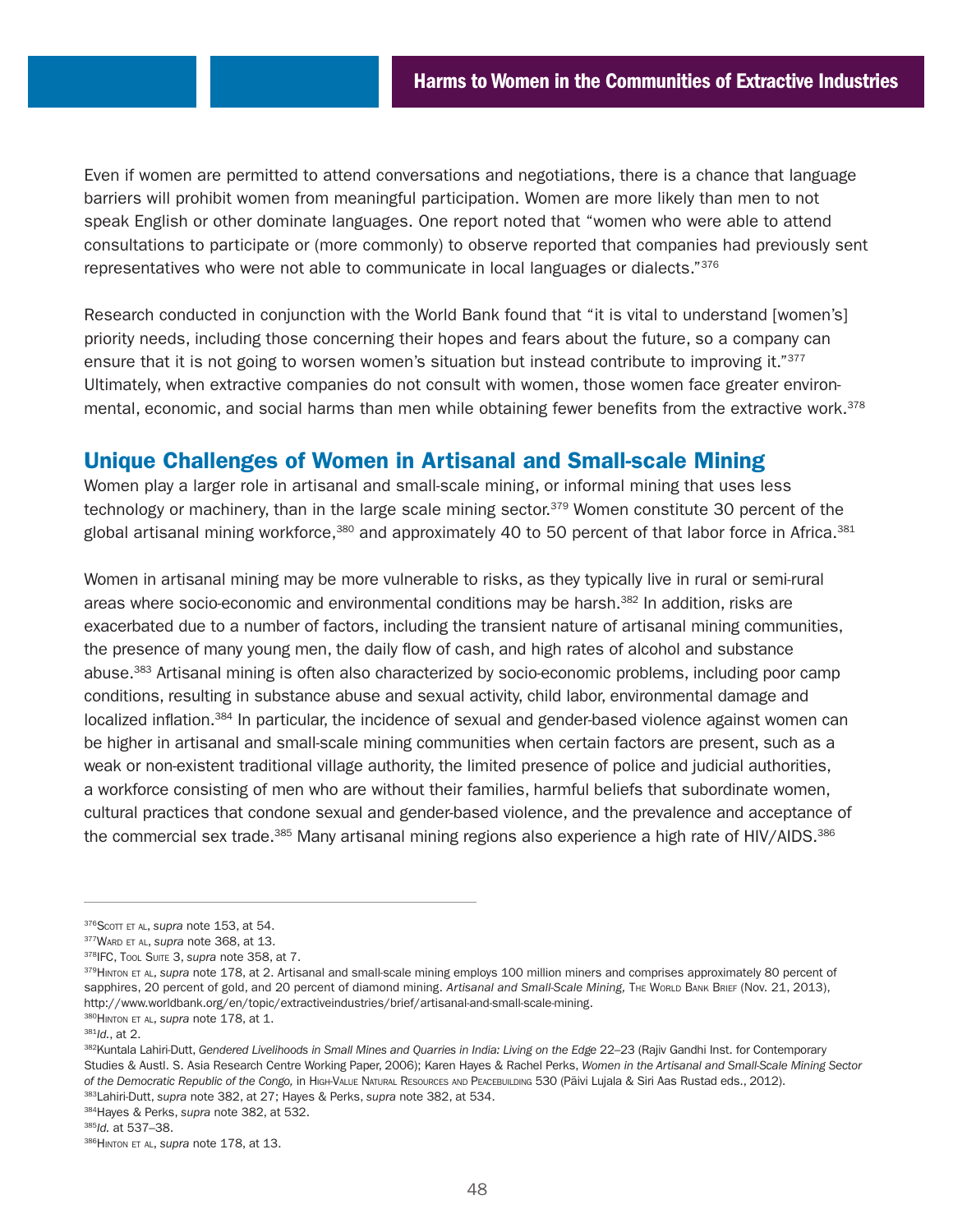While artisanal and small-scale mining presents health issues for all involved, there are additional health hazards particular to women.<sup>387</sup> Women may transfer risks to their fetuses if exposed to toxins prior to or during their pregnancy, and adverse social behaviors associated with artisanal mining (such as drug abuse, alcoholism, stress) cause further damage to reproductive health.<sup>388</sup> These risks can be exacerbated where artisanal mining takes place in remote locations outside the reach of governmental regulation.<sup>389</sup> In addition, artisanal and small-scale miners may be exposed to numerous physical hazards due to the basic manual techniques or the lack of governmental oversight or regulation.<sup>390</sup>

Women are often paid significantly less than men for the same number of working hours.<sup>391</sup> This is in part because women tend to work at the lower ends of the production chain performing tasks such as washing, sorting, transporting, and are thus excluded from higher-level decision-making processes.<sup>392</sup> Women in artisanal mining also face challenges when they lack access, either due to legal prohibitions or traditional norms, to land or the necessary licenses.<sup>393</sup> Such systems allow men to control mining activities and exercise authority over financial matters.<sup>394</sup> Because child care is often scarce, women must often bring their children to the mines.<sup>395</sup> This affects the children in myriad ways, such as exposure to poor sanitary and environmental conditions or forcing them to forgo their education.<sup>396</sup>

Finally, discrimination against women in artisanal mining is prevalent and reflects long-standing stereotypes and taboos.<sup>397</sup> For example, women may be required to surrender any high-value stones to the male mine owners or may not be permitted to enter the mines for fear they will make the minerals "disappear;" in certain communities, such misperceptions encourage violence against women when harmful beliefs that male miners will be more successful if they take a girl's virginity persist.<sup>398</sup>

Efforts to address violations against women in artisanal and small-scale mining can target literacy and/or vocational training, establish village savings banks, and start small businesses.<sup>399</sup> Authorities, investors and civil society should lobby local governments to address the hazards faced by women in artisanal mining, while companies can participate either directly or by funding programs.400

395Hayes & Perks, *supra* note 382, at 535.

<sup>387</sup> Kuntala Lahiri-Dutt & Chasoul Invouvanh, Gender in Artisanal Tin Mining in Lao PDR 33–34 (2010); World Health Organization, Artisanal and Small-Scale GOLD MINING AND HEALTH 16 (2016) [hereinafter WHO, GOLD MINING AND HEALTH].

<sup>388</sup>WHO, Gold Mining and Health, *supra* note 387; Asia Found., Gender Assessment of Small-Scale Mining in Mongolia 43–44 (2013).

<sup>389</sup>WHO, Gold Mining and Health, *supra* note 387.

<sup>390</sup>Hayes & Perks, *supra* note 382, at 532.

<sup>391</sup>*Id.* at 534.

<sup>&</sup>lt;sup>392</sup>Dorris Buss et al, Gender and Artisanal and Small-Scale Mining in Central and East Africa: Barriers and Benefits 31-34 (Inst. for the Study of Int'l Dev. Working Paper GWP-2017-02, 2017); Hinton et al, *supra* note 178, at 2; Hayes & Perks, *supra* note 382, at 534.

<sup>393</sup>Lahiri-Dutt & Invouvanh, *supra* note 387, at 34; Intergov. Forum on Mining, Minerals, Metals & Sustainable Dev., *supra* note 294, 10-14.

<sup>394</sup>Lahini-Dutt, *supra* note 382, at 15; Intergov. Forum on Mining, Minerals, Metals & Sustainable Dev., *supra* note 393, at 10.

<sup>396</sup>*Id.*

<sup>397</sup>Buss et al, *supra* note 392, at 28–30; Hayes & Perks, *supra* note 382, at 534; Hinton et al, *supra* note, at 15–16.

<sup>398</sup>Hayes & Perks, *supra* note 382, at 534–535.

<sup>399</sup>*Id.* at 536.

<sup>400</sup>*Id.* at 540–542.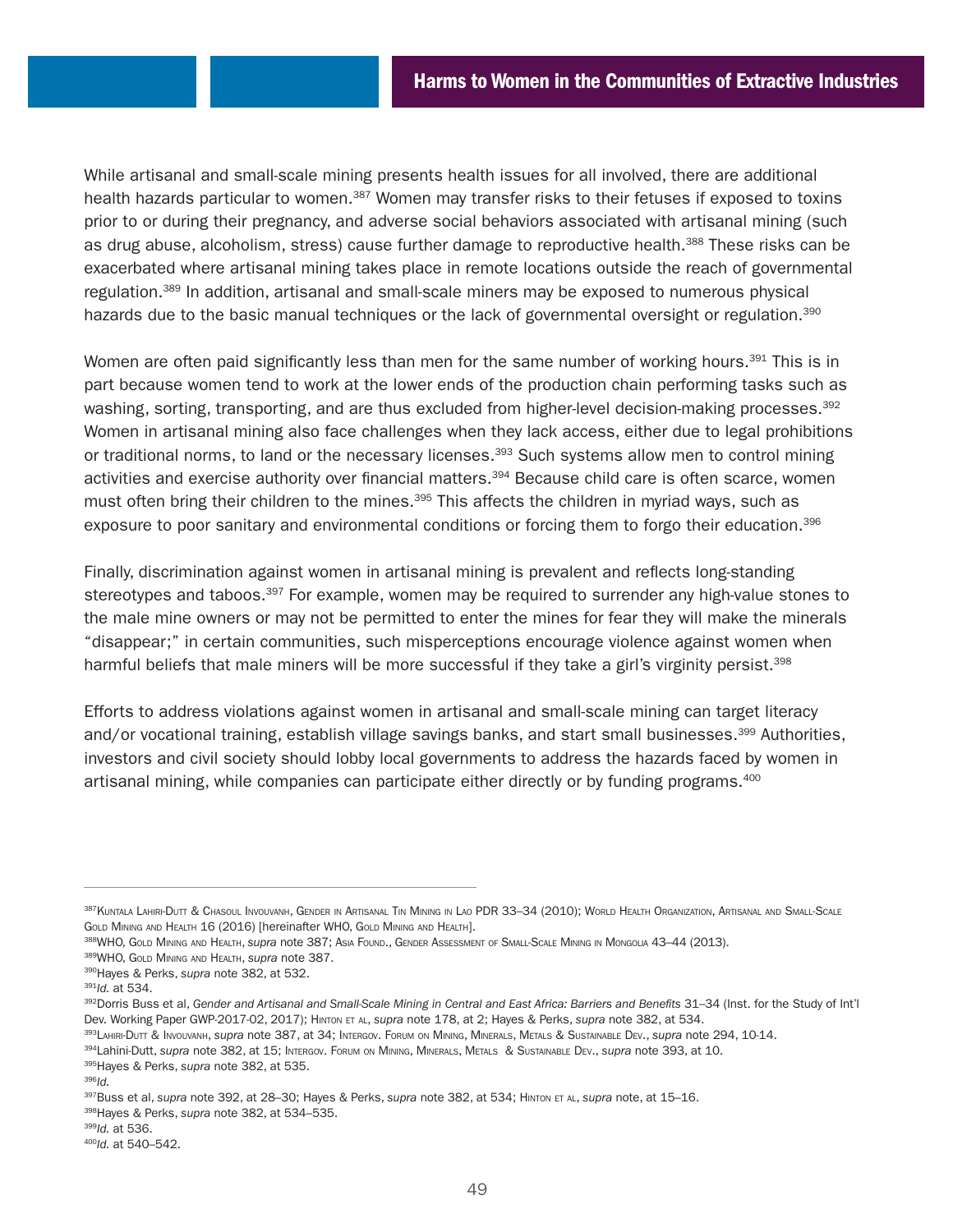## Violence Against Women

All of the above mentioned social consequences limiting women's full enjoyment of human rights also increase the risk of family violence and disintegration.<sup>401</sup> The World Bank found that domestic violence can "flourish" after extractive industries come into a community, as "less time is spent together as partners, the husband's new cash income exacerbates the power inequality in the marriage, and disagreements arise over how new income will be spent."402 The increased risk of violence exists in communities surrounding both industrial and artisanal and small-scale mining operations.<sup>403</sup> Researchers have found that as men earn more money, they change their spending habits, spending more money on "alcohol, cigarettes, and other disposable items that do not benefit women and children."<sup>404</sup> This serves to make women more vulnerable and increase the risk of domestic violence.<sup>405</sup> Researchers have also observed an increase in harassment, violence against women, and exposure to HIV.406

The safety of women in the communities surrounding mines may be placed at greater risk if the company is unable to communicate with women due to language barriers. This is particularly true for women in rural areas who only speak their native language. An example from the World Bank illustrates this:

"In 2003, in a meeting between a community in the northern part of the jungle and the [extractives industry] company, the community women stated that they held the company responsible for the fact that their husbands hit them. Because the women were talking among themselves in Quechua and the company's representative did not speak that language, she was not able to understand their complaints. Fortunately, another person who was present translated. It appeared that the women used to collect water from a source close to their homes, but now that source was contaminated (by the company), so they had to walk a longer distance to get water. This meant that the women did not have supper ready for their husbands when they got back from work, and that was why the men had started to hit the women. Consequently, the company built a well, and the immediate problem was resolved."407

While the Quechua-speaking women were fortunate to have someone at the meeting who was able to translate, this example demonstrates companies' potential inability—rather than unwillingness—to address the needs to the community. If a company's actions put women's safety at risk and language barriers prevent the company from understanding the consequences of its actions, the harms against women are exacerbated.

403BSR, *supra* note 52, at 23.

<sup>405</sup>*Id.*

<sup>401</sup>Ward et al, *supra* note 368, at 2.

<sup>402</sup>*Id.* at 13.

<sup>404</sup>Scott et al, *supra* note 153, 22.

<sup>406</sup>BSR, *supra* note 52, at 23.

<sup>407</sup>Ward et al, *supra* note 368, at 15.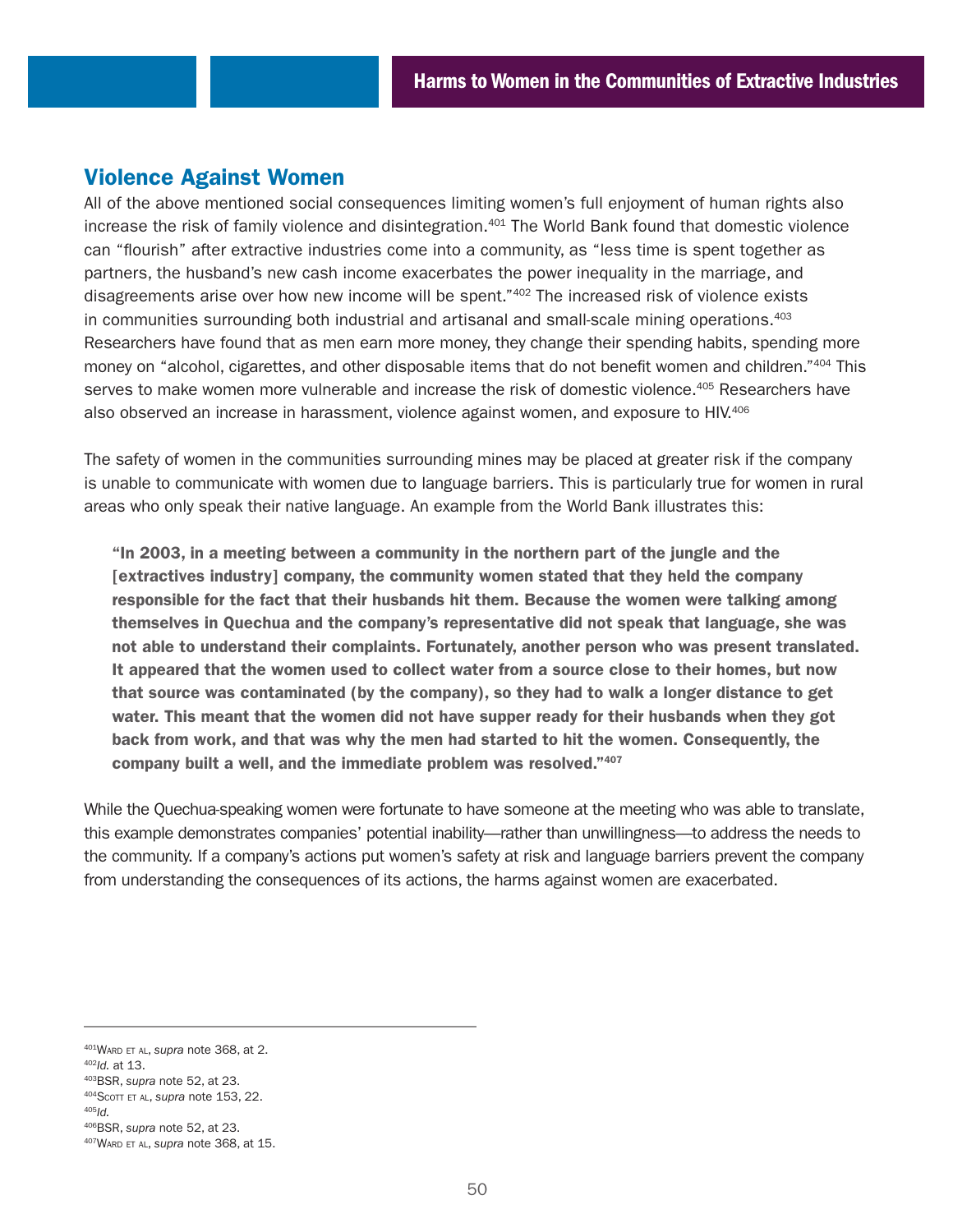In addition to increased violence within their communities, women who have to travel long distances to access resources face a greater risk of sexual violence.408 Where extractive industries are located in a region facing resource-based conflicts, women are disproportionately put at risk.<sup>409</sup> Civil society has stepped in to address the gaps and risks of trafficking in persons. The Guyana Women Miners Organization collaborates with 13 diverse NGOs and created a national networking group on trafficking in persons. They liaise with the police to ensure reports and investigations into trafficking occur, execute rescues of victims in the mining districts, and have created a safehome.<sup>410</sup>

## Sex Trafficking

The emergence of extractive industries in a particular location is often coupled with the socioeconomic phenomenon known as the "Boomtown Effect." The Boomtown Effect is characterized by rapidly changing population and industry, which leads to a "host of social ills" including "increased rates of crime, drug and alcohol abuse, sexually-transmitted infections (STIs), and domestic violence; [etc.]. . ." 411 The large influx of—primarily male—workers has a different impact depending on the size of the pre-extractive community, but can cause upheaval in smaller, rural areas.<sup>412</sup> A troubling feature of this effect is the increased rate of violence against women and girls, particularly increased rates of sex trafficking.

The Bakken region of North Dakota, U.S.A. experienced such an effect in the early 2010s. Researchers found that "[t]he rapid oil development brought an influx of cash and thousands of oil workers living in 'man camps' with time and money on their hands. With this, the rates for murders, aggravated assaults and robberies tripled, while the rates for sex crimes, forcible rape, prostitution and sex trafficking, increased by 20.2 per cent."413

Researchers have also identified multiple factors that contribute to the increased rate of sex trafficking in extractive communities. The non-profit organization Verité found that "[w]henever there are large migrations of men to an area for employment (a risk indicator for human trafficking), there is a high demand for sexual services, which often generates sex trafficking. This is exacerbated when workers are living in isolated regions, away from familial and social connections."414

<sup>408</sup>IFC, Tool Suite 3, *supra* note 358, at 9.

<sup>409</sup>BSR, *supra* note 52, at 23.

<sup>&</sup>lt;sup>410</sup>Skype interview with Guyana Women Miners Organization (Aug. 31, 2018).<br><sup>411</sup>New Brunswick Department of Health, Chief Medical Officer of Health's Recommendations Concerning Shale Gas Development in New Brunswick 5 (20 412RICK RUDDELL, OIL, GAS, AND CRIME: THE DARK SIDE OF THE BOOMTOWN 2 (2017).

<sup>413</sup>Rebecca Adamson, *Vulnerabilities of Women in the Extractive Industries,* 2 Antyajaa Indian J. Women & Social Change 24, 25 (2017).

<sup>414</sup>Verite, Strengthening Protections against Trafficking in Persons in Federal and Corporate Supply Chains 70 (2015).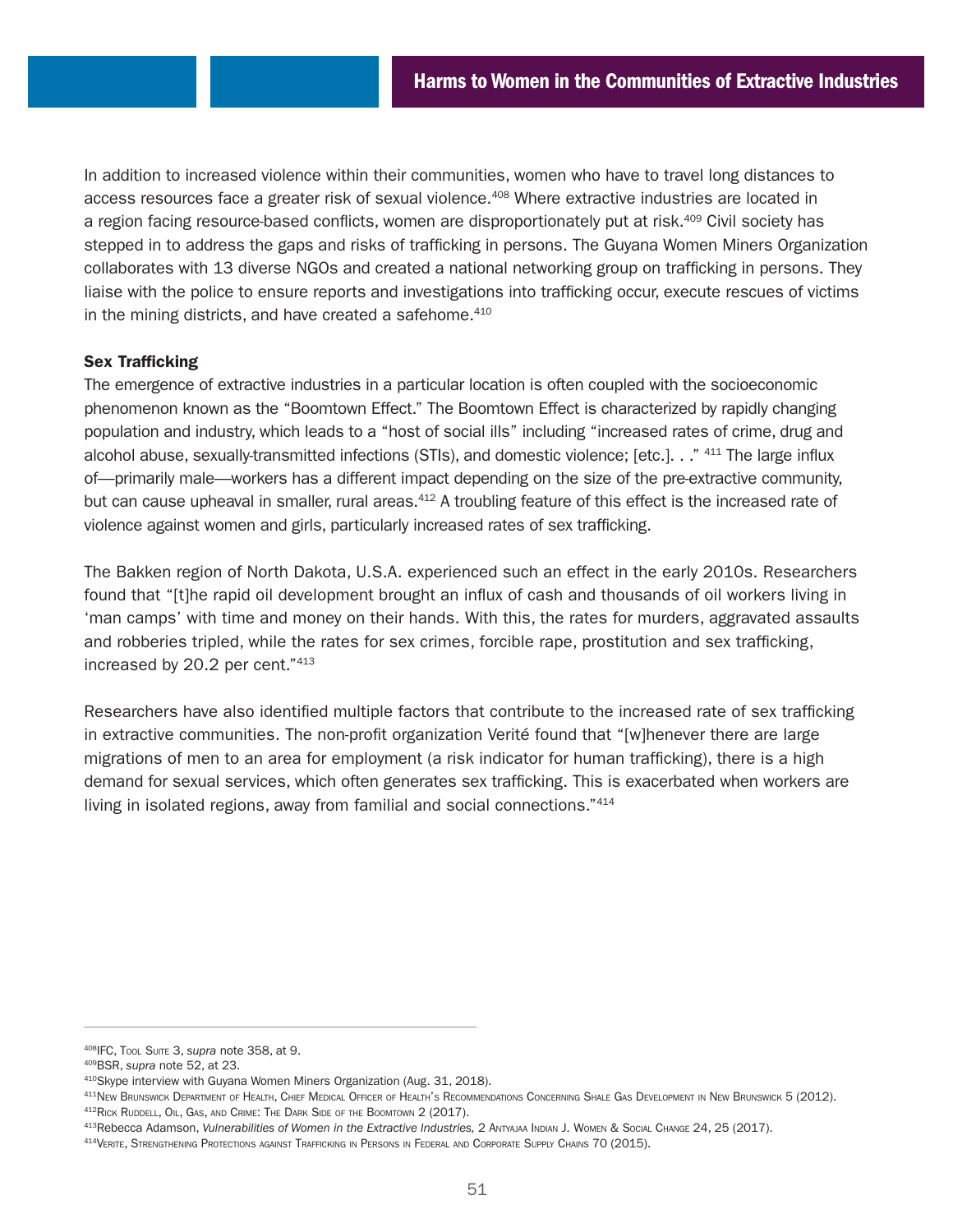Many extractive industries tend to be in remote locations and are dominated by an unaccompanied male workforce, which increases the demand for commercial sex. The lack of surrounding infrastructure further increases a sense of boredom and isolation amongst miners. The "poor, often depressing, conditions" in which some miners live can result in workers "seeking out sexual services from women and girls."415 As a result, women and girls from rural and impoverished regions become the vulnerable to sex trafficking.<sup>416</sup> In 2010 in Peru, one NGO estimated that there were approximately 2,000 women working in about 100 brothels surrounding one mining area, and that 60 percent were minors.<sup>417</sup>

Traffickers employ a variety of methods to deceive, kidnap, and entrap women and girls.418 Researchers at Verité discovered that, in Peru, some women are tricked into answering job offers to work as cooks, waitresses, and sales clerks to support the influx of workers. While some of these women ended up working in those roles, they were also forced to provide "sexual services" to the miners.<sup>419</sup> Verité further reported that some women, including those who answered unspecified job offers to work in mining camps were trafficked into brothels "where they were threatened with physical and sexual violence if they tried to flee."420

Additionally, reports indicate that some men brought their wives or girlfriends to work in the extractive industry also play a role as pimps by selling their partners to their mine co-workers.<sup>421</sup> For example, "ngoanatsela" in South Africa refers to such pimping of young girls who miners bring from home as their "girlfriends."422

<sup>415</sup>Sarah Steele, *Human Trafficking, Labor Brokering, and Mining in Southern Africa: Responding to a Decentralized and Hidden Public Health Disaster,* 43 Int'l J. Health Serv. 665, 671.

<sup>416</sup>U.N. Migration, Remediation Guidelines for Victims of Exploitation in Extended Mineral Supply Chains 4 (2018).

<sup>&</sup>lt;sup>417</sup>GLOBAL INITIATIVE AGAINST TRANSNAT. ORG. CRIME, ORGANIZED CRIME AND ILLEGALLY MINED GOLD IN LATIN AMERICA 31 (2016).

<sup>418</sup>Steele, *supra* note 415, at 666.

<sup>419</sup>Verité, *supra* note 414, at 66.

<sup>420</sup>*Id.* at 70; Global Initiative against Transnat. Org. Crime, *supra* note 417, at 29.

<sup>421</sup>Steele, *supra* note 415, 666.

<sup>422</sup>Int'l Org. for Migration, Mining Sector Report 11 (2010).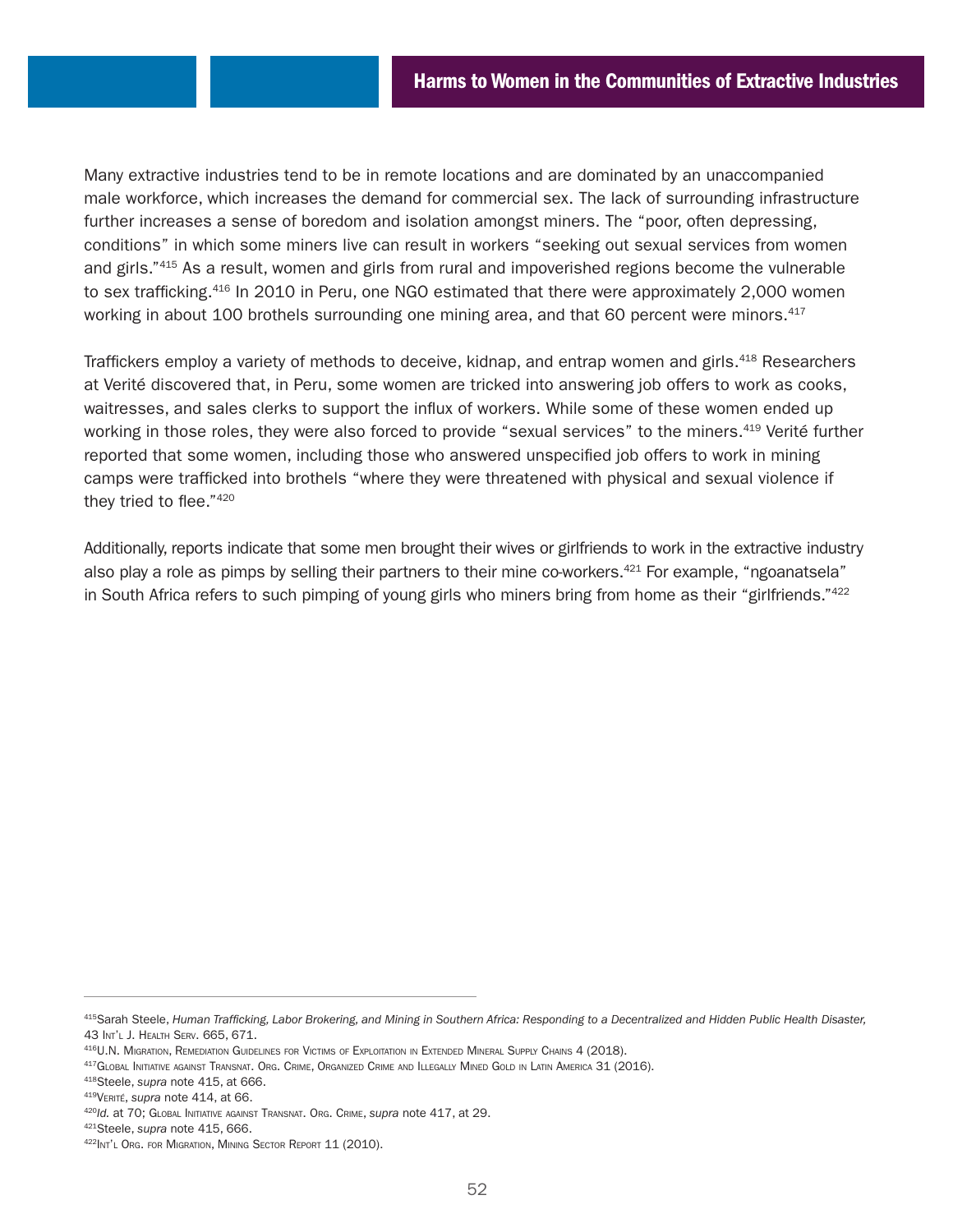# **Conclusion**

Women are noticeably absent from much of the extractives industry. Highly educated women are pushed out by sexual harassment and lack of child care. State and regional laws and policies prevent women from obtaining well-paying jobs with upward mobility. Women in the communities surrounding extractive sites are left out of consultation. Numerous harms result from this conspicuous lack of women, as it does not exist within a vacuum.

States and extractives companies alike would benefit immensely through female inclusion and diversity in the extractives industry. Likewise, both the women employed by the extractives industry and the non-employee women in the surrounding communities could achieve economic independence and greater social mobility if the industry listens to the particular needs of all impacted women when implementing gender-sensitive reforms.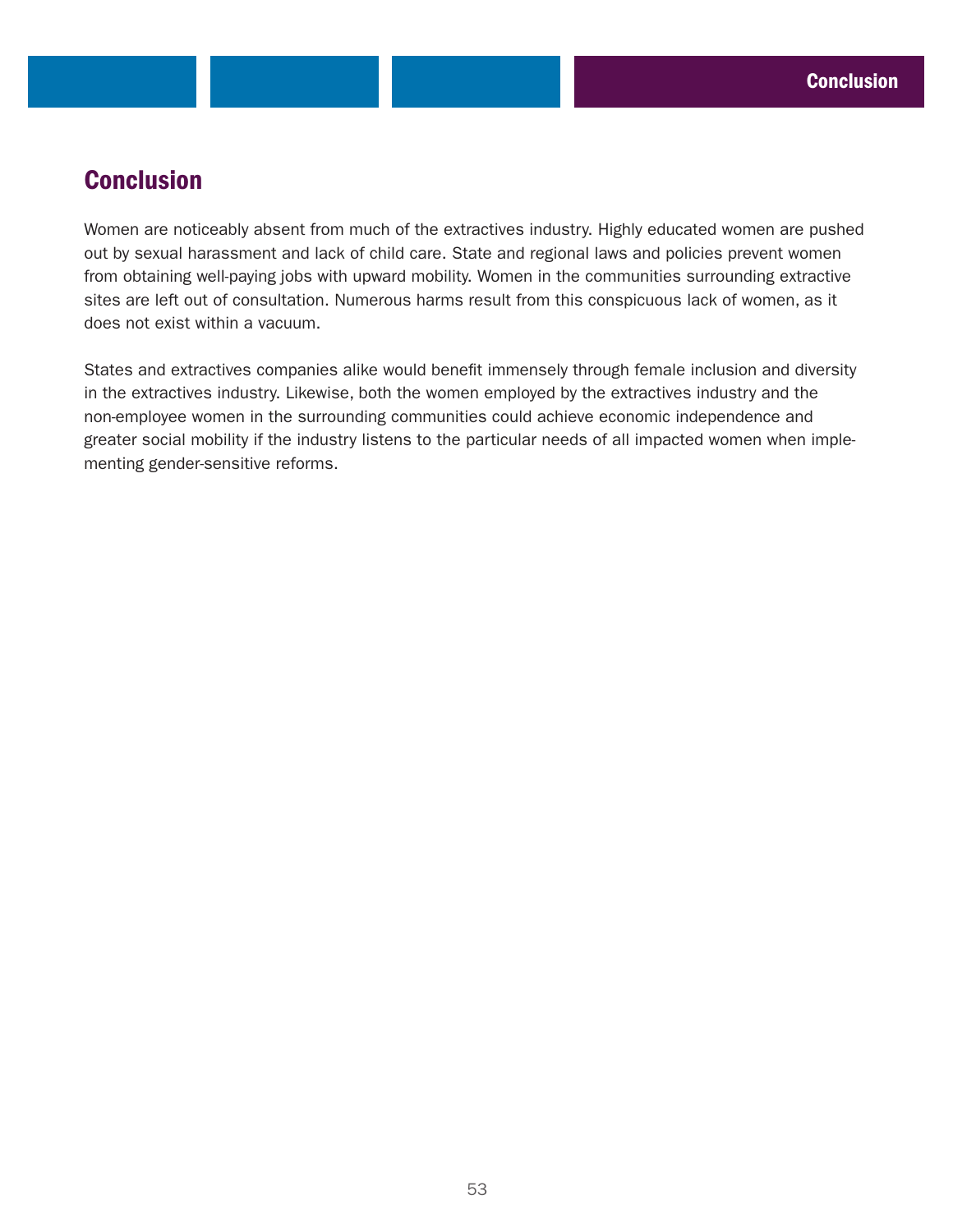# Recommendations

The following recommendations are directed to governments:

- 1. Repeal or amend laws that discriminate against women in the workplace and in private life. These include laws that impede women's access to employment, land ownership, inheritance, ability to access credit or loans or enter into contracts, or impose restrictions to travel. Seek to amend laws in line with international legal standards of equality and non-discrimination.
- 2. Ensure that effective laws on violence against women, including domestic violence and trafficking in persons, are in place. Systems actors charged with implementing these laws should receive training, in consultation with civil society. The implementation of these laws should be adequately funded and regularly monitored for continuing reforms.
- 3. Consult with and support civil society working on women's rights, violence against women, gender equality within the extractive industries, as well as the impacts of these industries on the community. Ensure that barriers for women to fully and effectively participate in such consultations are removed so they can share their priority needs and concerns.
- 4. Ensure and support services for victims of discrimination and violence against women. Such services should be led by non-governmental organizations that best understand and serve women victim and survivors' needs. Ensure that services for marginalized populations, including migrant and indigenous female workers, are customized to address their specific needs.
- 5. Take steps to ratify and comply with all relevant human rights treaties, including but not limited to, relevant International Labor Organization conventions, the Convention on the Elimination of Discrimination Against Women, the International Convention on Economic, Social and Cultural Rights, and the International Convention on the Protection of the Rights of All Migrant Workers and Members of Their Families.
- 6. Conduct a regular gender audit that evaluates how gender equality is incorporated into policies, procedures, programs, budgets, and infrastructure of the country's workforce. The ILO's Manual for Gender Audit Facilitators may serve as a model and practical guide at [https://www.ilo.org/gender/](https://www.ilo.org/gender/informationresources/WCMS_187411/lang-en/index.htm) [informationresources/WCMS\\_187411/lang-en/index.htm](https://www.ilo.org/gender/informationresources/WCMS_187411/lang-en/index.htm)
- 7. Ensure the ongoing collection of accurate workforce and educational data. Such data should be disaggregated by sex and also gather information on levels of academic achievement and ranking workplace levels.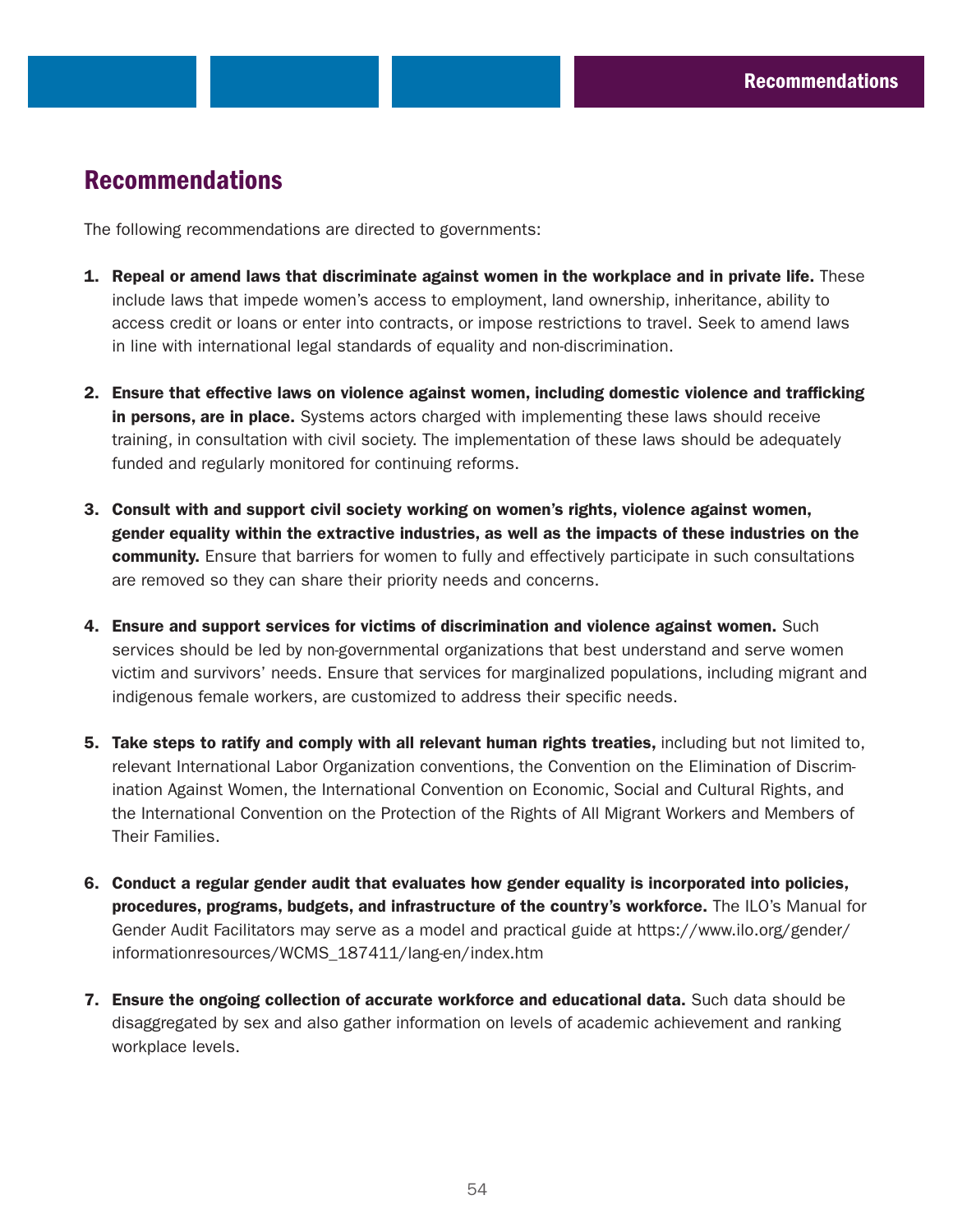- 8. Ensure that girls and women can enjoy equal access to education. Use gender-responsive budgeting and initiatives to support education, including STEM programs, for girls and young women.
- **9. Undertake public information campaigns to raise awareness** on the benefits of female inclusion in the workforce and how to support gender diversity. In addition, public awareness efforts should seek to overturn harmful stereotypes, unconscious bias, and social norms that discriminate against women and girls.

The following outward-facing recommendations are directed to the extractive industry:

- **1. Proactively lobby governments to change laws that discriminate against women.** Focus on those laws that impede women's access to employment, land ownership, inheritance, ability to access credit or loans or enter into contracts, or impose restrictions on travel. Seek to amend laws to be in line with international legal standards of equality and non-discrimination.
- 2. Consult with community stakeholders to ensure that actions and funding target what is needed. Such consultations should be open, informed, and accessible to workers, both male and female. For example, this may mean ensuring that consultations happen in the community where the extractive project is taking place, rather than in the capital or large cities that are difficult or costly for worker and community members to reach.
- 3. Ensure that entry-level or professional development training is accesible and located in the same communities as the mining workforce is. In some countries, private companies provide all training in the capital or other large cities. As a result, workers' capacity to gain professional development is limited by travel, expense, and family commitments.
- 4. Foster collaborations with civil society working on women's rights, violence against women, and gender equality within the extractive industries.
- 5. Conduct an assessment to evaluate compliance with international standards. Include assessment under relevant International Labor Organization conventions, the Convention on the Elimination of Discrimination Against Women, the International Convention on Economic, Social and Cultural Rights, and the International Convention on the Protection of the Rights of All Migrant Workers and Members of Their Families.
- 6. Develop strategies for the economic empowerment of local women either as workers or entrepreneurs. Identify strategies for the economic empowerment of local women in the community where the project takes place. Establish requirements for subcontractors to employ local women workers and female owned firms; provide incentives for employing women or women owned firms; and promote joint ventures and alliances that include women owned firms.<sup>423</sup>

<sup>423</sup> AFRICAN NATURAL RESOURCES CENTER, AFRICAN DEVELOPMENT BANK, WOMEN'S ECONOMIC EMPOWERMENT IN OIL AND GAS INDUSTRIES IN AFRICA 8 (2017).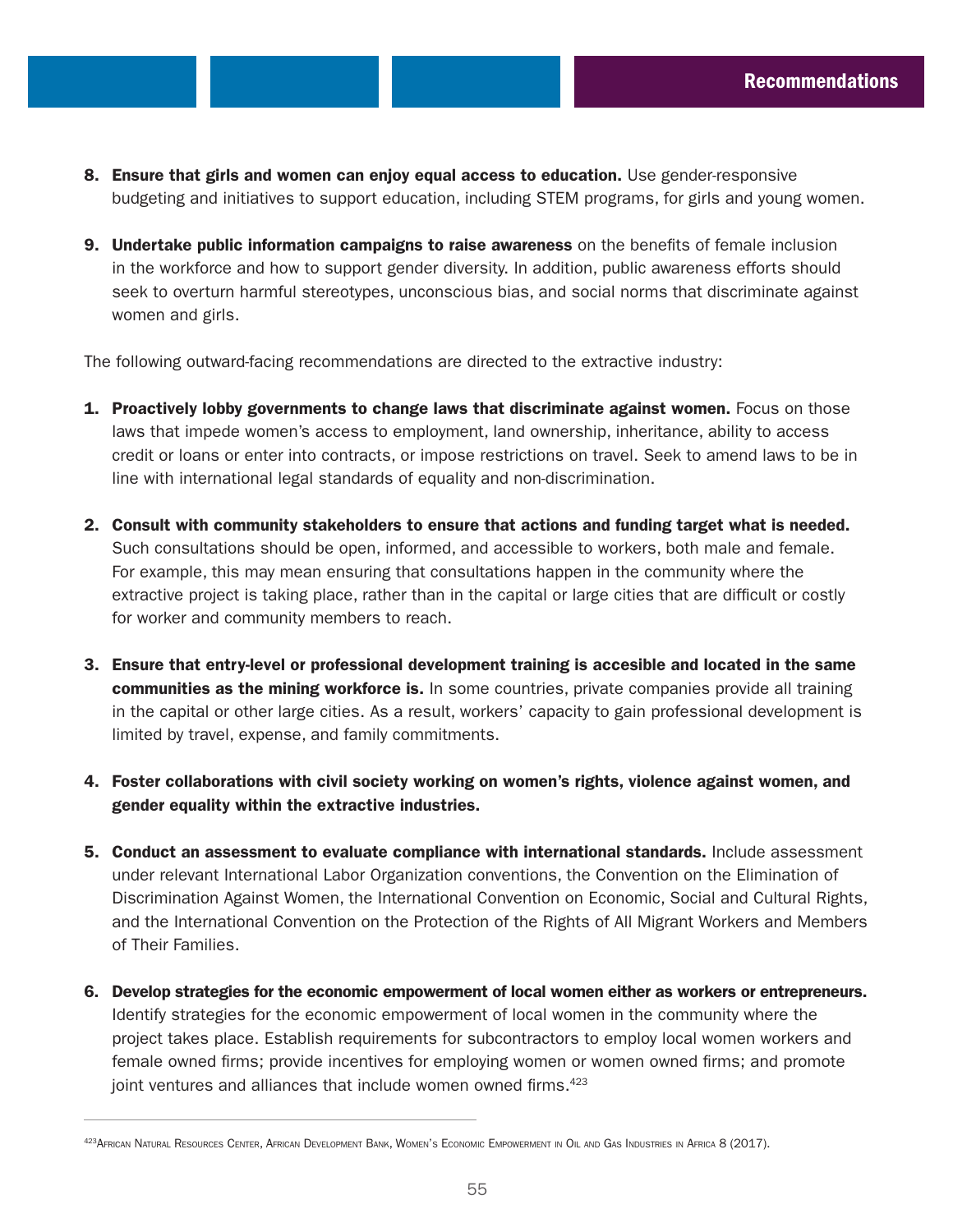The following inward-facing recommendations are directed to the extractive industry:

- 1. Establish gender diversity as a strategic business imperative at all levels of the organization, visibly led by the CEO and senior leadership.<sup>424</sup> Changing the culture is key; top leadership must be the driving force behind increasing gender diversity as many employees take their lead on the issues from senior leadership.<sup>425</sup>
- 2. Conduct a regular gender audit that evaluates how gender equality is incorporated into policies, procedures, programs, budgets, and infrastructure. The ILO's Manual for Gender Audit Facilitators may serve as a model and practical guide at [https://www.ilo.org/gender/informationresources/](https://www.ilo.org/gender/informationresources/WCMS_187411/lang-en/index.htm) [WCMS\\_187411/lang-en/index.htm.](https://www.ilo.org/gender/informationresources/WCMS_187411/lang-en/index.htm)
- 3. Consult with diversity experts and organizations to build and support effective diversity programs. Successful diversity programs set forth clear goals, have top-level commitment, have a clear communication system, encourage company-wide involvement, and provide for accountability in meeting goals.<sup>426</sup>
- 4. Set and maintain challenging, but achievable, goals and objectives for gender diversity.<sup>427</sup> Ensure there are diversity goals, metrics and standards for women as a percentage of board members, management, teams, and job levels, to prioritize recruitment and the promotion of qualified women and greater gender diversity. Importantly, female representation should not be limited to observer roles but have explicitly active roles to play.<sup>428</sup>
- 5. Recognize and mitigate unconscious biases in the recruitment, retention, evaluation, remuneration, promotion, and career planning processes. Such efforts can include training for all management to understand diversity issues and to address personal biases, modifying procedures and infrastructure to diminish bias in decision-making, and understanding behavioral principles to influence ideas and inhibit bias.429
- 6. Promote STEM programs for girls and young women. To deepen the talent pool, develop outreach and partnership programs at the middle school, high school, and university levels to promote STEM for girls to encourage the next generation. Company leaders and mentors must work to encourage girls and young women to choose science and technology as a career path and should sponsor and train talented women in business schools.
- 7. Establish clear recruiting targets for women and men in all areas of employment for technology roles.

<sup>426</sup>McKinsey & Co., Diversity Matters 21 (2015).

<sup>424</sup> WORLD ECONOMIC FORUM, CLOSING THE GENDER GAP IN OIL & GAS: A CALL TO ACTION FOR THE INDUSTRY 1 (2016).

<sup>425</sup>THE BOSTON CONSULTING GROUP & WORLD PETROLEUM COUNCIL, UNTAPPED RESERVES 5 (2017).

<sup>427</sup>WEF, CLOSING THE GENDER GAP 1 (2016).

<sup>428</sup>PINK PETRO, A RESPONSE TO WORLD ECONOMIC FORUM CALL TO ACTION IN CLOSING THE GENDER GAP IN OIL & GAS 6 (2016).

<sup>429</sup>McKINSEY & Co., DIVERSITY MATTERS 16-17 (2015).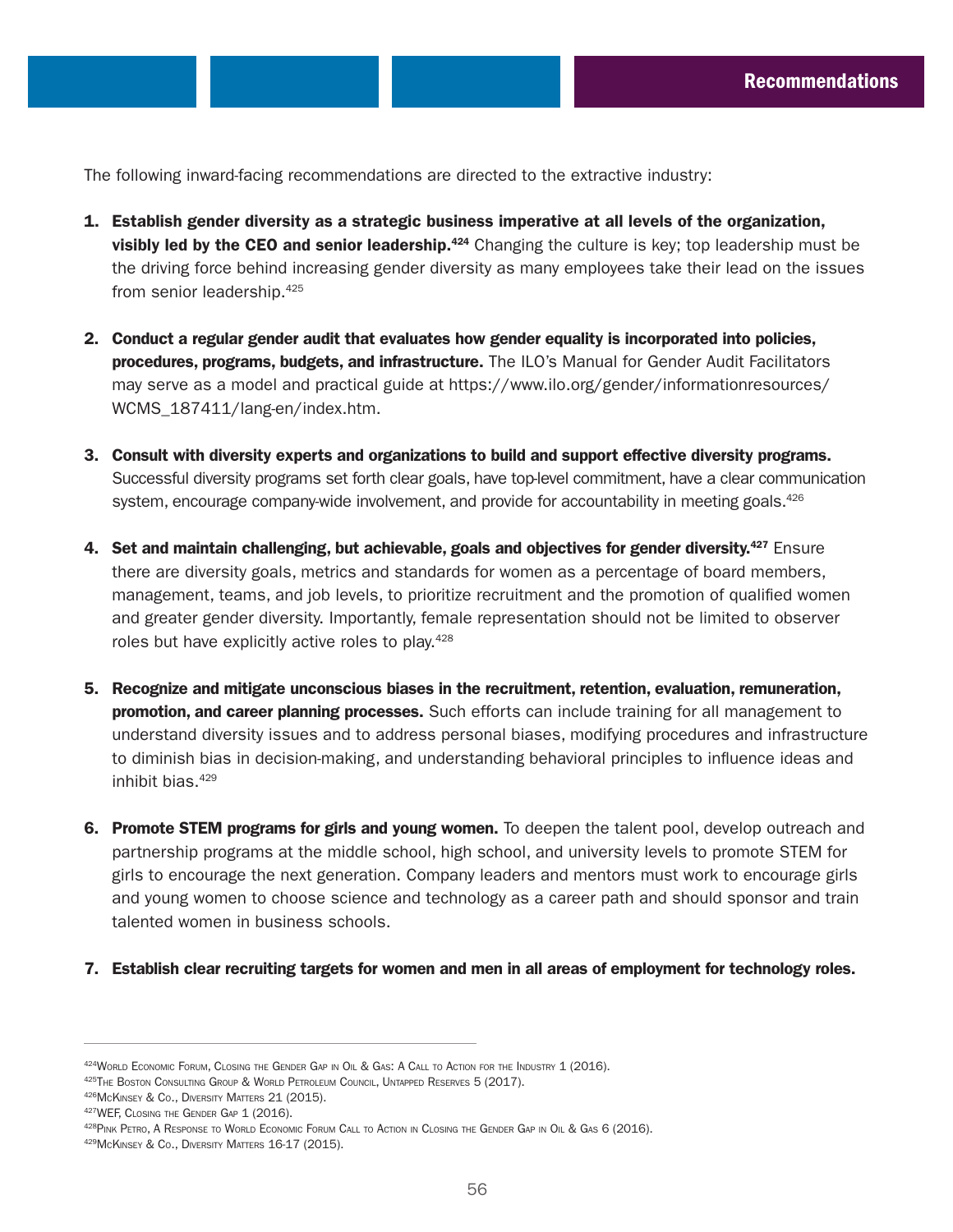- 8. Emphasize the wide range of job types available to women in the industry. Promote roles in engineering, the sciences, supply chain operations, geological research, environmental science and management, etc. Avoid job descriptions, announcements, advertisements and recruiting materials that use biased or gendered terms like "he/she" or "foreman."430
- 9. Increase the number and visibility of senior leaders in the industry as role models.<sup>431</sup>
- 10. After hire, ensure women are offered the same career advancement opportunities as men. Women should be encouraged to make their career goals clear, to create a career path plan, and to request career opportunities that include greater demands. Companies should ensure women are given equal opportunity to participate in career-relevant training and networking. Companies also should ensure that unstated assumptions about whether women have the skills or flexibility for a position do not influence job or promotion decisions.
- 11. Develop separate and sufficient facilities and accommodations for women working in field roles.<sup>432</sup> Take into consideration women's preferences, perceptions, and needs when designing work and living space for women in the field, including adequate lighting and toilets, uniforms, and on-site health facilities with at least one female staff member. Design and provide tools and equipment, safety devices, and required clothing that is sized appropriately for women.
- 12. Create and implement work-life policies and offer services that make the company more accommodating for both genders. These can include paid parental leave upon birth or adoption of a child, flextime, flexible work arrangements, on-site childcare facilities, and transportation for employees working in the field, etc.
- 13. Create clear guidelines for job promotion and pay. Define promotion criteria and standards fully based on skills and accomplishments and apply equally to women and men.<sup>433</sup> Ensure promotion decisions are objective, taking into consideration only the employee's qualifications. Develop pay grades for all positions to ensure equal and fair compensation for women and men performing the same work or job.<sup>434</sup>
- 14. Create a sponsorship and mentoring programs for women employees. Require senior level employees, both male and female, to sponsor talented younger female employees and provide one-on-one mentoring and leadership coaching.<sup>435</sup> Sponsors should provide career guidance and sponsor female employees for career advancement. This is key in the area of technical and expatriate jobs in the field, which often are stepping stones to more senior roles.

<sup>&</sup>lt;sup>430</sup>International Finance Corporation, Increasing Gender Diversity from the Workforce to the Board Room: A Toolkit of Actions and Strategies for Oil, Gas and Mining Companies 61 (2018).

<sup>431</sup>BCG & WPC, Untapped Resources 6 (2017). 432*Id.* at 23.

<sup>433</sup>*Id.* at 30.

<sup>434</sup>Pink Petro, A Response to World Economic Forum Call to Action in Closing the Gender Gap in Oil & Gas 6 (2016).

<sup>435</sup>TBCG & WPC, Untapped Resources 23 (2017).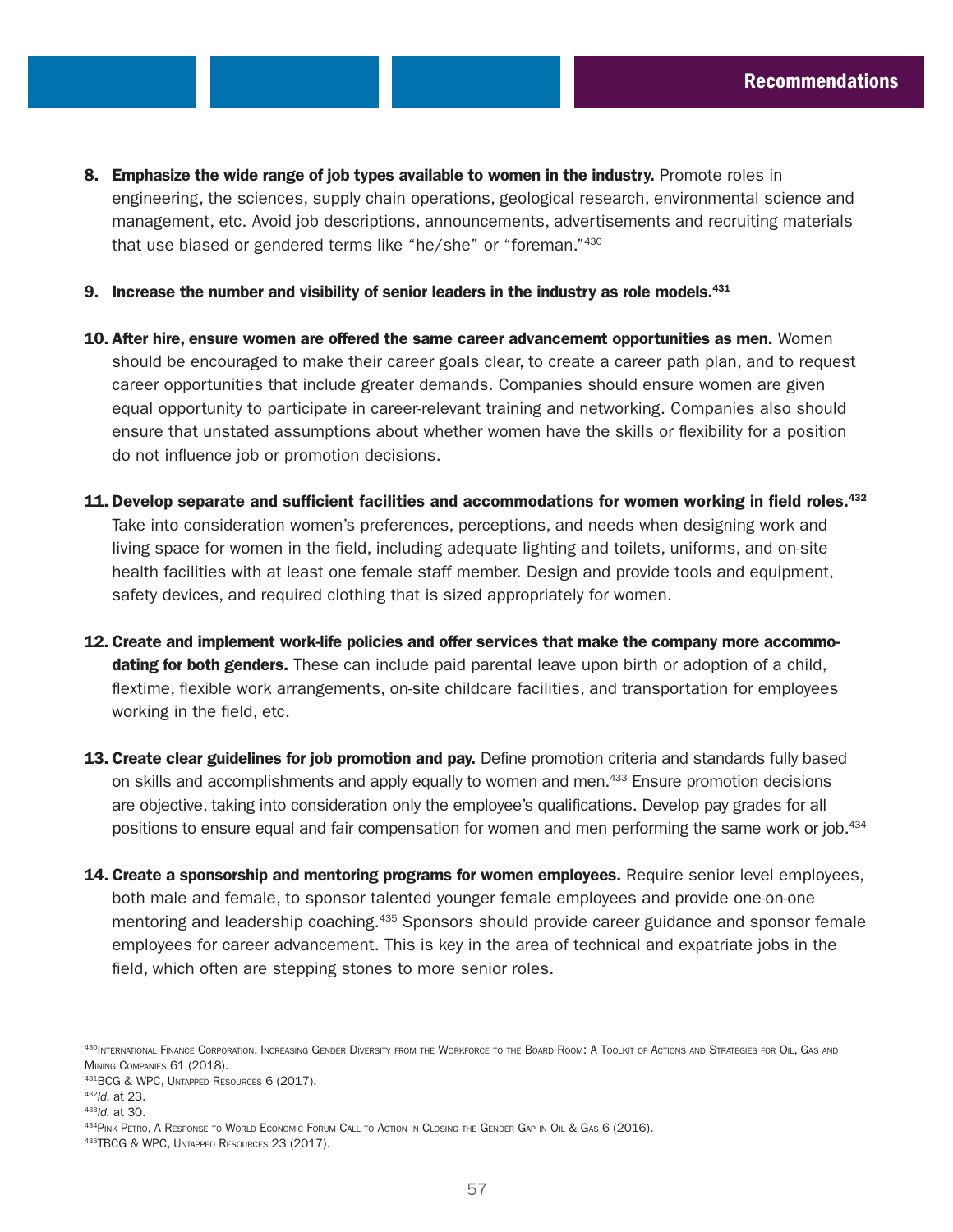- 15. Implement leadership development training programs for women.<sup>436</sup> Develop in-house or use outside programs to promote diversity balance at the senior levels of the company.
- 16. Provide women with opportunity for roles and responsibilities they may not have considered for themselves. Give them the support and training necessary to achieve success in the roles.<sup>437</sup>
- 17. Broaden the career paths from which senior-level employees are identified or selected.<sup>438</sup> Traditionally, high potential employees are selected from a small number of career paths that are predominantly male-populated. Alternative career paths must be considered to expand and diversify the pool from which top company officials are promoted.
- 18. Ensure sexual harassment and anti-retaliation policies are in place, including recourse to an effective remedy.

<sup>436</sup>Pink Petro, A Response to World Economic Forum Call to Action in Closing the Gender Gap in Oil & Gas 4 (2016).

<sup>437</sup>BCG & WPC, Untapped Resources 28 (2017).

<sup>438</sup>*Id.* at 28.